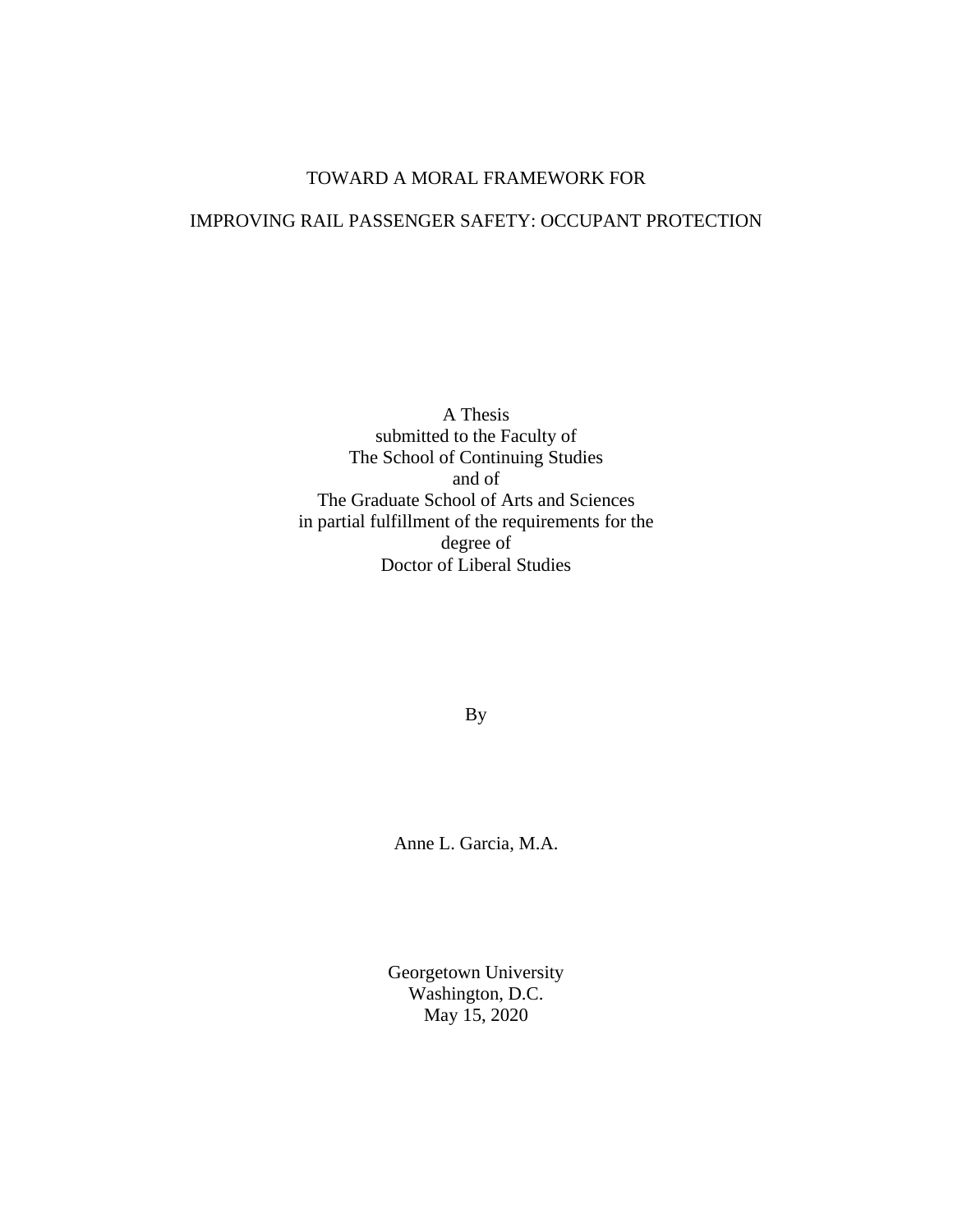Copyright © 2020 by Anne Leopold Garcia

All Rights Reserved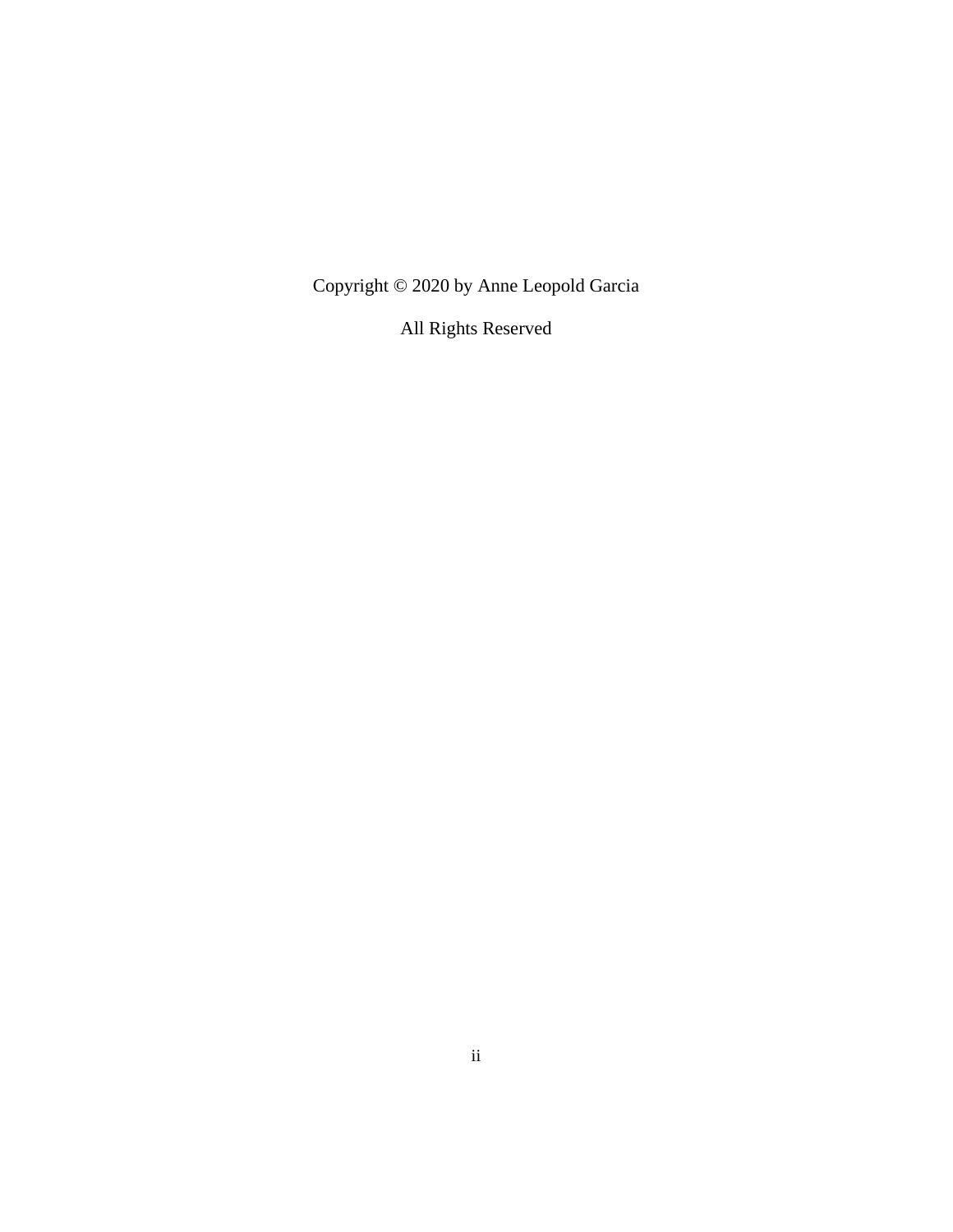# TOWARD A MORAL FRAMEWORK FOR IMPROVING RAIL PASSEGER SAFETY: OCCUPANT PROTECTION

Anne L. Garcia, M.A.

DLS Chair: William Douglas, Ph.D.

## ABSTRACT

The National Transportation Safety Board (NTSB) is charged by the U.S. Congress to investigate significant passenger rail accidents to determine the probable cause and to issue safety recommendations aimed at preventing similar accidents in the future. These safety recommendations are NTSB's primary product for improving transportation safety. The recipients of the safety recommendations, however, do not always accept and follow these recommendations. This creates a safety impasse.

This thesis explores a means to move toward a resolution of this safety impasse, through a moral framework for improving passenger rail safety. The impact of the passenger safety impasse is traced to illustrate the need to address and resolve the safety impasse problem.

To that end, a process for expanding the current post-accident investigation process for improving passenger rail transportation safety beyond the primary, evidencebased product of safety recommendations is provided. A new type of analysis, that is a second duty-based analysis within a moral framework, is developed.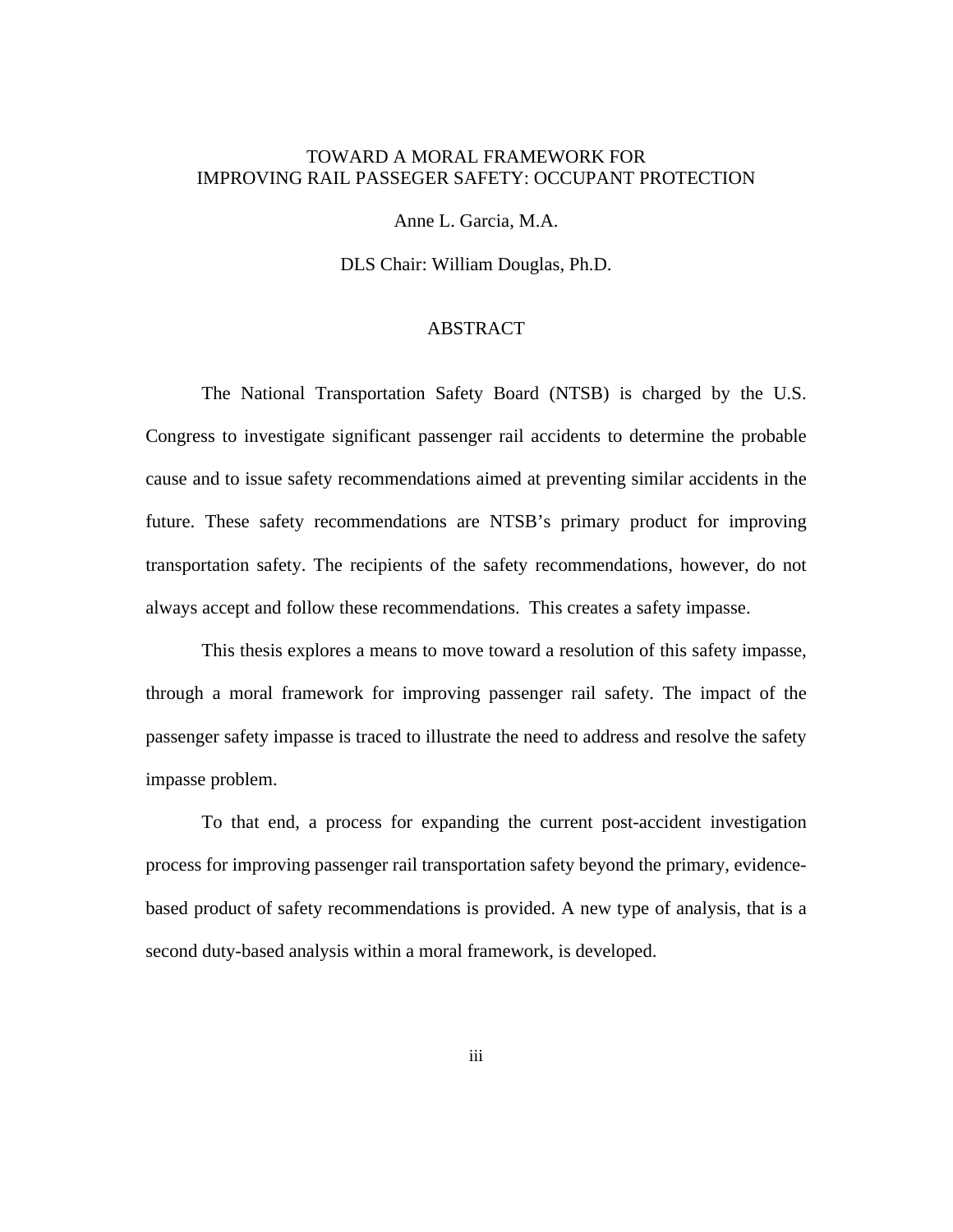Within the duty-based analysis, the need to ensure safety on public transportation systems is posited as a Kantian Categorical Safety Imperative. From this a requirement is determined: that rail transportation safety measures, whether developed through research and analysis, or through the safety recommendation process, are equitably translated to rail applications that achieve the same safety goals for all people, across all sectors of society, regardless of socio-economic and demographic factors. This is posited as the Translational Categorical Safety Imperative for transportation, which is, to identify and address transportation safety disparities and ensure future transportation safety equity for all.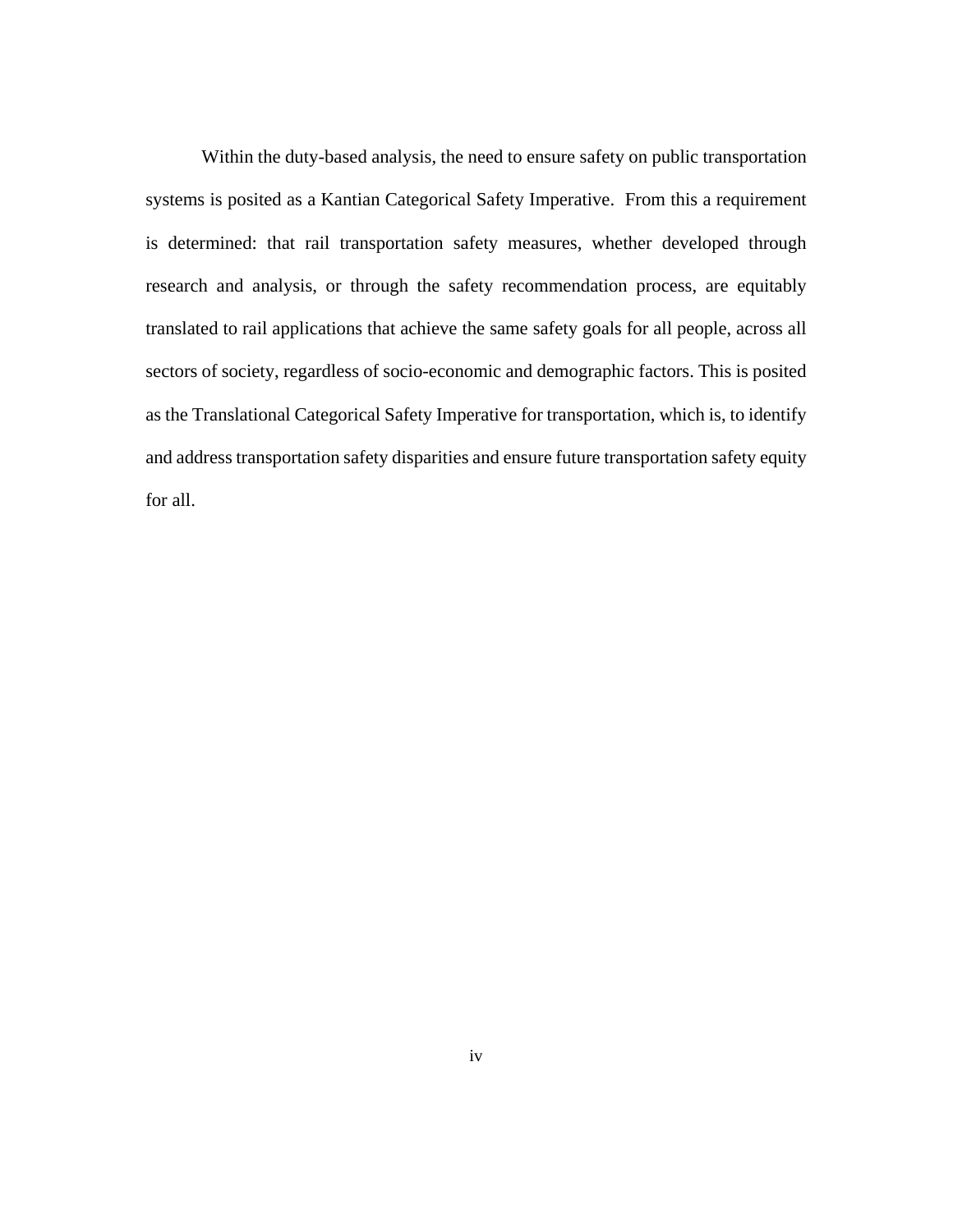To my parents, John and Barbara Leopold, and my family, Don, William, Grant and Katherine Garcia, Jennifer, Shawn, Jessica, Kayla and Colin Feeney, and Layla Gentry

With thanks and gratitude to my doctoral thesis committee: Dr. William Douglas, Doctoral Thesis Advisor, and Professor, Georgetown University

Dr. Bob Beaton, Chief, Systems Safety Division, Office of Railroad, Pipeline and Hazardous Materials, National Transportation Safety Board

Dr. Ariel Glucklich, Director, Doctor of Liberal Studies Program, and Professor, Georgetown University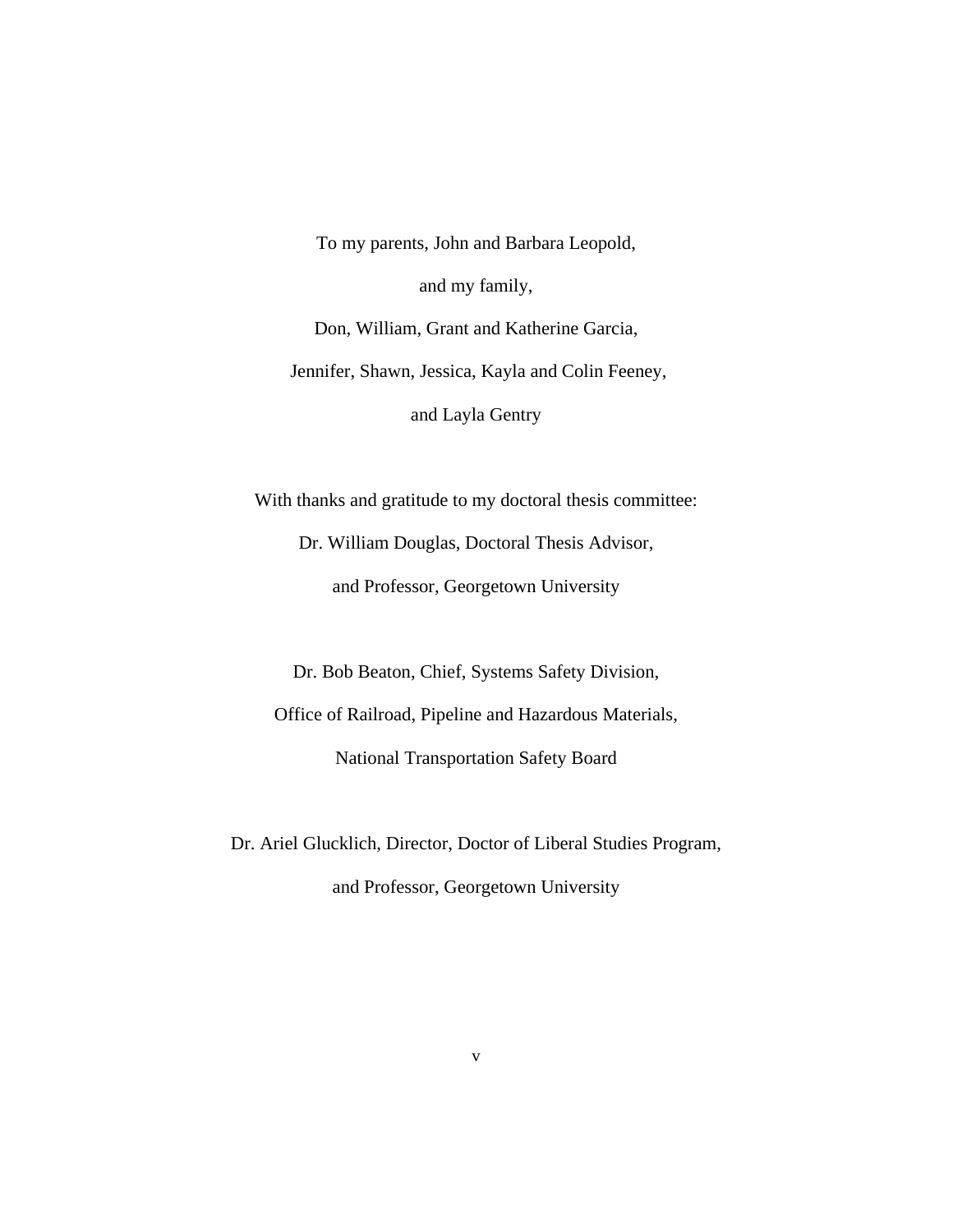# **CONTENTS**

| <b>ABSTRACT</b>                                                                                  | iii          |
|--------------------------------------------------------------------------------------------------|--------------|
| <b>DEDICATION</b>                                                                                | V            |
| <b>CONTENTS</b>                                                                                  | vi           |
| <b>FIGURES</b>                                                                                   | viii         |
| <b>INTRODUCTION</b>                                                                              | $\mathbf{1}$ |
| <b>CHAPTER ONE: THE PROBLEM OF THE PASSENGER SAFETY</b><br><b>IMPASSE</b>                        | $\tau$       |
| Example of a Safety Impasse                                                                      | $\tau$       |
| Fatal accident, Philadelphia, Pennsylvania, May 12, 2015                                         | 10           |
| Fatal accident, DuPont, Washington, December 18, 2017                                            | 13           |
| Timeline of Events Following the Accidents, Leading to the Safety Impasse                        | 15           |
| Human Factors Review of the FRA's Passenger Protection Research                                  | 19           |
| What Leads to a Safety Impasse?                                                                  | 25           |
| <b>CHAPTER TWO: A MORAL FRAMEWORK FOR</b><br><b>INDENTIFYING FACTORS THAT LEAD TO AN IMPASSE</b> | 28           |
| The Moral Process Framework                                                                      | 29           |
| An Example of a Moral Impasse Within the Moral Process Framework                                 | 33           |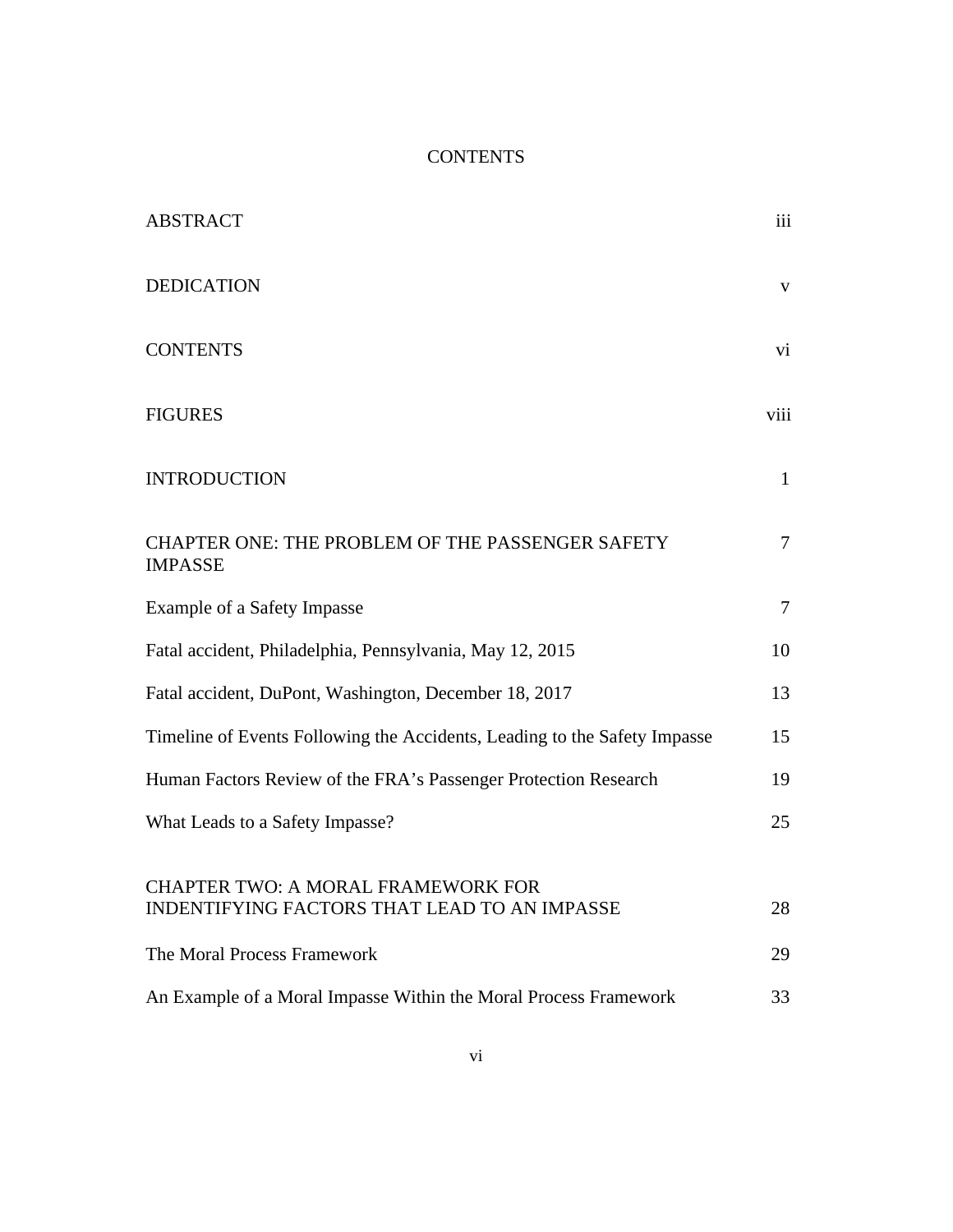| CHAPTER THREE: TOWARD A DUTY-BASED ANALYSIS     |    |
|-------------------------------------------------|----|
| OF PASSENGER SAFETY                             | 39 |
| Harm Assessment                                 | 41 |
| Normative Assessment                            | 47 |
|                                                 |    |
| <b>CHAPTER FOUR: FUTURE WORK AND CONCLUSION</b> | 52 |
| <b>Future Work</b>                              | 52 |
| Conclusion                                      | 55 |
|                                                 |    |
| <b>BIBLIOGRAPHY</b>                             | 60 |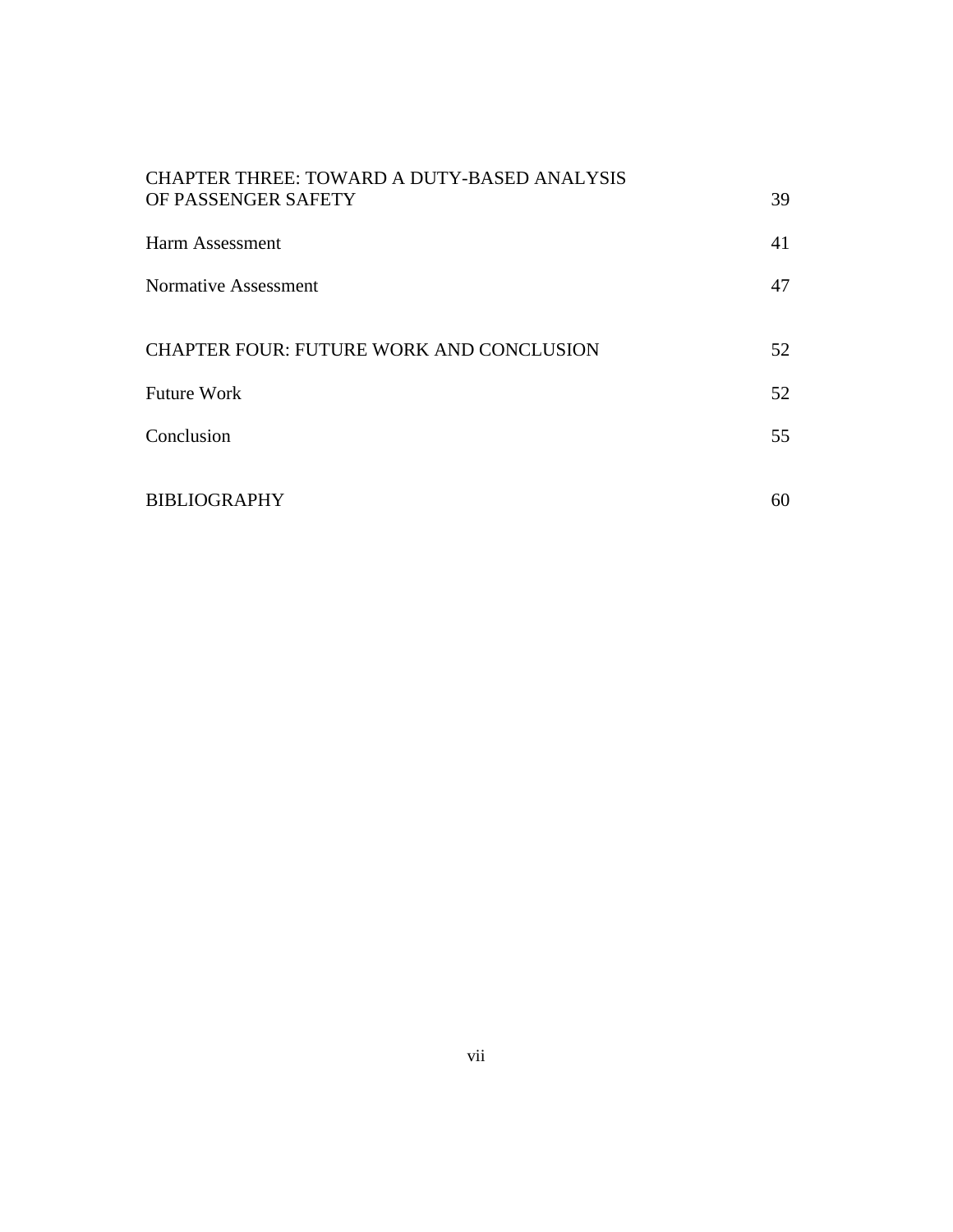# **FIGURES**

| $\mathbf{1}$   | Ariel view of the 2015 Amtrak accident scene, north of Philadelphia,<br>PA's 30 <sup>th</sup> StreetStation.                                                                      | 11 |
|----------------|-----------------------------------------------------------------------------------------------------------------------------------------------------------------------------------|----|
| $\overline{2}$ | Ariel view of the 2017 Amtrak accident scene in DuPont, WA, showing<br>the highway running diagonally and the lead locomotive resting in the<br>upper left corner on the highway. | 14 |
| 3              | Post-test side view of $95th$ percentile male crash dummy, in the<br>window seat and not seat-belted, with head wedged between seatback<br>and train car wall.                    | 21 |
| $\overline{4}$ | Post-test front angled view of landing positions of two unrestrained crash<br>dummies and two restrained crash dummies.                                                           | 22 |
| 5              | Close-up view of the head of an unrestrained crash dummy, wedged<br>between the forward seat back and the train car wall.                                                         | 24 |
| 6              | The Moral Process Framework.                                                                                                                                                      | 30 |
| 7              | An Ishika Diagram representing potential factors of a safety impasse<br>that may be included in a duty-based analysis.                                                            | 40 |
| 8              | The logic-based threefold classification of propositions, to guage actions.                                                                                                       | 46 |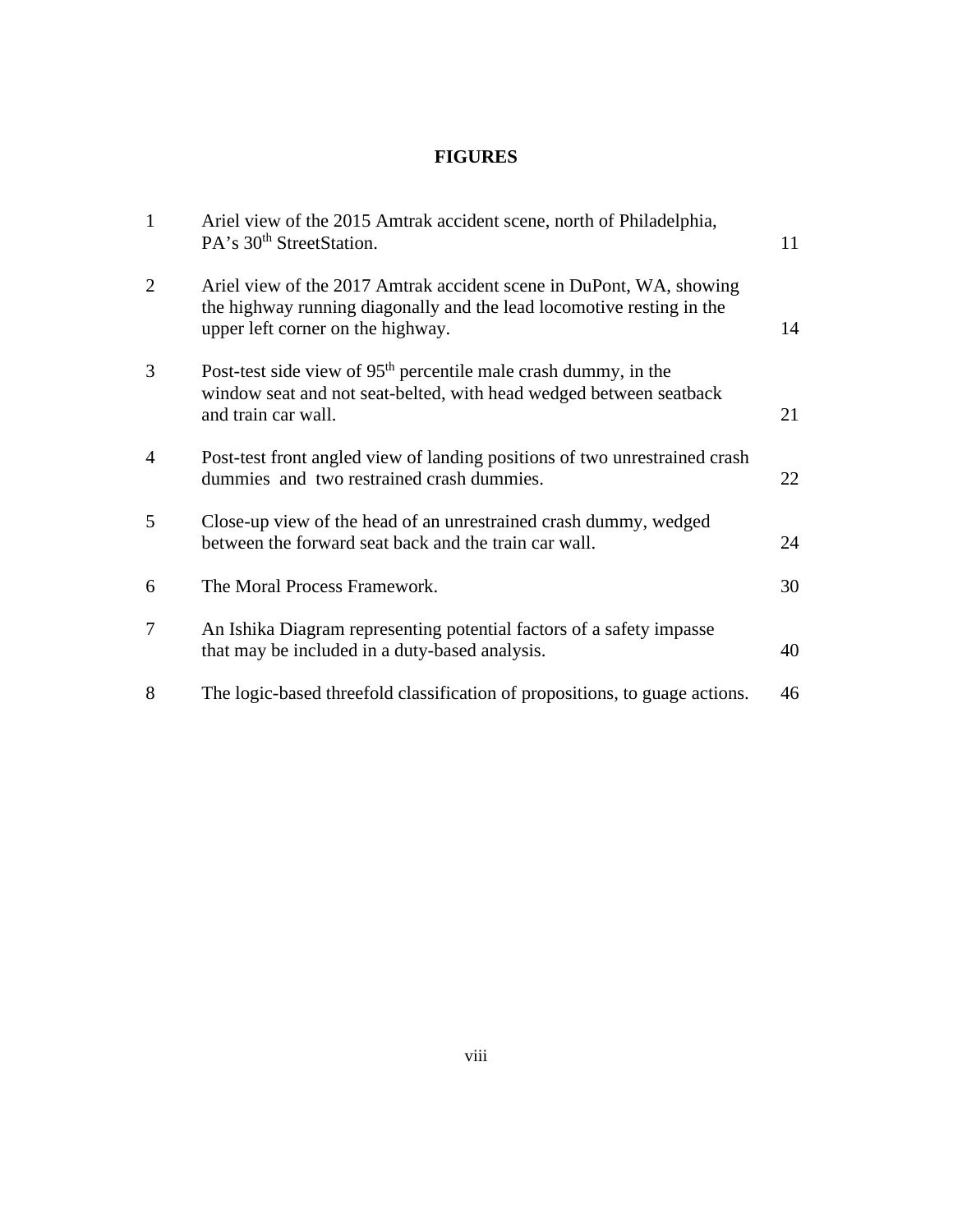#### **INTRODUCTION**

Safe public transportation systems are a vital concern for the public and employees of the companies that operate the transportation systems. In the U.S., the responsibility of achieving and enforcing safety on public transportation systems, such as railway, airline, highway and marine systems, is shared among several stakeholders. These include state and federal government agencies and the transportation industry. Although the stakeholders have a common interest in safety, their unique roles form distinct lenses through which they perceive safety. This can result in conflicting perspectives on safety and lead to delays in safety improvements.

The National Transportation Safety Board (NTSB) is a federal agency charged by the U.S. Congress to investigate significant passenger rail accidents to determine the probable cause and to issue safety recommendations aimed at preventing similar accidents in the future. Safety recommendations are the result of an accident investigation that is a stringent evidence-based process. These safety recommendations are the NTSB's primary product for improving transportation safety. However, the recipients of the safety recommendations do not always accept and follow these recommendations.

This creates a safety impasse, where a federal agency states that actions are needed to prevent future harm to passengers, employees and, sometimes, to the public writ large, and the recipient disagrees and refuses to take action on the safety recommendations. This thesis formulates a path for resolving this safety impasse by working within a moral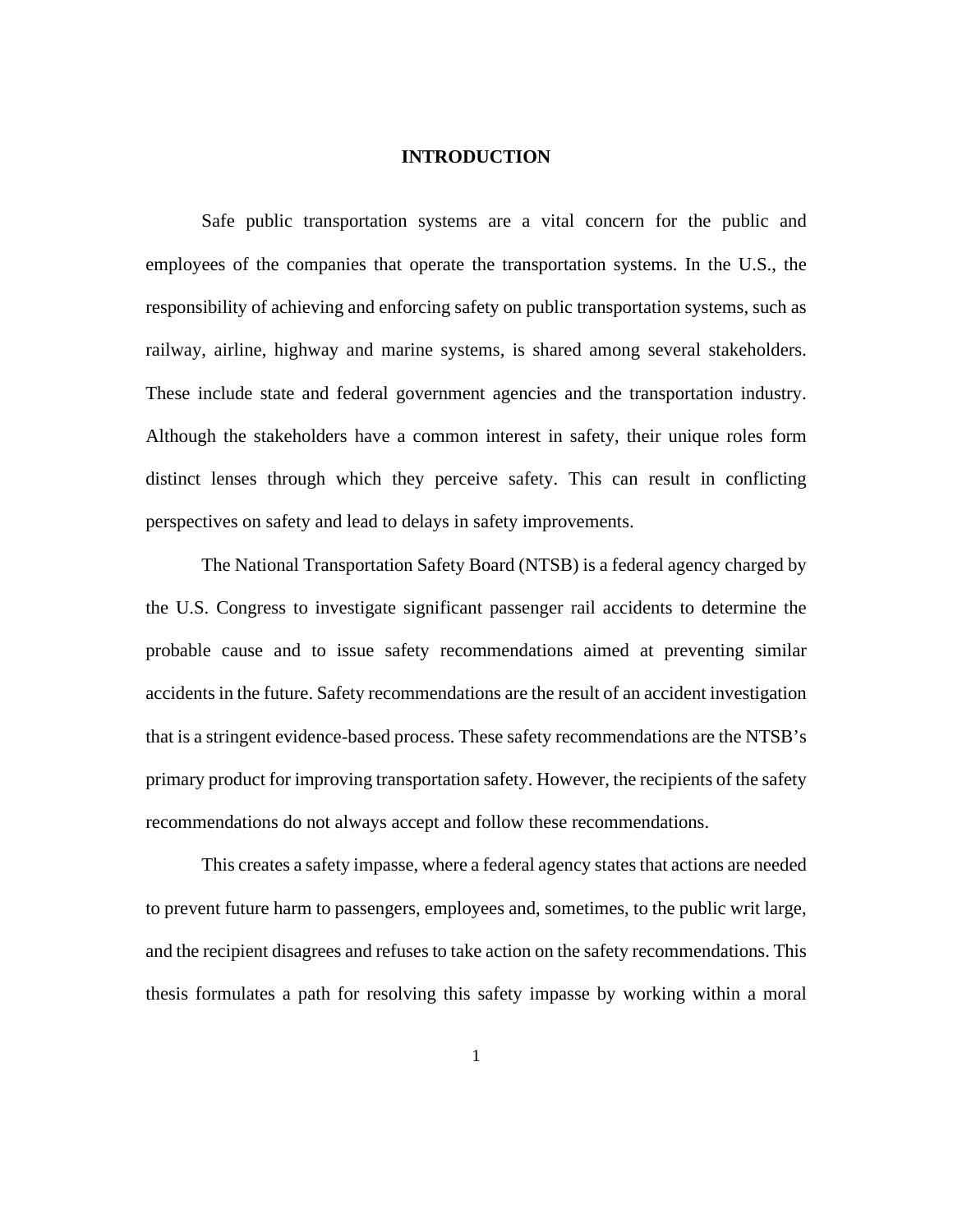framework to propose a normative ethical approach to improving passenger rail transportation safety. This is posited as a Kantian Categorical Safety Imperative. It requires identifying and addressing transportation safety disparities and ensuring future transportation safety equity for all.

First, Chapter One describes the problem of the passenger safety impasse by providing an example of two fatal train derailments at excessive speeds that resulted in a safety impasse between the NTSB and another federal agency, the Federal Railroad Administration  $(FRA)$ .<sup>[1](#page-9-0)</sup> For the purpose of this dissertation, a safety impasse is a seemingly unresolvable conflict that occurs following a decision by one stakeholder (here, the FRA) to reject a safety initiative from another stakeholder (here, the NTSB). Two of the safety recommendations issued by the NTSB to the FRA, following its investigation of two accidents, and the corresponding negative responses from the FRA, are used to exemplify the safety impasse. These two accidents are the 2015 fatal derailment of an Amtrak passenger train in Philadelphia, Pennsylvania and the 2017 fatal derailment of an Amtrak passenger train in DuPont, Washington. Brief descriptions of the accidents and a timeline for the correspondence between the two agencies are provided.

<span id="page-9-0"></span><sup>&</sup>lt;sup>1</sup> This thesis uses an example of the safety impasse problem, where the recipient of the safety recommendation is another federal agency. This does not, however, preclude other types of recipients, such as state or local agencies or companies within the transportation industry.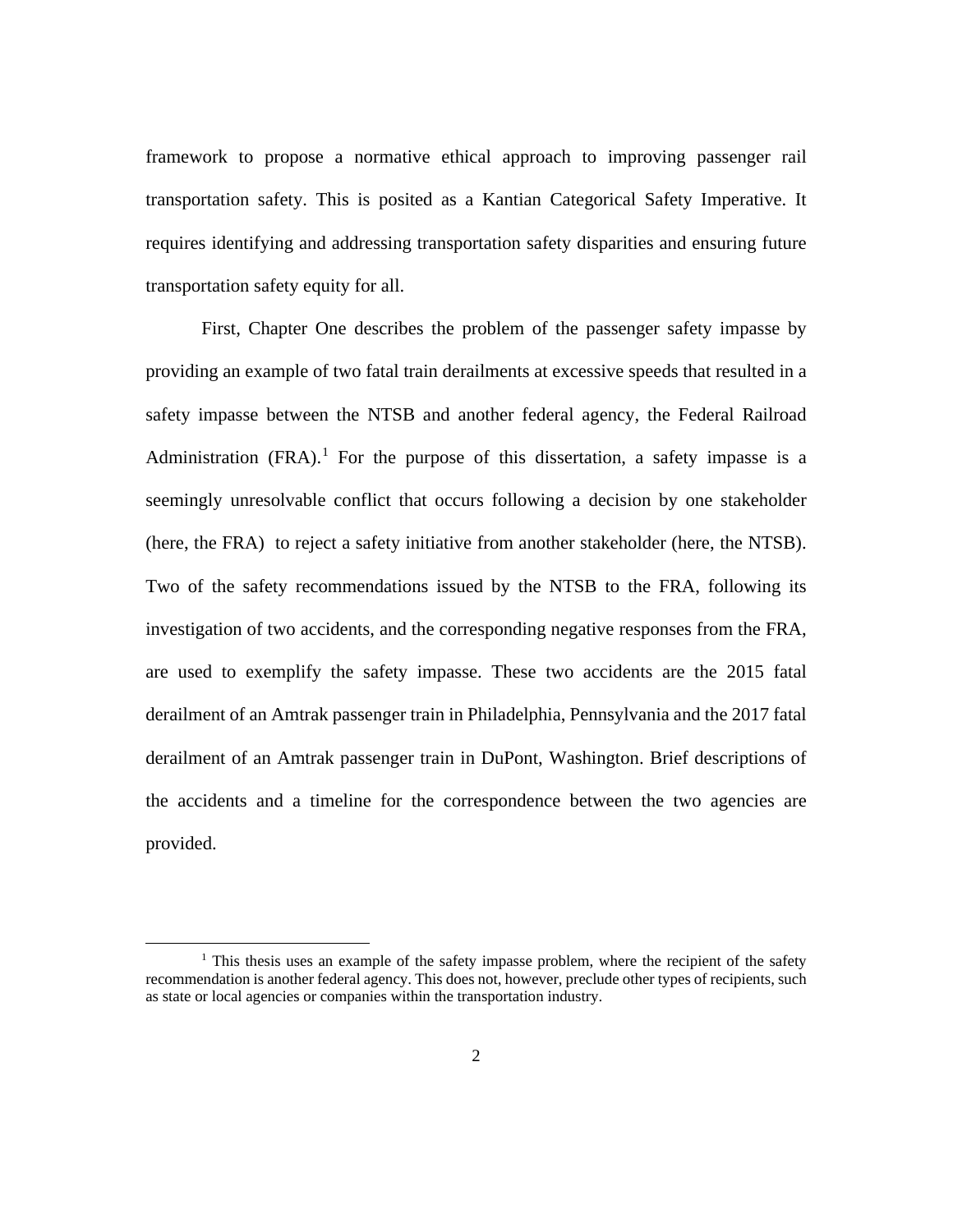The safety impasse, which evolved following the investigation of the Philadelphia accident, led to a reiteration of safety recommendations following the investigation of the DuPont accident. These safety recommendations again were not accepted by the FRA, and so the safety impasse continued and stands today.

The question now is, how to resolve this safety impasse in order to improve passenger safety?

In response, in Chapter Two a basic schema for the moral process is offered as a framework by which the decision-making that leads to an impasse can be viewed. This is applied to the problem of the formation of a safety impasse and leads to the second finding: a safety impasse is an example of a moral impasse. A moral impasse is defined, and a methodology is proposed to work towards resolving the moral impasse through analysis within a moral framework. This analysis expands NTSB's post-accident investigation process for improving passenger rail transportation safety beyond the primary, evidence-based product of safety recommendations and specifically addresses the problem of a safety impasse.

The third chapter further forms a methodology through developing a new type of safety analysis, that is a duty-based analysis. It consists of two elements: A Harm Assessment and a Normative Assessment. The Harm Assessment is founded on the principle of non-maleficence, or do not harm. The Normative Assessment begins by looking at differences between two areas of normative ethics, the teleological, or results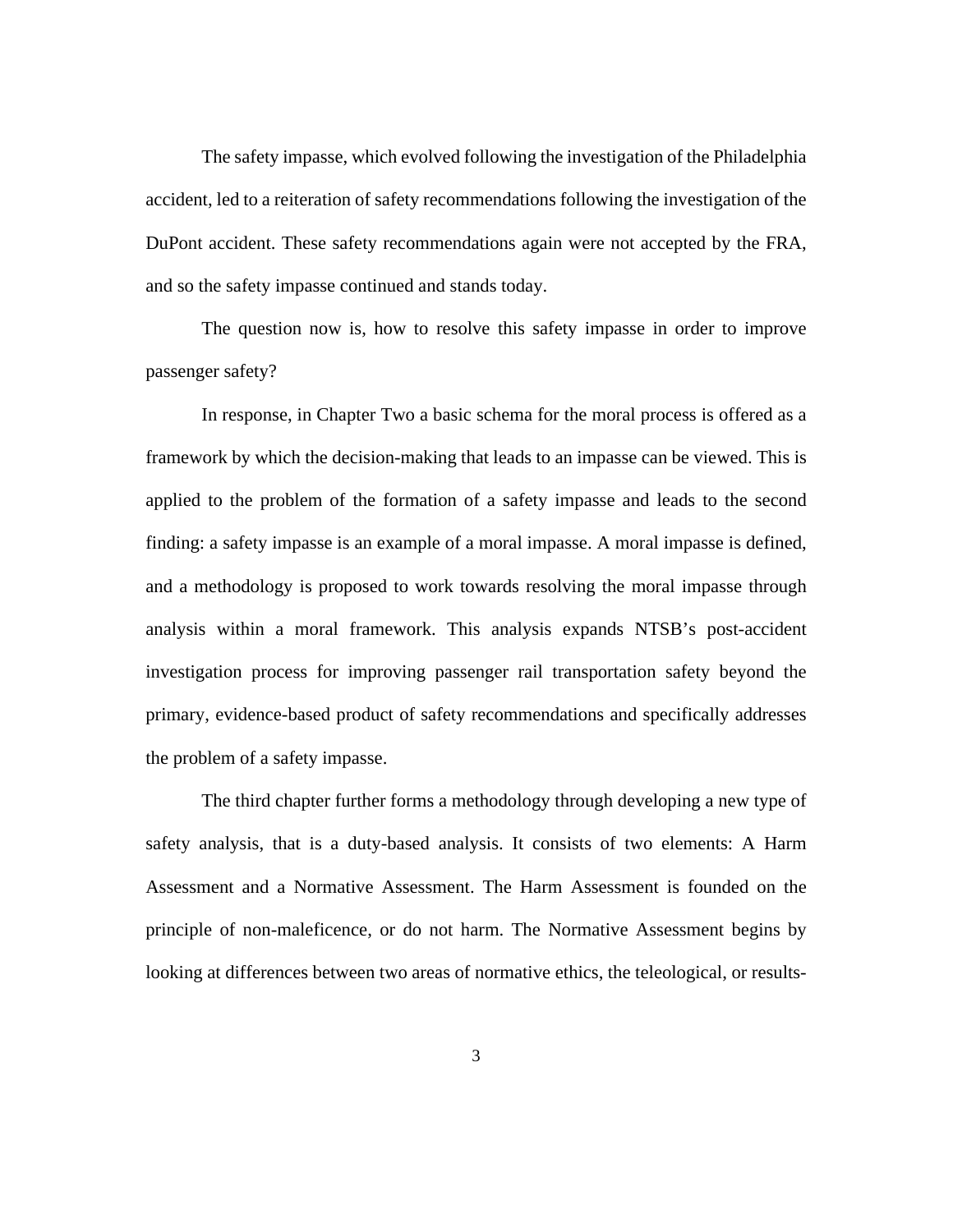based, and the deontological, or duty-based. This illustrates the two differing lenses through which two organizations might approach passenger rail safety. Although these differences lend themselves to forming a dichotomy between a teleological normative approach and a deontological normative approach, this hypothesis is rejected as the causal factor leading to the safety impasse between the NTSB's safety recommendations and the FRA's responses. Instead, through a deeper look it is determined that the safety impasse stems from two divergent views within the deontological normative approach. That is, the formation of the safety impasse occurs when the divergent worldviews of the FRA and the NTSB are applied to address safety recommendations following a passenger rail accident investigation.<sup>[2](#page-11-0)</sup>

The outcome of the analysis is presented as a movement towards the formation of a societal Categorical Safety Imperative, as an instance of a Kantian Categorical Imperative, which may serve as a guide for resolving safety impasses. Chapter Three concludes by addressing a second question; why doesn't the railroad follow the NTSB's safety recommendations on its own, without being required to via new federal regulations from the FRA? In response, the railroad is viewed as having a teleological utilitarian approach to rail safety and the normative Safety Imperative is offered as a starting point for influencing a new direction, through a moral framework, to improve passenger rail safety.

<span id="page-11-0"></span><sup>2</sup> These worldviews are Deontological Conditional Imperative for the FRA and Deontological Categorical Imperative for the NTSB. These terms will be defined in Chapter Three.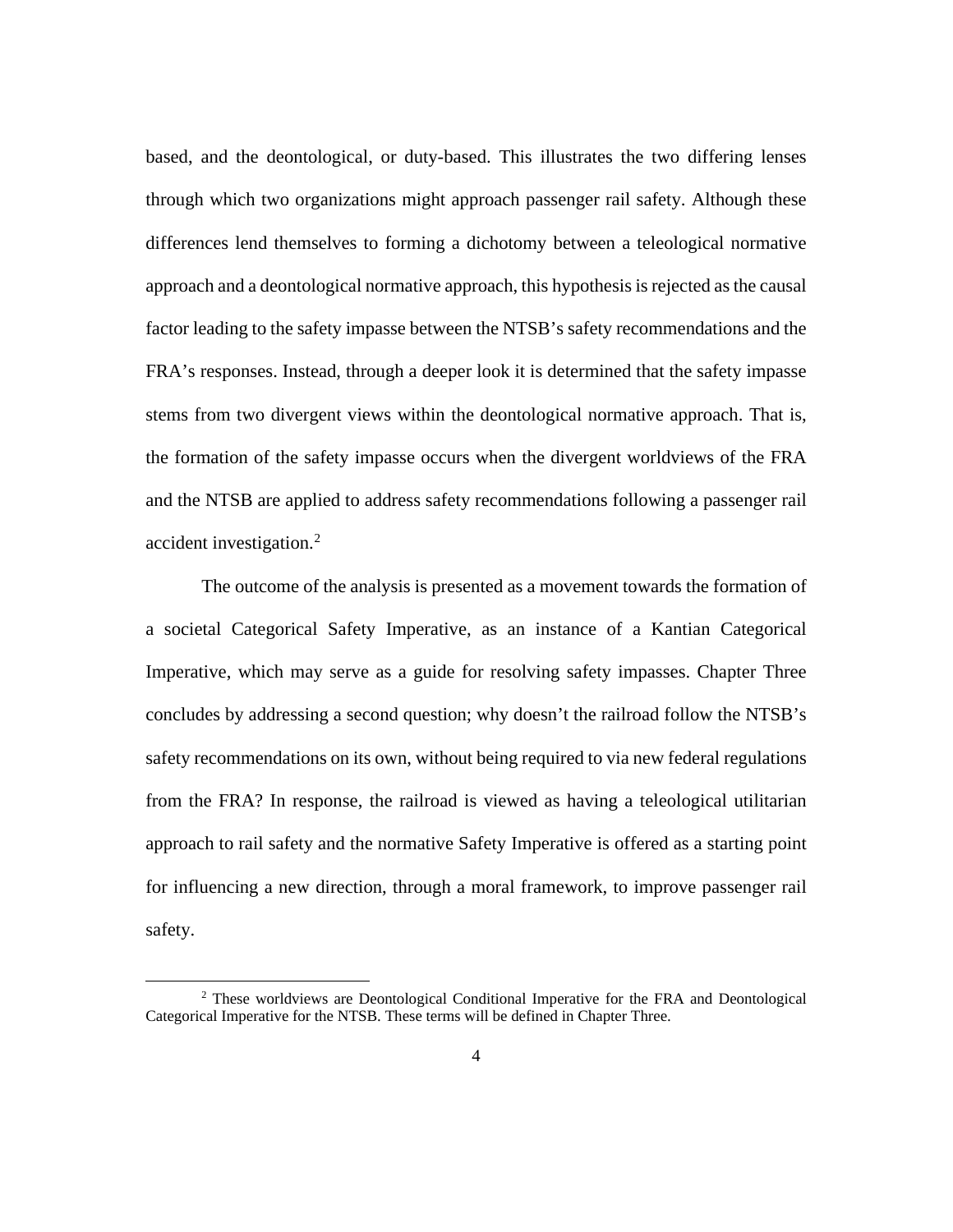The fourth chapter looks at implications for future expansions of a moral framework for improving rail passenger safety based on normative values. This focuses on two future assessments, the Corporate Assessment and the Public Safety Assessment. The former examines actions and plans of corporate stakeholders using environmental, social and governance criteria. The latter examines public safety from a broad societal view and assesses plans and actions of public safety stakeholders using societal safety disparity and safety equity criteria. Examples are provided based on the emergent issues arising from the COVID-19 pandemic and a need to assess potential transportation safety disparities in a parallel manner to the health disparities research performed in the medical field.

These two examples lead to the following conclusion; that moving toward a resolution of a moral safety impasse exposes the need for adopting a Kantian Categorical Safety Imperative, with the goal of achieving safety equity. That is, the same minimum safety outcomesfor all people, across all socio-economic and demographic factors. Safety outcomes are measured as the number of passenger injuries and fatalities. With this in mind, the importance of ensuring that rail transportation safety measures, whether developed through research and analysis, or through the safety recommendation process, are translated to rail applications that achieve the same safety outcomes for all people, across all sectors of society, regardless of socio-economic and demographic factors. This is posited as the Translational Safety Imperative for transportation. A three-step process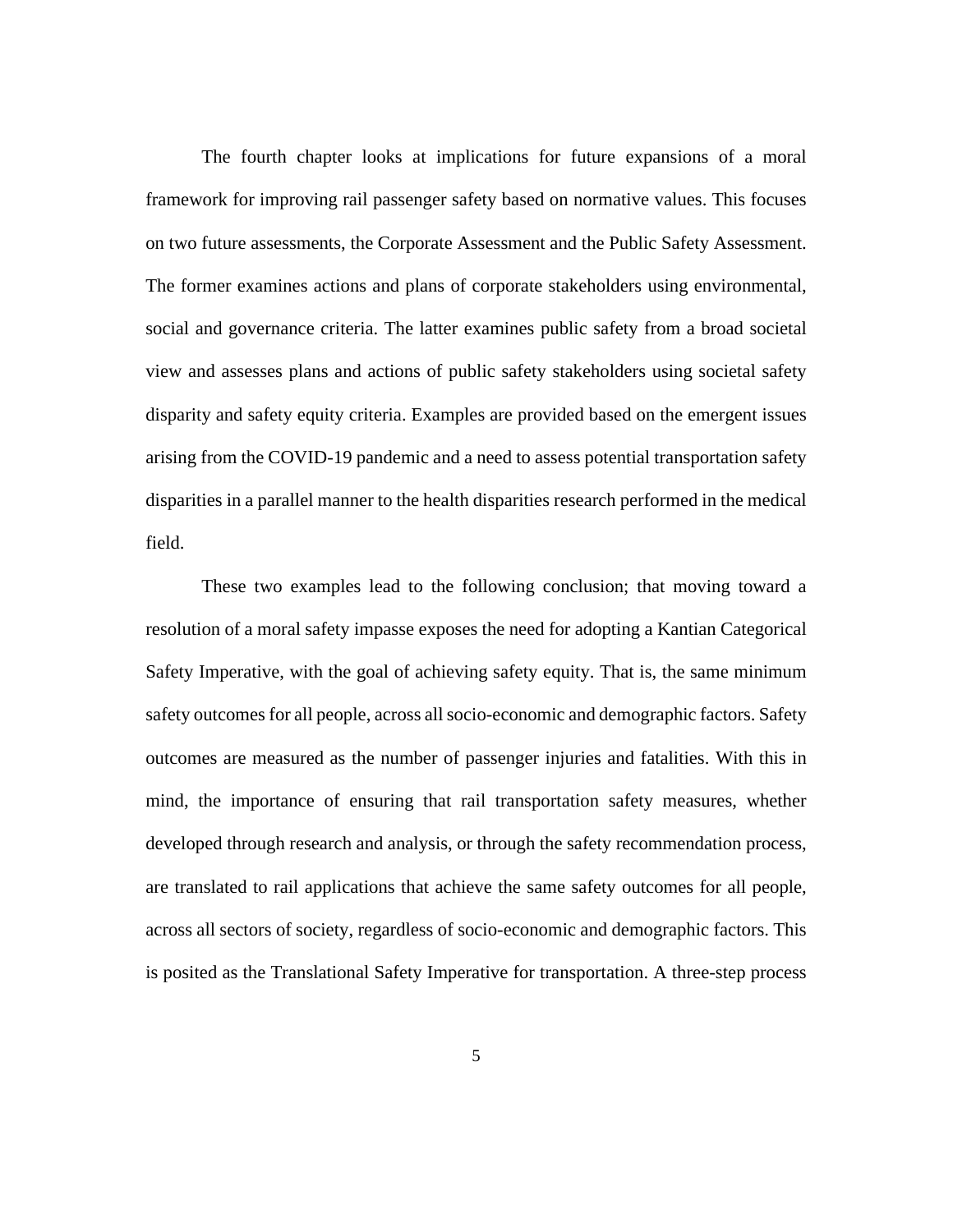is offered; to identify and resolve transportation safety disparities and ensuring future transportation safety equity for all. That is, to achieve the Categorical Safety Imperative for transportation.[3](#page-13-0)

<span id="page-13-0"></span><sup>&</sup>lt;sup>3</sup> I wish to acknowledge, with gratitude, that funding for my doctoral coursework that supports this Thesis was provided by the National Aeronautics and Space Administration and Georgetown University Medical Center. The views expressed are my own.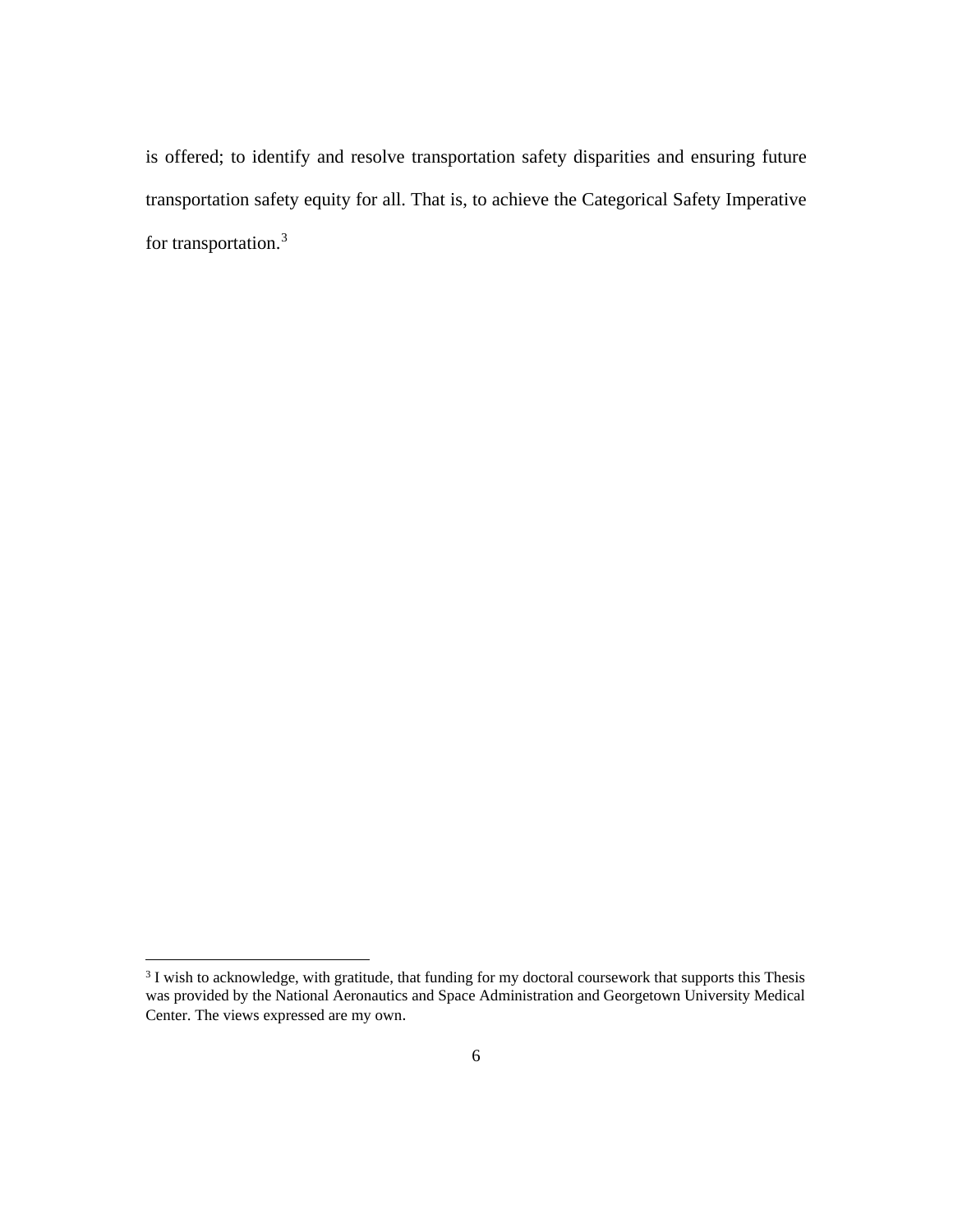#### **CHAPTER ONE**

### **THE PROBLEM OF THE PASSENGER SAFETY IMPASSE**

Chapter One examines passenger rail safety risks and mitigation, focusing on fatal train accidents with derailments and rollovers. First, the concept of a Safety Impasse is introduced. It is followed by sections on: two fatal rail accidents (in Philadelphia, PA and DuPont, WA), a timeline of events leading to the safety impasse, a human factors psychology review of the FRA's passenger protection research, and a final section on what leads to a safety impasse.

#### **Example of a Safety Impasse**

This section examines the safety aftermath of two fatal rail accidents on Amtrak passenger trains. Amtrak is the commercial passenger rail transportation provider for medium and long-distance intercity routes in the contiguous United States.<sup>[1](#page-14-0)</sup> Since its formation in 1970, Amtrak has had accidents resulting in passenger fatalities and severe injuries. Two of these accidents, investigated by the NTSB, are discussed in this chapter.

Amtrak has implemented some passenger safety measures, such as rail car crashworthiness through engineering designs, risk mitigations of better window retention,

<span id="page-14-0"></span><sup>&</sup>lt;sup>1</sup> Amtrak was formed in 1970 with the Rail Passenger Service Act [\(Pub. L.](https://en.wikipedia.org/wiki/Act_of_Congress) 91–518, H.R. 17849, 84 [Stat.](https://en.wikipedia.org/wiki/United_States_Statutes_at_Large) [1327,](http://legislink.org/us/stat-84-1327) enacted by Congress on October 30, 1970). The railroad is owned by the federal government, run as a for-profit organization, and receives federal and state subsidies to operate a national network of inter-city passenger rail systems.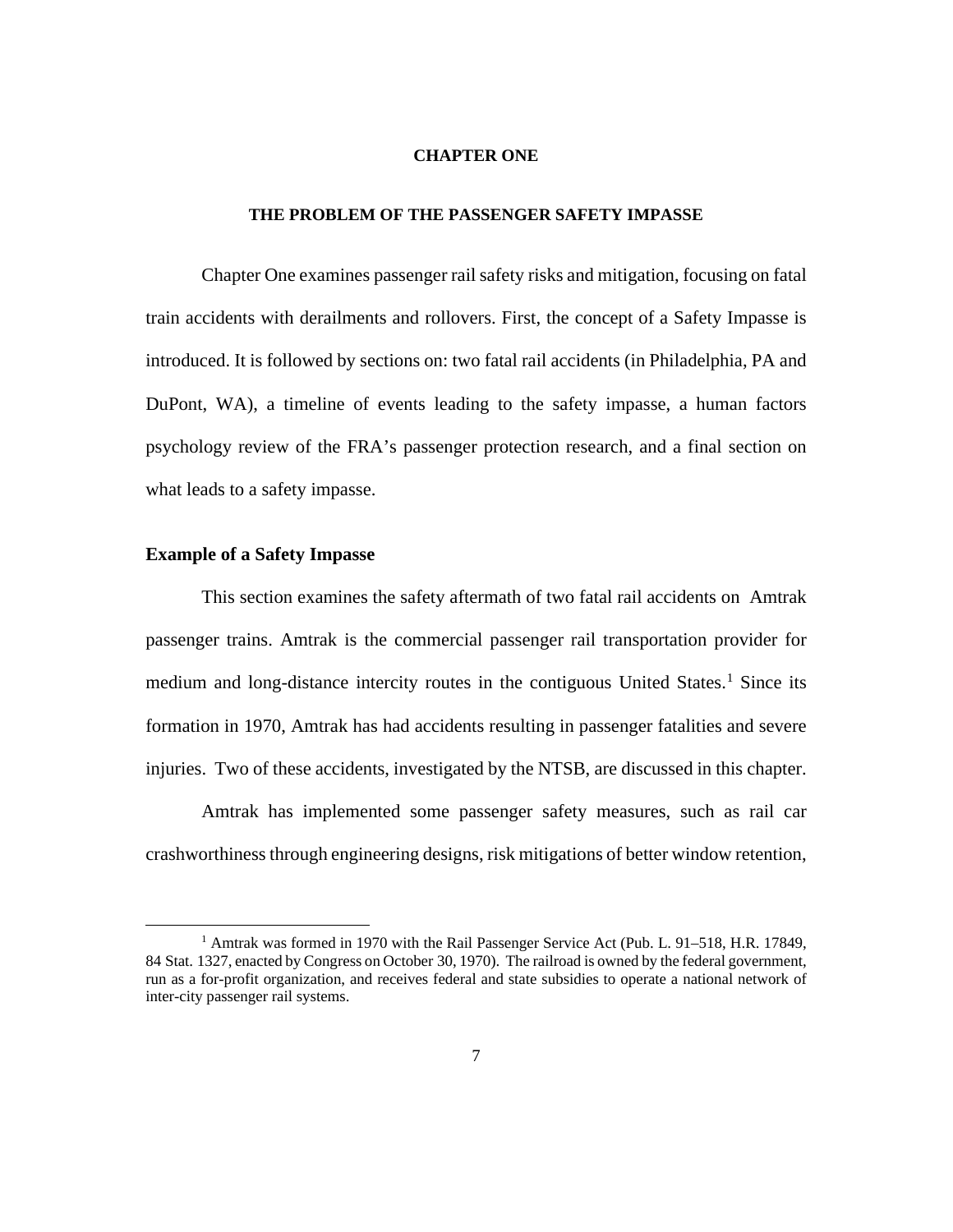improved interior lighting and signage, and compartmentalization. These safety measures have only partially mitigated the risk of injury and fatality. Window retention is a method to prevent passenger ejection from the rail car when they are displaced during a train accident. Interior lighting and signage are methods to assist passengers' egress from rail cars when an emergency occurs. Compartmentalization is a method of preventing passenger displacement using seat design features of close spacing, high backs, and energy absorbing padding, to better protect passengers. [2](#page-15-0) Amtrak has not implemented passenger safety measures, such as seatbelts, to keep passengers and their belongings from being ejected from their place during an accident.

Historically, Amtrak has not succeeded in protecting its passengers from serious and fatal injuries during derailments, especially overturn derailments. A review of historic records of fatal rail accidents, where passengers are killed or seriously injured when forcibly displaced and ejected from the train, indicates a safety risk to the riding public that has never been addressed and resolved.

The of these two fatal Amtrak accidents that resulted in passenger fatalities and serious injuries, in Philadelphia, PA and DuPont, WA, provide an example, or abbreviated case study, of a safety impasse. The impasse originated after a robust evidence-based accident investigation was performed by the NTSB. This abbreviated

<span id="page-15-0"></span><sup>2</sup> Specifics on passenger safety engineering designs are included in NTSB's accident investigation reports, listed in the Bibliography.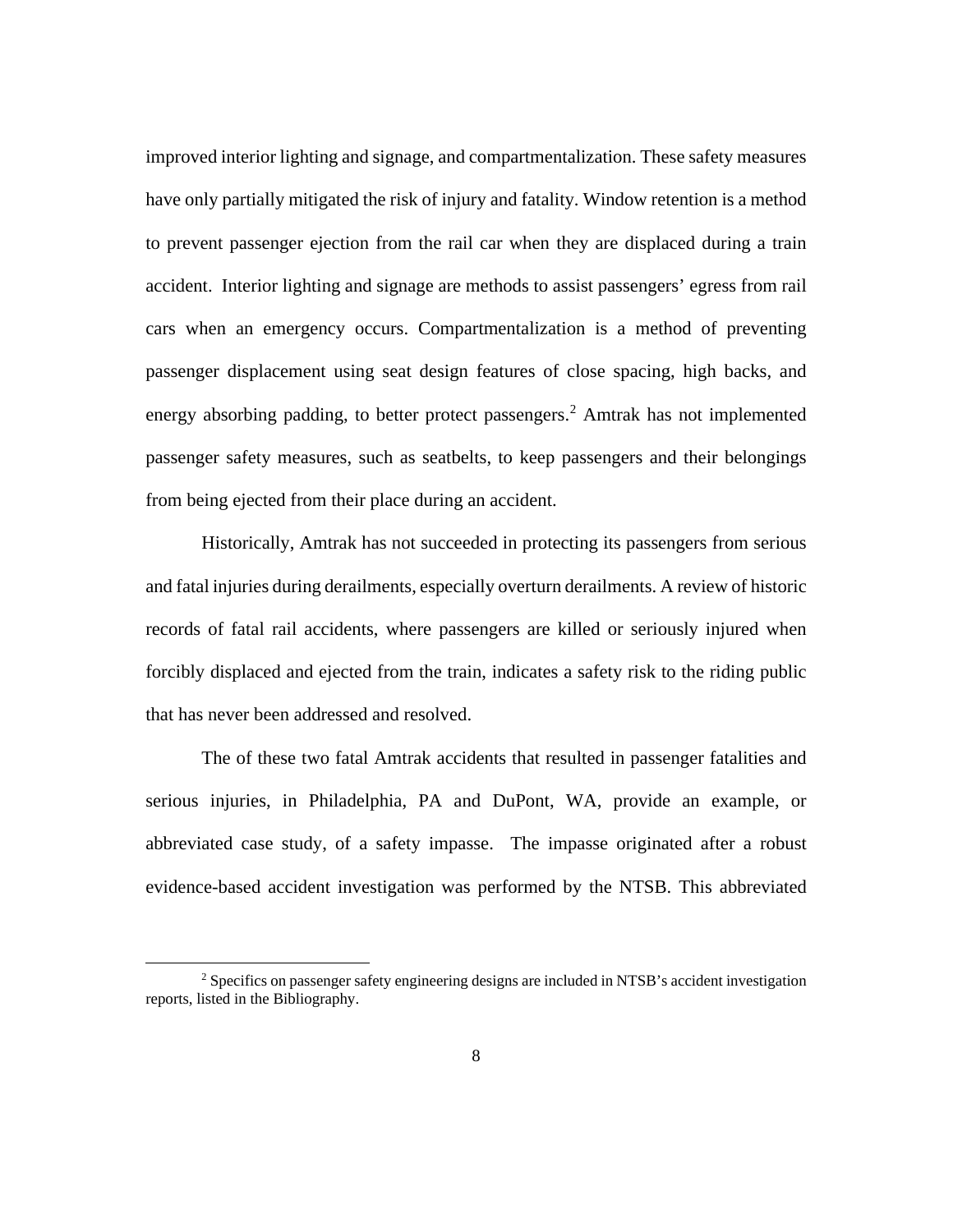case study will look at two of the safety recommendations issued by the NTSB to the FRA following the Philadelphia accident investigation and the ensuing disagreement on the necessity of these two safety recommendations, as documented in official correspondence between the Chairman of the NTSB and the Administrator of the FRA. The FRA determined that it would not follow the NTSB's safety recommendations, resulting in the NTSB designating the safety recommendations as Closed—Unacceptable Action after the Philadelphia accident. The list, below, provides the types of classification status that are used by the NTSB, for safety recommendations that are open or closed.<sup>[3](#page-16-0)</sup>

The possible classifications for NTSB's open safety recommendations are:

Open—Await Response

Open—Initial Response Received

Open—Acceptable Response

Open—Acceptable Alternate Response

Open—Unacceptable Response

The possible classifications for NTSB's closed safety recommendations are:

Closed—Acceptable Action

Closed—Acceptable Action/Superseded

Closed—Acceptable Alternate Action

<span id="page-16-0"></span><sup>&</sup>lt;sup>3</sup> Examples of each type of safety recommendation classification can be found by searching NTSB rail accident investigations' safety recommendations on the NTSB website: https://www.ntsb.gov/safety/safety-recs/layouts/ntsb.recsearch/RecTabs.aspx.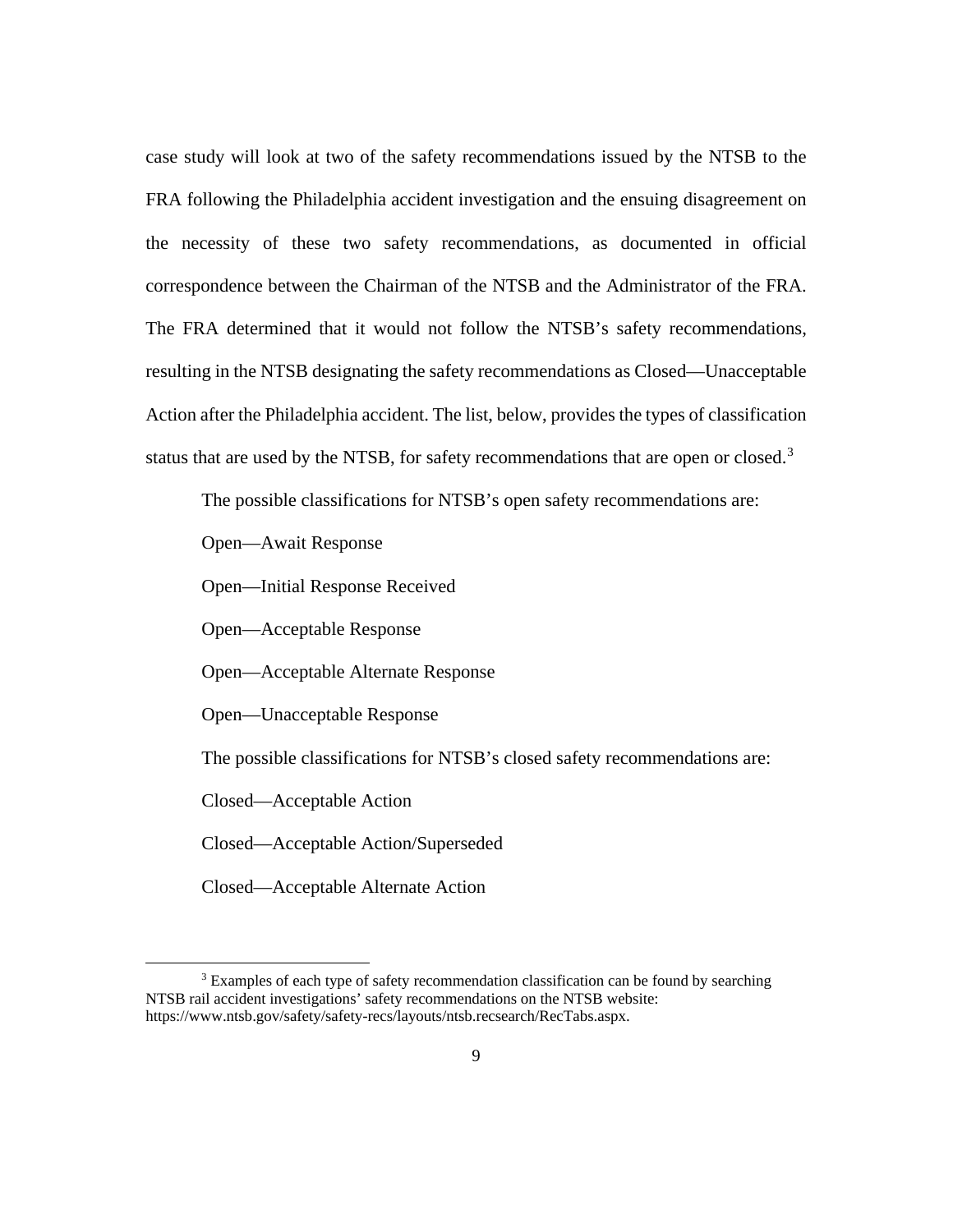Closed—Exceeds Recommended Action

Closed—Reconsidered

Closed—Superseded

Closed—Unacceptable Action

Closed—Unacceptable Action/No Response Received

Closed—Unacceptable Action/Superseded

Closed—No Longer Applicable

A timeline is laid out for the correspondence which continued after the second fatal passenger rail accident in DuPont, Washington. That accident investigation partly resulted in the reiteration of the two Philadelphia safety recommendations by the NTSB to the FRA. These two safety recommendations were again rejected by the FRA, continuing the safety impasse, which stands today.

A brief review of shortfalls in the FRA's human factors research that informs the factual basis for their rejection of the NTSB's two safety recommendations supports the conclusion that this safety impasse is not due to evidence-based factors. This leads to the following chapter, which poses a normative process, based on a moral framework for duty-based analysis.

### **Fatal accident, Philadelphia, Pennsylvania, May 12, 2015**

Amtrak train 188 left Philadelphia's 30<sup>th</sup> Street Station, bound for New York City, the night of May 12, 2015. Eleven minutes later, the train entered a curve in the track,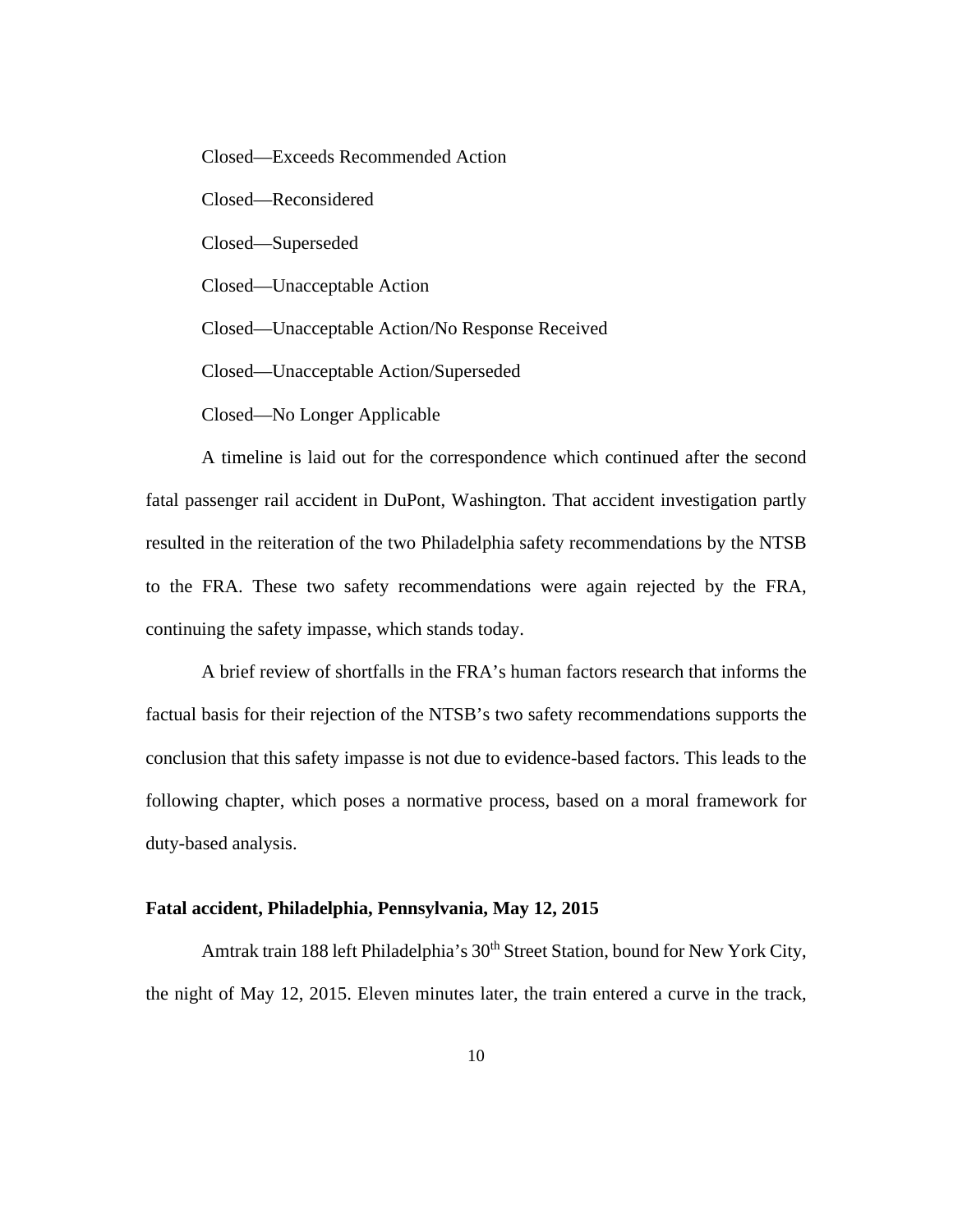traveling at 106 mph where the speed limit in the curve was 50 mph. The engineer applied emergency braking, slowing the train to 102 mph, however the train left the track at the curve, derailing at a high speed. An aerial view of the accident location, which includes derailed and overturned rail cars and the locomotive, is shown in Figure 1.



Figure 1. Ariel view of the 2015 Amtrak accident scene, north of Philadelphia, PA's 30<sup>th</sup> Street Station. [4](#page-18-0)

<span id="page-18-0"></span><sup>4</sup> NTSB, *Derailment of Amtrak Passenger Train 188, Philadelphia, Pennsylvania, May 12, 2015,*  RAR-16/02. (Washington, DC: NTSB, 2017), 1.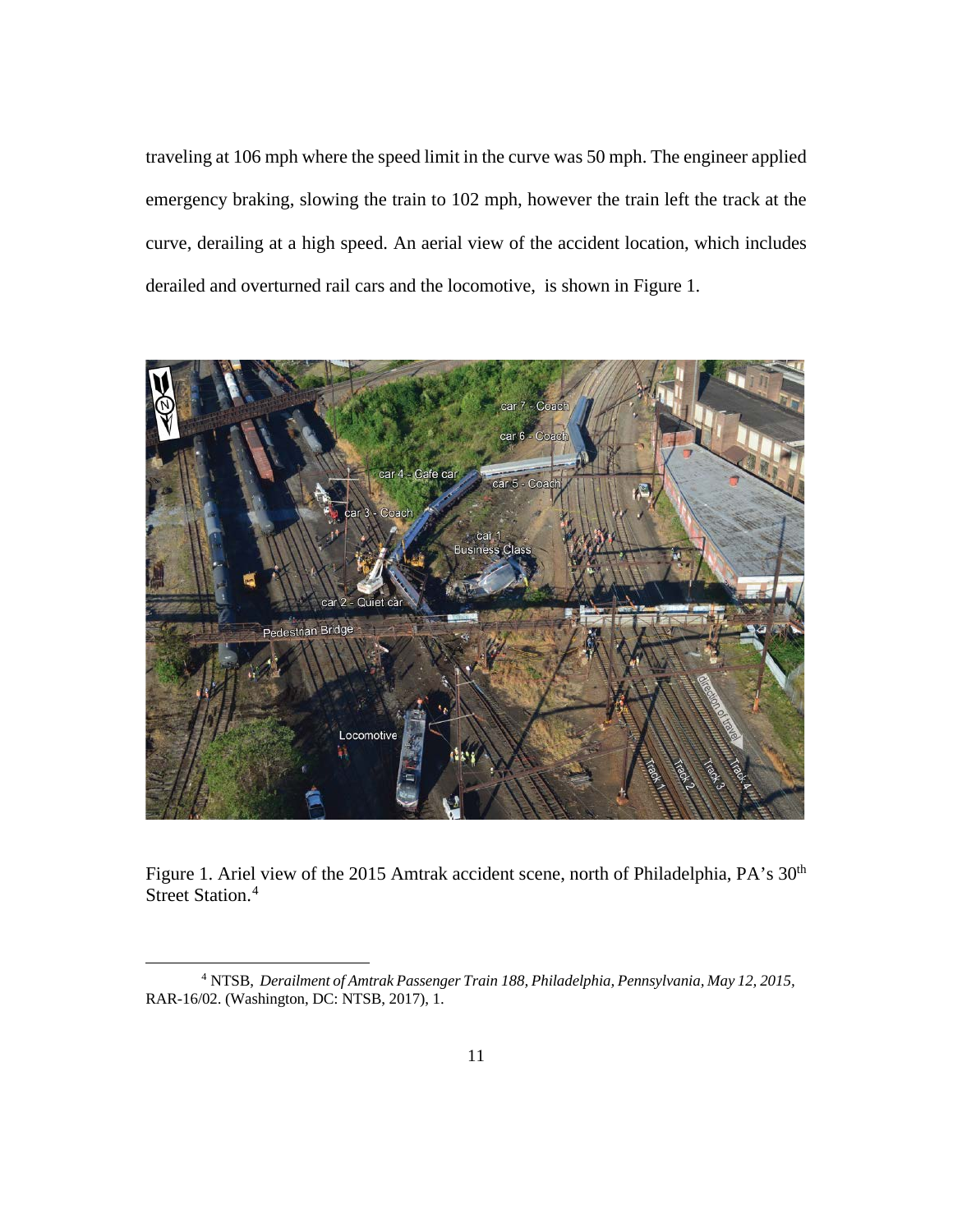Of the 253 people on board the train, 193 people were injured, and eight people were fatally injured. Two of the fatally injured passengers were ejected through train windows. One was found under the third car and the other was found adjacent to the third car. Two other fatally injured passengers were partially ejected from their train car through the windows and trapped under a train car. Of the 193 injured passengers, 46 of them sustained serious injuries to the chest, neck, head, or spinal cord.<sup>[5](#page-19-0)</sup>

The NTSB conducted an investigation of the accident. This process includes an on-scene investigation, determining factual findings, analysis, conclusions, and a determination of the probable cause of the accident and contributing factors. The investigation led to issuing safety recommendations to avoid similar accidents in the future. The NTSB's findings from the Philadelphia rail accident investigation included a determination that passengers were thrown from their seats and injured when the rail cars were derailed and overturned.

The NTSB's statement of probable cause of the accident was, "…the engineer's acceleration to 106 mph as he entered a curve with a 50 mph speed restriction, due to his loss of situational awareness likely because his attention was diverted to an emergency situation with another train."[6](#page-19-1) A factor that contributed to the severity of the passengers'

<span id="page-19-0"></span><sup>5</sup> Ibid., 1.

<span id="page-19-1"></span> $6$  Ibid., 45.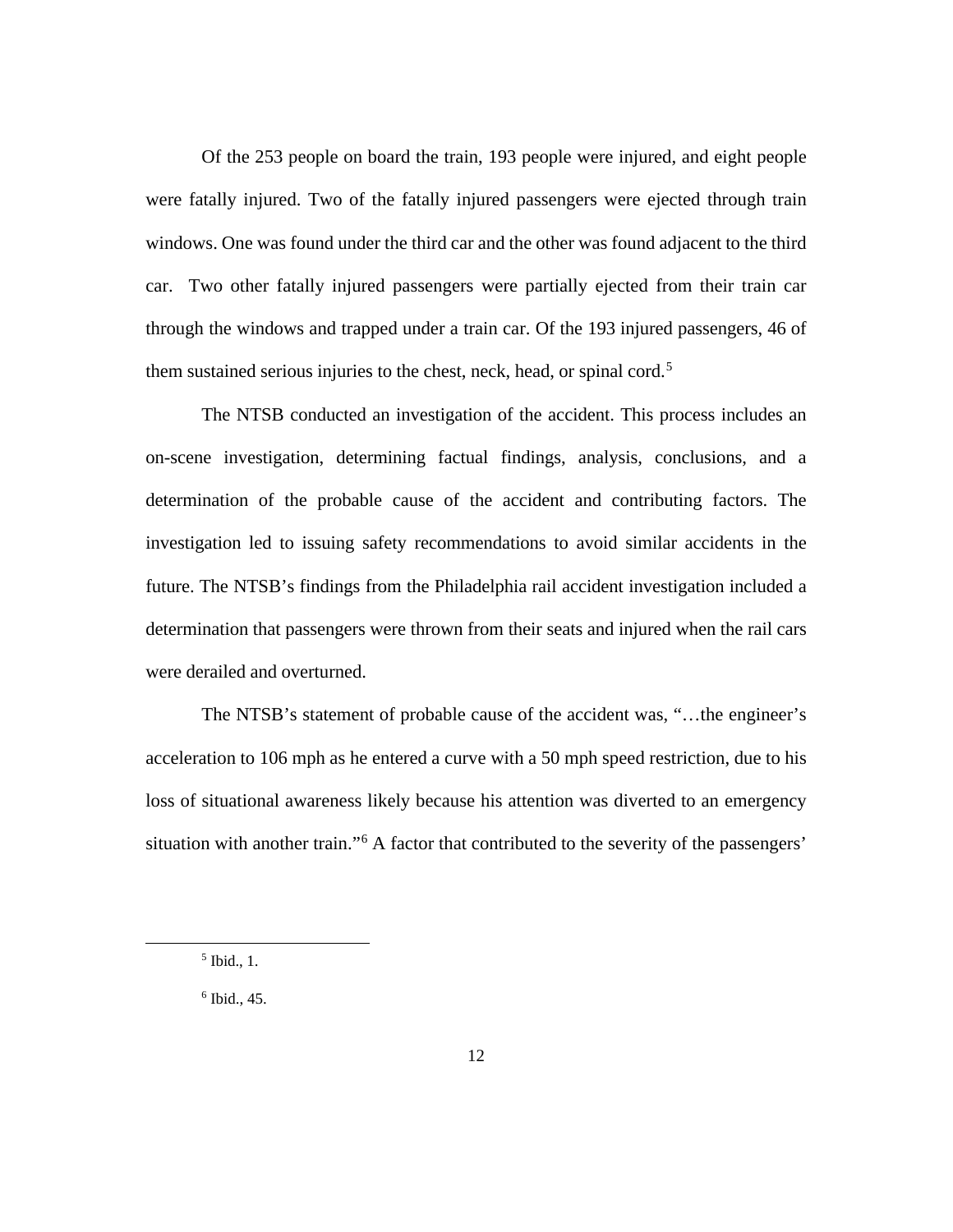injuries was inadequate FRA requirements for passenger protections, if a rail car derailed and overturned.

The NTSB issued several Safety Recommendations, aimed at preventing similar accidents in the future. Safety Recommendations are the NTSB's primary product for improving transportation safety both within a rail line, and across the national rail industry. Among the Safety Recommendations made by the NTSB were the following two Safety Recommendations to FRA:

Conduct research to evaluate the causes of passenger injuries in passenger railcar derailments and overturns and evaluate potential methods for mitigating those injuries, such as installing seat belts in railcars and securing potential projectiles (Safety Recommendation number R-16-35).

When the research specified in Safety Recommendation R-16-35 identifies safety improvements, use the findings to develop occupant protection standards for passenger railcars that will mitigate passenger injuries likely to occur during derailments and overturns (Safety Recommendation number R-16-36). [7](#page-20-0)

## **Fatal accident, DuPont, Washington, December 18, 2017**

Amtrak train 501 left Seattle's Holgate Street facility on December 18, 2017. It entered a curve in the track at overspeed, traveling 78 mph in a 30 mph speed restricted area. The train derailed on an elevated section of track that passed over a highway. When it left the track, the lead locomotive and several passenger cars fell off the elevated tracks, down an embankment, landing on the highway. Several vehicles on the highway were hit

<span id="page-20-0"></span><sup>7</sup> NTSB, *Amtrak Train 501 Derailment, DuPont, Washington, December 18, 2017*, RAR-19/01. (Washington, DC: NTSB, 2019), 128.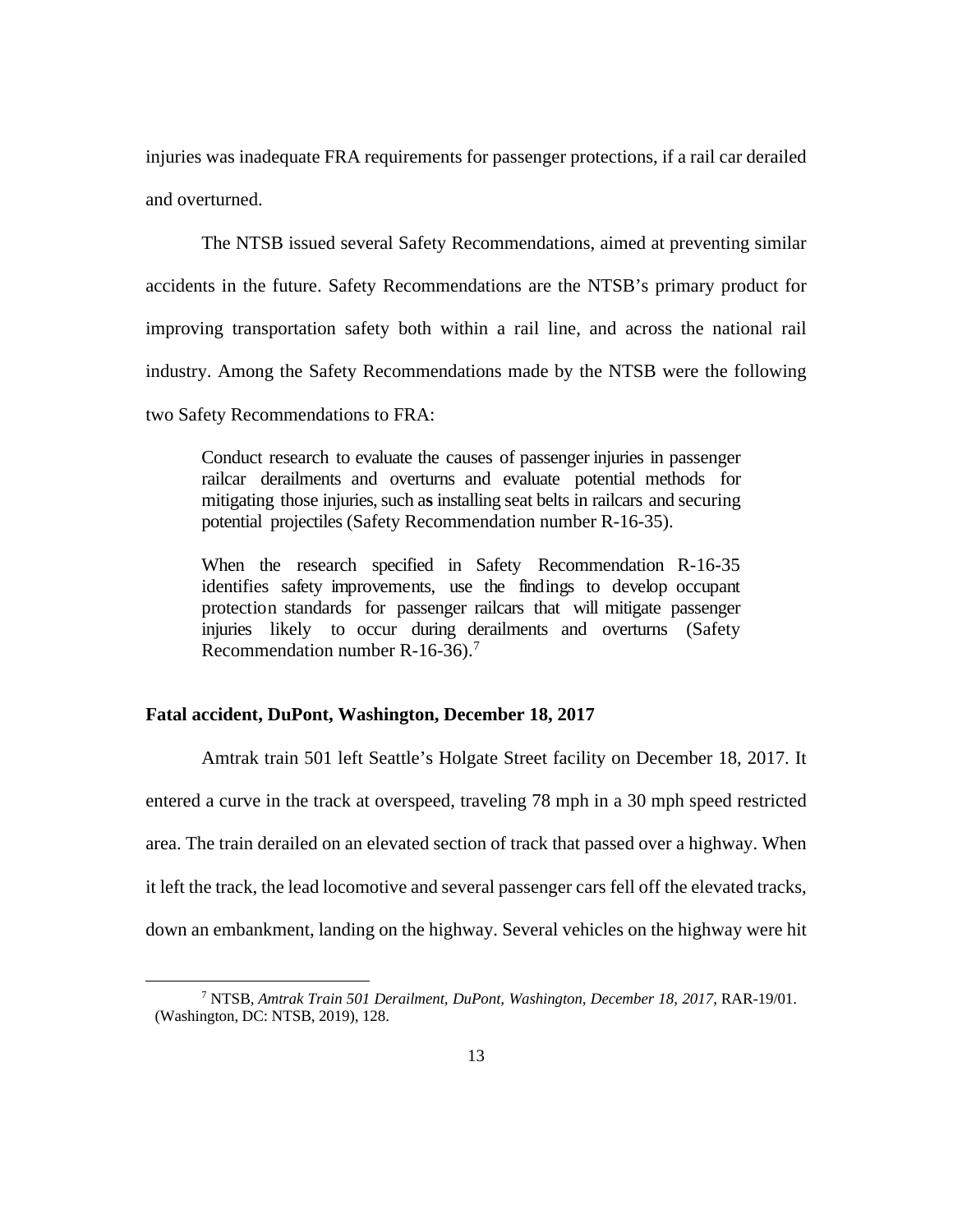by the rail cars. An aerial view of the DuPont, WA Amtrak accident site, to include the derailed lead locomotive, several derailed and overturned passenger rail cars, and highway vehicles impacted by debris, is provided in Figure 2.



Figure 2. Ariel view of the 2017 Amtrak accident scene in DuPont, WA, showing the highway running diagonally and the lead locomotive resting in the upper left corner, on the highway.[8](#page-21-0)

<span id="page-21-0"></span>There were 82 people on board the train. Three passengers were killed, 57 passengers and train crew members were injured, and eight people who were in road

<sup>8</sup> Ibid., 5.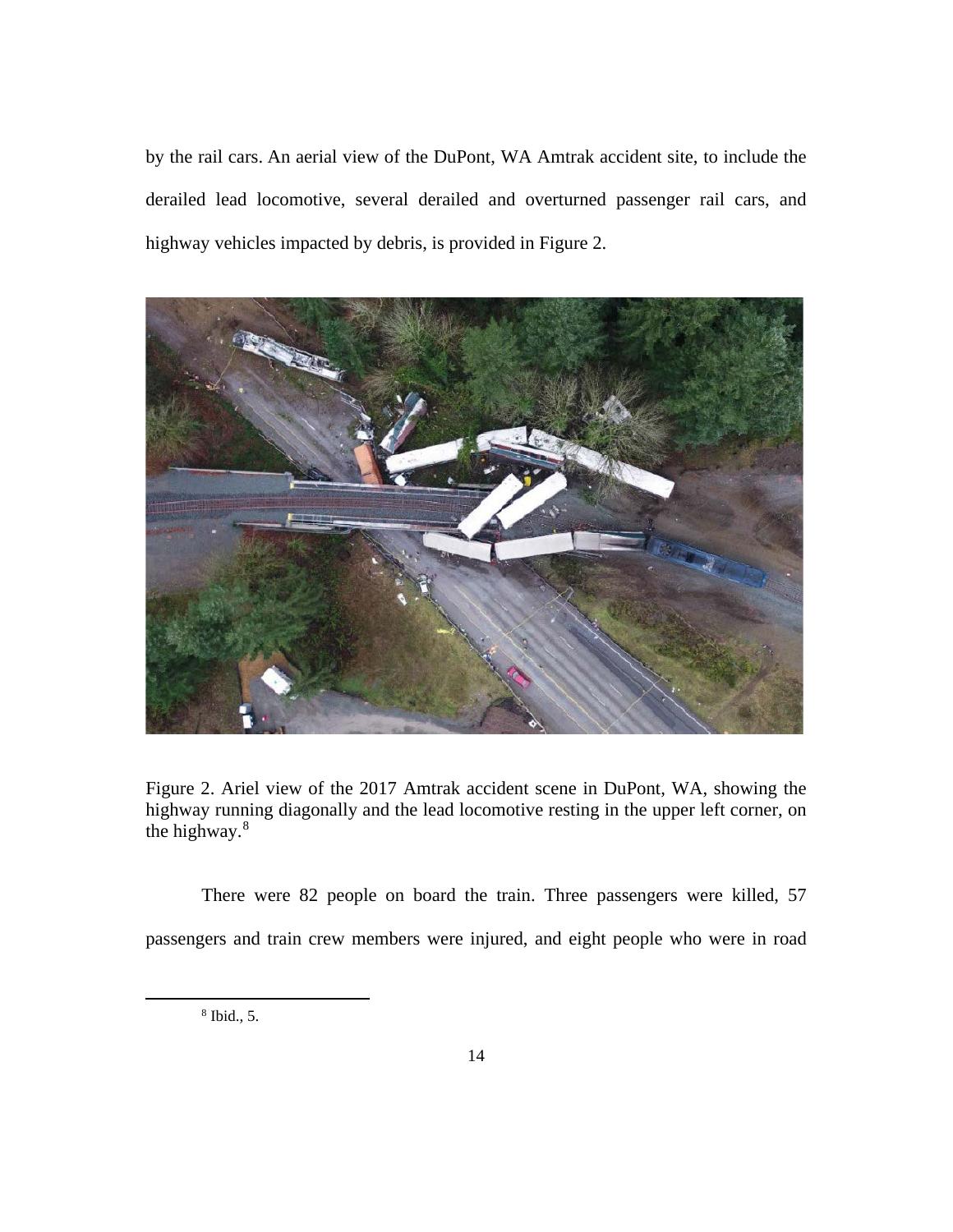vehicles on the highway were injured. Two of the three fatally injured passengers were ejected from the rail car through a hole that was torn into the car's underside during the derailment and roll-over. Two of the injured passengers were partially ejected from the rail car through this hole in the underside.

The NTSB's investigation of this accident and the determination of probable cause and contributing factors included, "severe damage to railcar-body structures which then failed to provide occupant protection resulting in passenger ejections, injuries, and fatalities."[9](#page-22-0) The NTSB also found that "Limited research has been conducted into the effectiveness of compartmentalization in passenger railcars for individuals that fall outside of the testing standard range, such as small children.["10](#page-22-1) The NTSB reiterated Safety Recommendations R-16-35 and R-16-36, reclassifying them as "Open—Unacceptable Response."[11](#page-22-2)

## **Timeline of Events Following the Accidents, Leading to the Safety Impasse**

The following timeline provides the Amtrak accidents relevant to this example of a safety impasse and indicates the NTSB's actions and FRA's responses to the NTSB, based on official correspondence between the Chairman of the NTSB and the FRA

<span id="page-22-0"></span><sup>&</sup>lt;sup>9</sup> Ibid., 11.

<span id="page-22-1"></span><sup>10</sup> Ibid., 123.

<span id="page-22-2"></span><sup>&</sup>lt;sup>11</sup> Ibid., 124.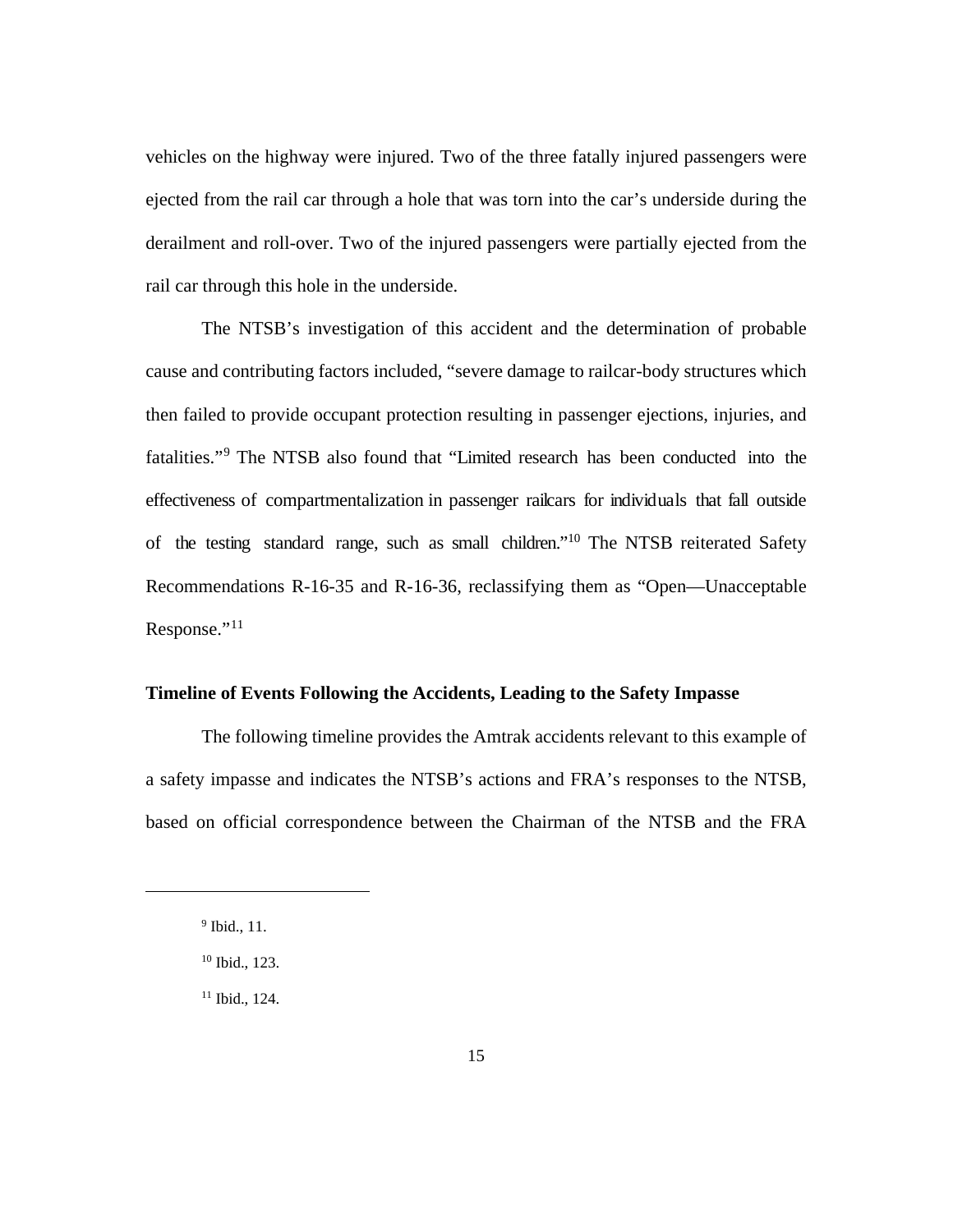Administrator.

**May 12, 2015,** an Amtrak passenger train derailed on a curve at overspeed. The accident occurred in Philadelphia, Pennsylvania, resulting in eight passenger fatalities and 193 injured passengers.

**May 17, 2016,** the NTSB adopted its report on the accident and issued safety recommendations, including R-16-35 and R-16-36 that were issued to the FRA.

**August 23, 2017,** the FRA Acting Administrator responded to the NTSB Chairman that its ongoing efforts already responded to Safety Recommendations R-16- 35 and R-16-36 and requested that the NTSB reclassify these two recommendations as "Closed-Acceptable Response". The letter further stated that the purpose of seatbelts and other methods of passenger protection is to give passengers the ability to survive a deceleration of the volume area that they occupy in the rail car, but without providing any scientific proof or references to support this statement, and without addressing passenger ejections from the train. The letter concluded by stating that the FRA does not plan to conduct comprehensive research into the causes of injuries to passengers during collisions and derailments but will continue to evaluate these causes as issues come up. The NTSB classified the FRA's response as "Closed—Unacceptable Response."

**December 18, 2017**, an Amtrak passenger train derailed on a curve at overspeed. The accident occurred in DuPont, Washington, resulting in three passenger fatalities, 57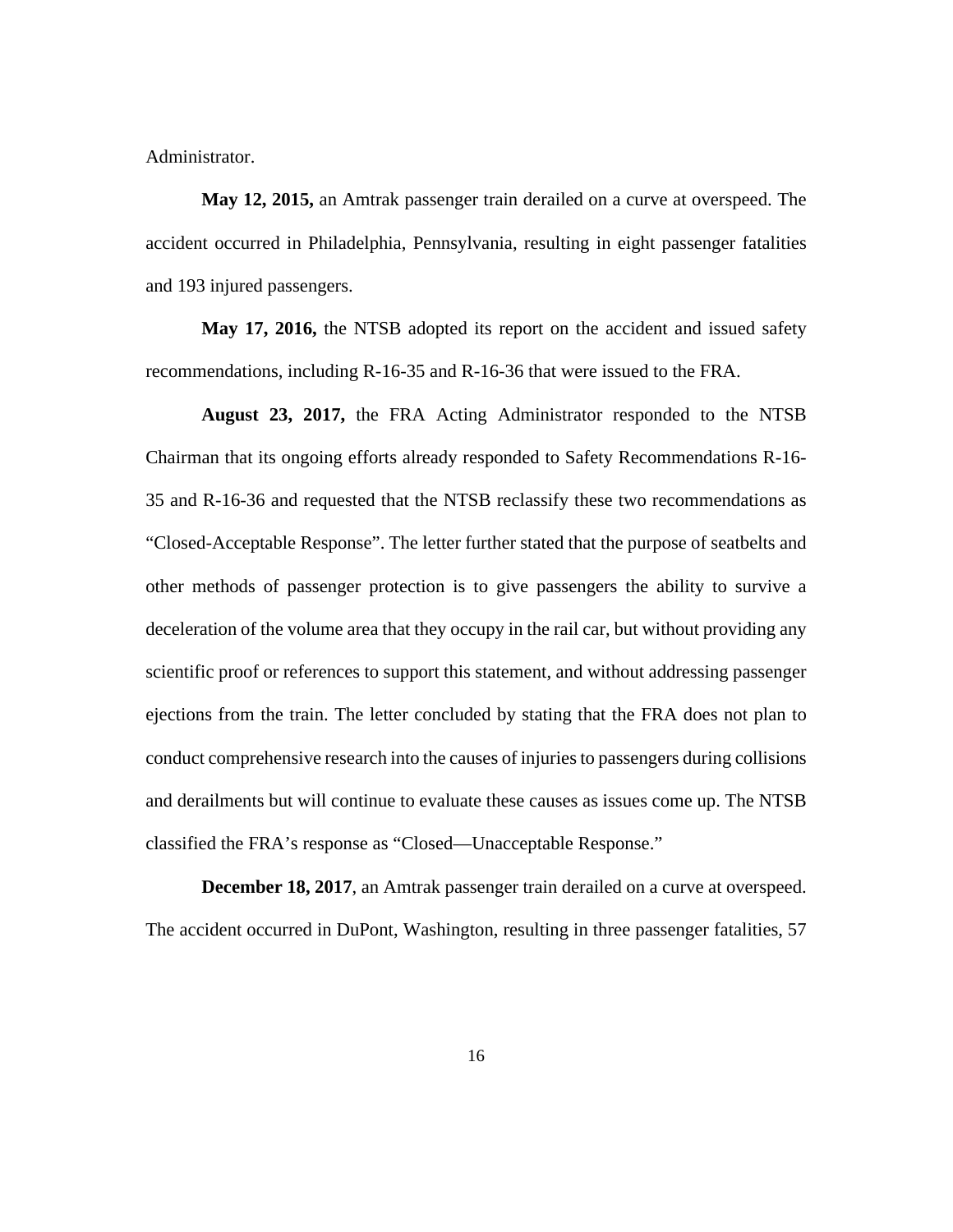people injured onboard the train, and eight people injured on the highway, in their vehicles.

**February 4, 2018**, an Amtrak accident occurred in Cayce, South Carolina where 90 of the 149 people onboard the train were injured and both crewmembers were fatally injured when the train derailed after impact and came to an upright standstill. The NTSB concluded that the primary cause of passenger injuries was being thrown from their seats.

**June 24, 2019,** the NTSB issued their report on the DuPont, Washington accident investigation and reiterated Safety Recommendations R-16-35 and R-16-36 as "Open— Unacceptable Response." The NTSB Chairman wrote to the FRA Administrator, stating, "The NTSB does not agree with the FRA that its current research program and regulations effectively address protecting passengers in railcars involved in derailments and overturns."[12](#page-24-0) The letter continued, "In the span of 4 years, the NTSB has investigated three major railroad accidents involving passenger railcar derailments that resulted in significant lateral acceleration, for which containment did not adequately protect the 11 passengers killed after being ejected from the railcars. In addition, containment did not fully protect the over 300 passengers hospitalized in these accidents."<sup>[13](#page-24-1)</sup>

**July 23, 2019**, the NTSB adopted its report on the Cayce, South Carolina accident and reiterated Safety Recommendations R-16-35 and R-16-36 to the FRA.

<span id="page-24-1"></span><span id="page-24-0"></span><sup>12</sup> NTSB correspondence, last modified June 24, 2019, [https://www.ntsb.gov/safety/safety](https://www.ntsb.gov/safety/safety-recs/layouts/ntsb.recsearch/RecTabs.aspx)[recs/layouts/ntsb.recsearch/RecTabs.aspx.](https://www.ntsb.gov/safety/safety-recs/layouts/ntsb.recsearch/RecTabs.aspx)

<sup>13</sup> Ibid, 1.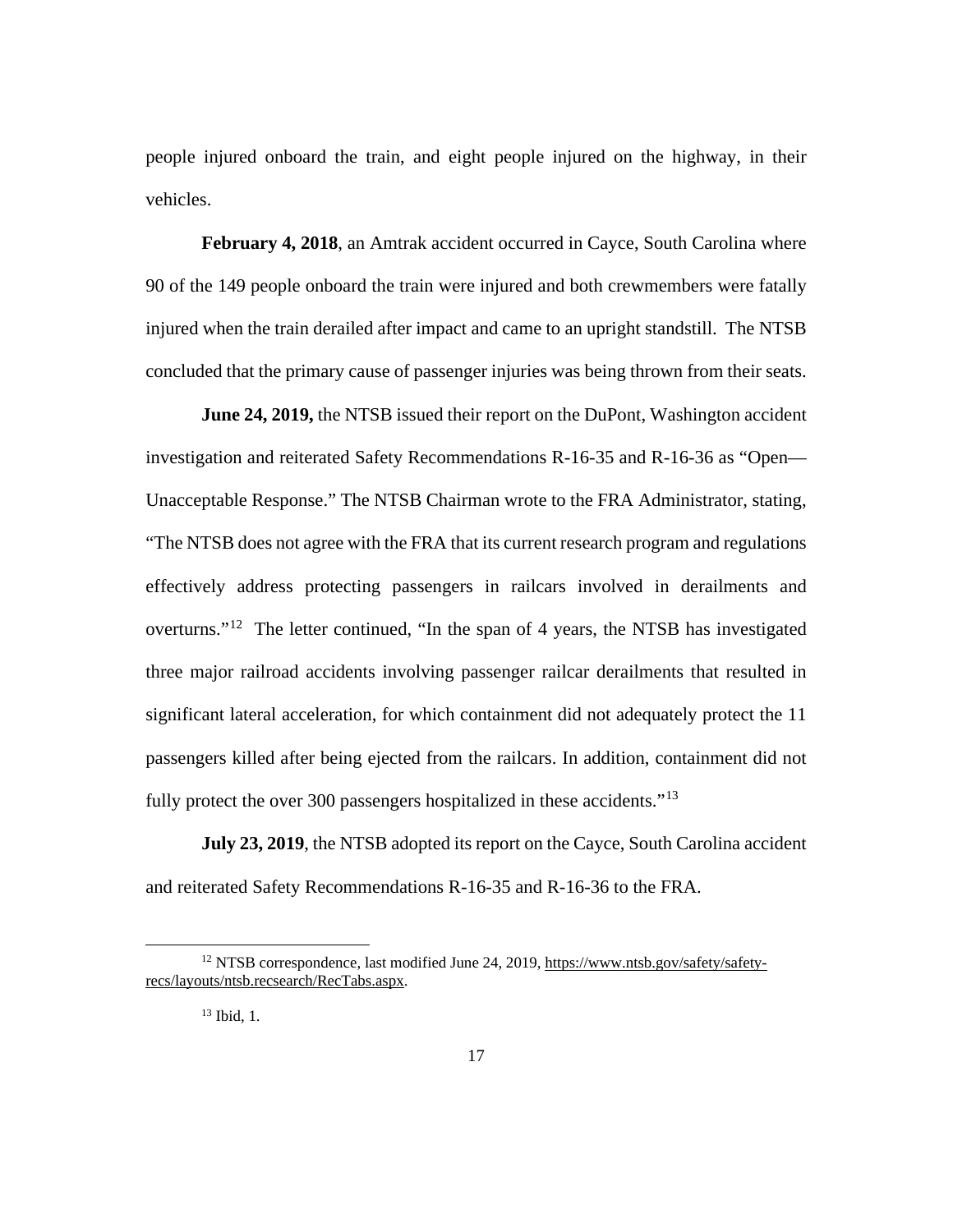**September 27, 2019**, The FRA Administrator responded to the NTSB Chairman, regarding the DuPont, Washington accident. He stated that the FRA's position on Safety Recommendation R-16-35 had not changed, and that no action would be taken by the FRA on Safety Recommendations R-16-35 and R-16-36. The FRA requested, again, that the NTSB close the safety recommendations.

**September 30, 2019**, The NTSB Chairman wrote to the FRA Administrator, stating that the Cayce, South Carolina accident report was now published, that the passenger injuries in the Cayce accident again showed the need for better rail passenger protections, and that Safety Recommendations R-16-35 and R-16-36 were again reiterated.

**January 23, 2020**, The FRA Administrator responded to the NTSB Chairman stating that the FRA would not take any action on Safety Recommendations R-16-35 and R-16-36.

The Timeline focused on the two major accidents, first in Philadelphia, PA and later in DuPont, WA, that resulted in passenger fatalities and injuries following train derailments and rollovers at overspeed. A third accident at Caycee, SC was included as the two safety recommendations were reiterated for this accident. It also provides further evidence supporting the need for the safety regulations to improve passenger safety. All three accidents are included in the safety impasse between the FRA and the NTSB.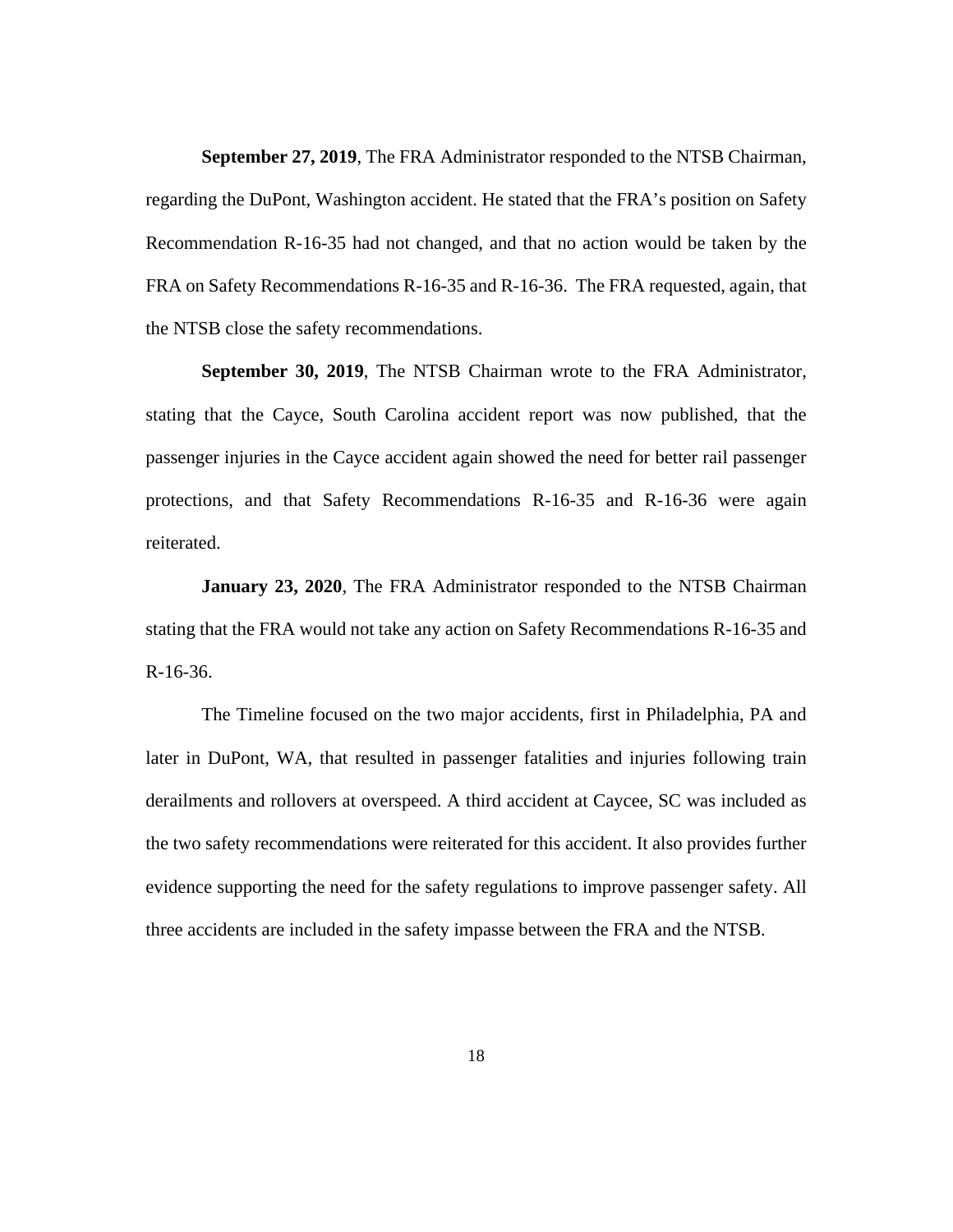The previous sections also detailed the FRA's responses to the NTSB's safety recommendations, repeatedly stating that the FRA has conducted research that supports the efficacy of their current regulations on protecting passengers from injury and death from a rail accident. The next section provides examples of flaws in that research methodology, giving pause to the credibility of the epistemic, scientific basis for the FRA's declining to follow the NTSB's safety recommendations for improving passenger protection. It then addresses the question of what leads to an impasse, if it is not based on a scientific foundation?

## **Human Factors Review of the FRA's Passenger Protection Research**

A review of the human factors research methodology of the FRA's rail passenger protection research published in 2002, 2003, and 2009 determined that although it is conducted with full-scale collision testing, the research methodologies were flawed, rendering the results not relevant to mitigating the actual factors that occurred during these two fatal derailment and rollover at overspeed accidents.<sup>14</sup> These flaws are:

<span id="page-26-0"></span><sup>14</sup> FRA, *Passenger Rail Two-Car Impact Test, Volume I: Summary of Occupant Protection Program.* DOT/FRA/ORD-01/22.II. (Washington, DC: US Department of Transportation, 2002); FRA, *Passenger Rail Train-to-Train Impact Test Volume II: Summary of Occupant Protection Program.* DOT/FRA/ORD-03/17.II. (Washington, DC: US Department of Transportation, 2003); FRA, *Occupant Protection Experiments in Support of a Full-Scale Train-to-Train Crash Energy Management Equipment Collision Test*, DOT/FRA/ORD-09/14. (Washington, DC: US Department of Transportation, 2009).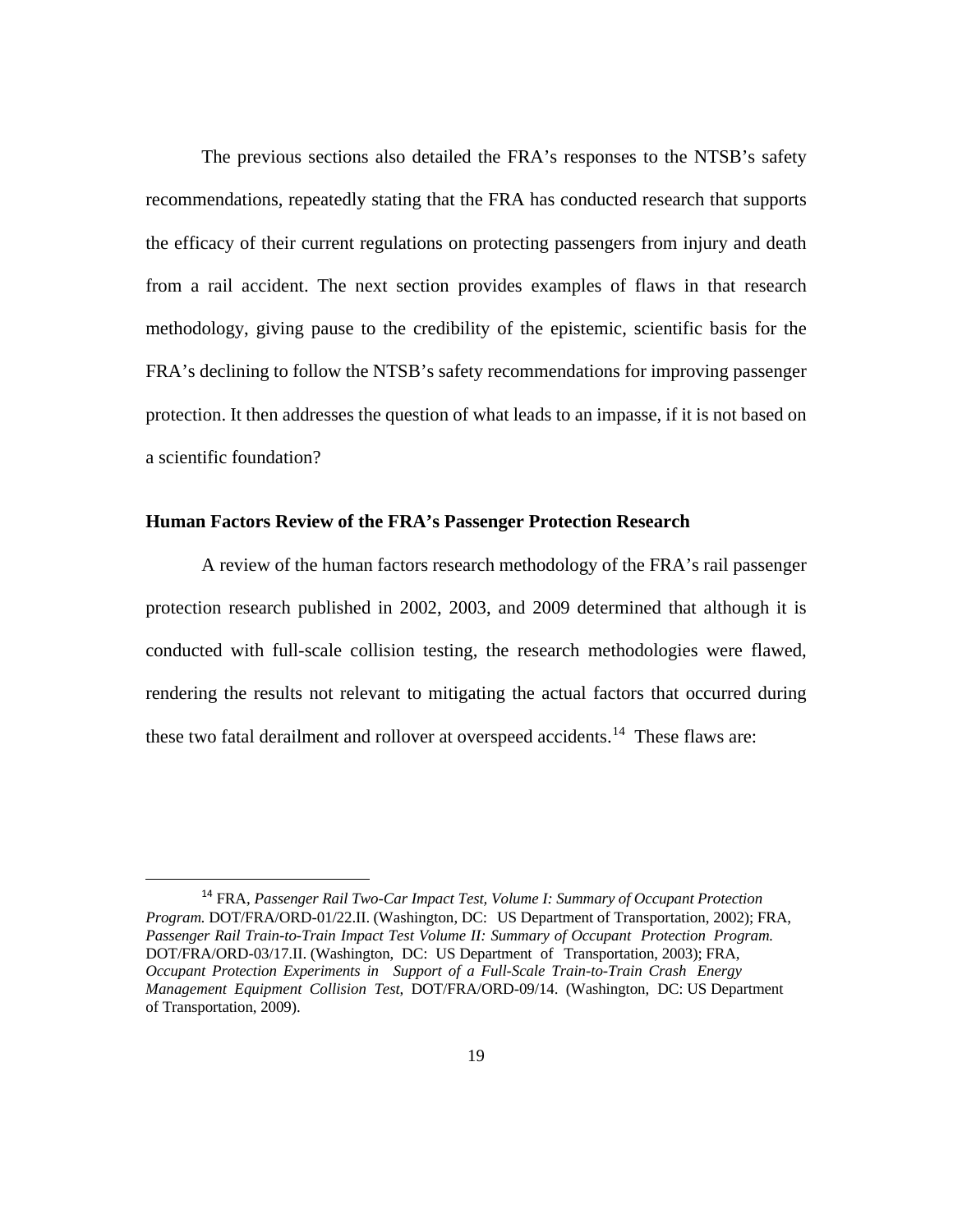1) regarding testing scenarios: the FRA methodology focused on in-line rail collisions, where a moving train hits a stationary train, and did not test train derailments with passenger car rollovers.

2) regarding testing speeds: the testing was conducted at speeds of less than 36 mph, and not at the high speeds that occurred in these two example derailments with rollover accidents and other accidents with serious passenger injuries. The two accident speeds were 102 mph in a speed limit of 50 mph and 78 mph in a speed limit of 30 mph.

3) regarding anthropomorphic testing: the testing monitored passenger anthropomorphic test devices (crash dummies) for ergonomic responses to the initial impact of an accident scenario for in-line rail collisions. They did not monitor responses to secondary or tertiary impacts of derailment and rollover events which occurred in these two accidents described in Chapter One, and in other accidents with serious passenger injuries. In addition, not all crash dummies were wired with instruments to detect ergonomic responses to the test accident, so injury loads were not captured.

Figure 3 provides an example of this. It shows the side view of the post-test landing position of a 95<sup>th</sup> percentile male crash dummy, which was positioned before the test in a window seat and not seat-belted. The post-test photo shows a red arrow pointed toward the head, which is not visible as it is wedged between the front-row seat and the train car wall. [15](#page-27-0) In describing the post-test landing position of the crash dummy, the FRA

<span id="page-27-0"></span><sup>&</sup>lt;sup>15</sup> The red arrows in Figures 3, 4, and 5 were added to the photographs to assist in the descriptions.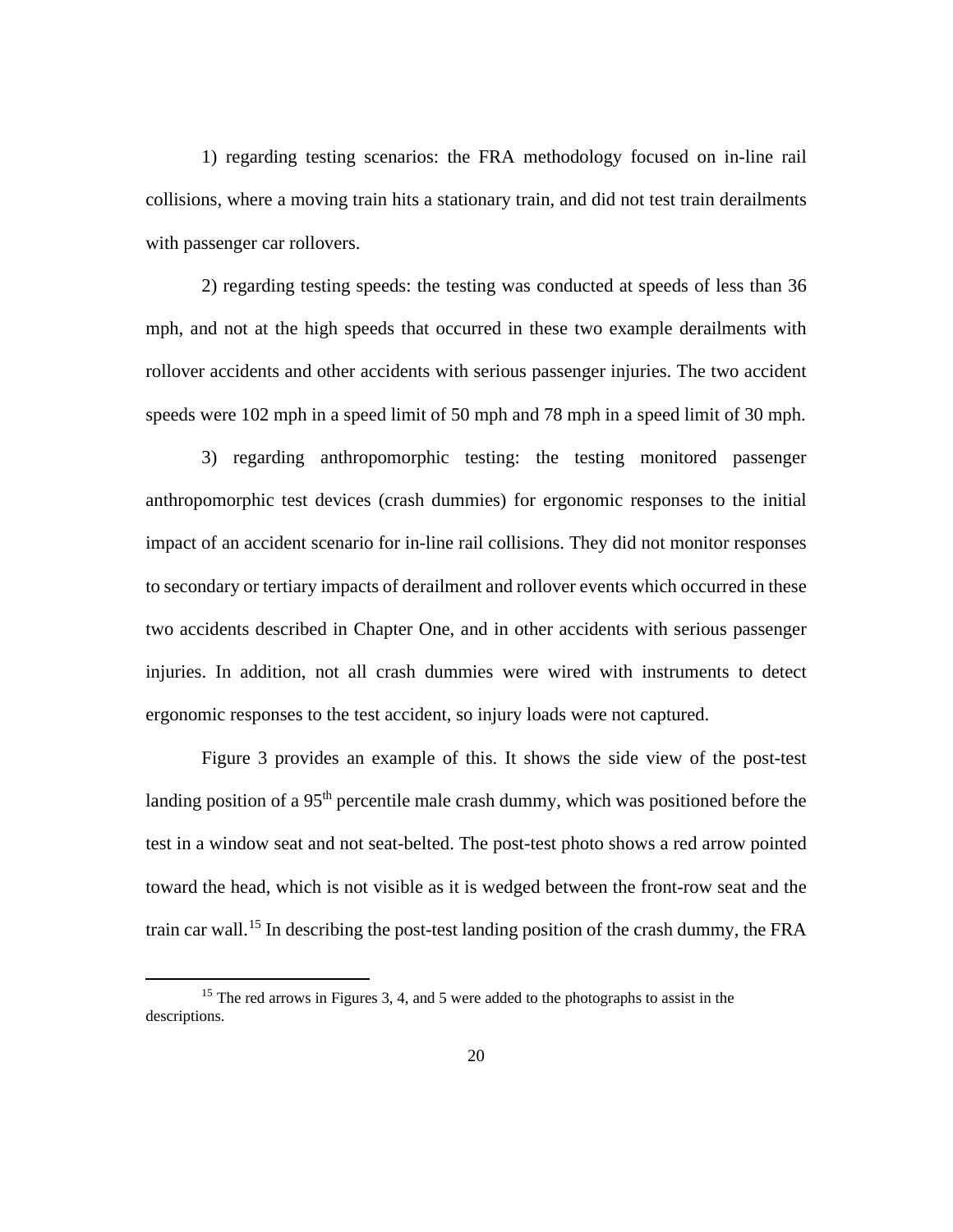report states it was, "stuck in its seat, with its head wedged between the front-row seats and the wall. Emergency egress for an occupant in this situation would likely not have been possible."<sup>[16](#page-28-0)</sup>



Figure 3. Post-test side view of 95<sup>th</sup> percentile male crash dummy, in the window seat and not seat-belted, with head wedged between seatback and train car wall.<sup>[17](#page-28-1)</sup>

<sup>16</sup> Ibid, 58.

<span id="page-28-1"></span><span id="page-28-0"></span><sup>17</sup> FRA, *Passenger Rail Train-to-Train Impact Test Volume II: Summary of Occupant Protection Program,* 45.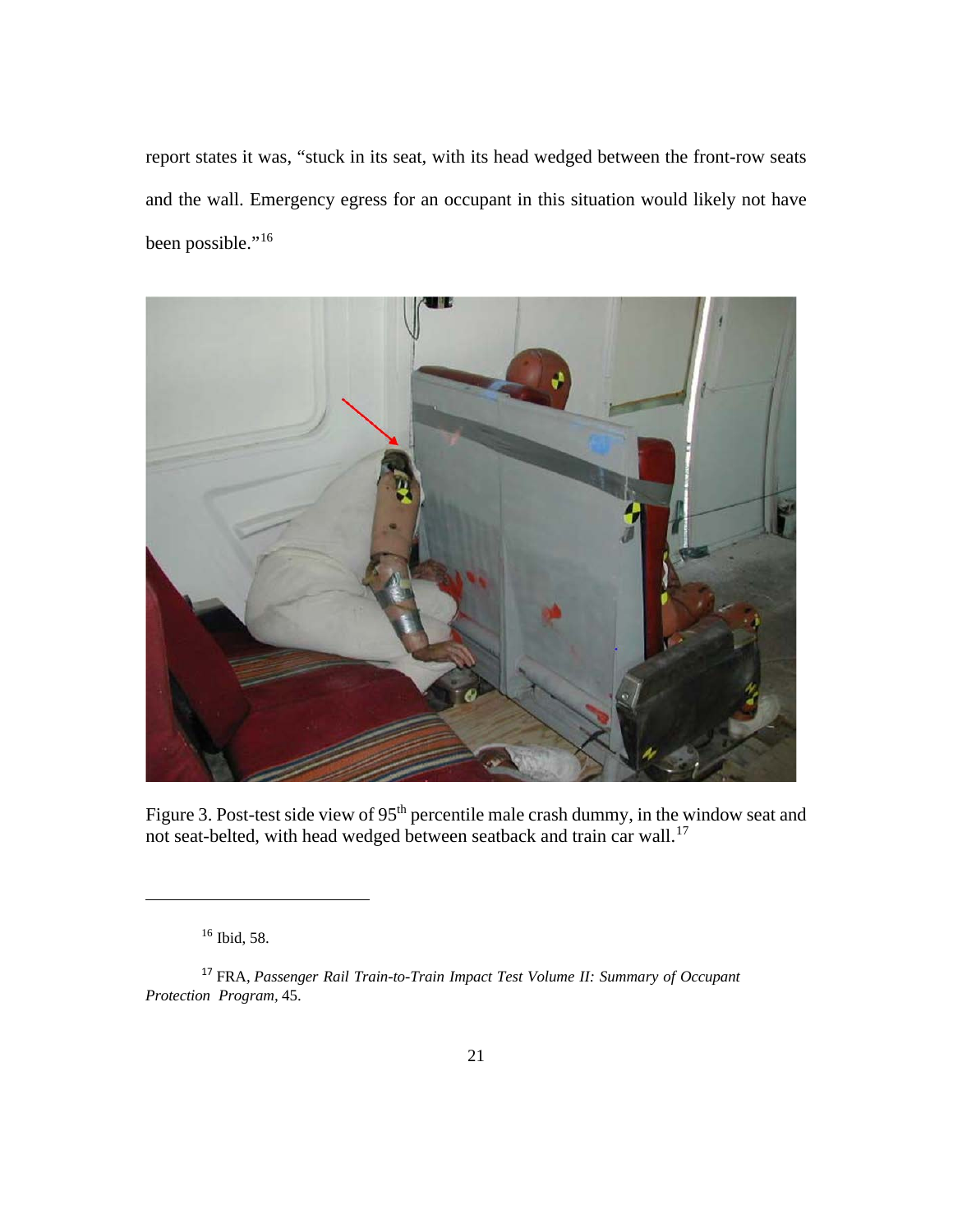The crash dummy's motion during the test was captured on a video recording. First, the crash dummy's head impacted the seat back, then the head and chin were pushed over the seat back. Next the crash dummy retracted back and then rebounded toward the space between the front-row seat and the train car wall where the head became wedged. This crash dummy was not instrumented for monitoring for ergonomic responses, so the extent of injury loads was unmeasured and therefore is unknown. Figure 4 provides a front angled view of the crash dummy's head, indicated by the red arrow on the right.<sup>[18](#page-29-0)</sup>



<span id="page-29-1"></span><span id="page-29-0"></span>Figure 4. Post-test front angled view of landing positions of two unrestrained crash dummies (see red arrows) and two restrained crash dummies.<sup>[19](#page-29-1)</sup>

<sup>18</sup> Ibid, 44.

<sup>19</sup> Ibid., 44.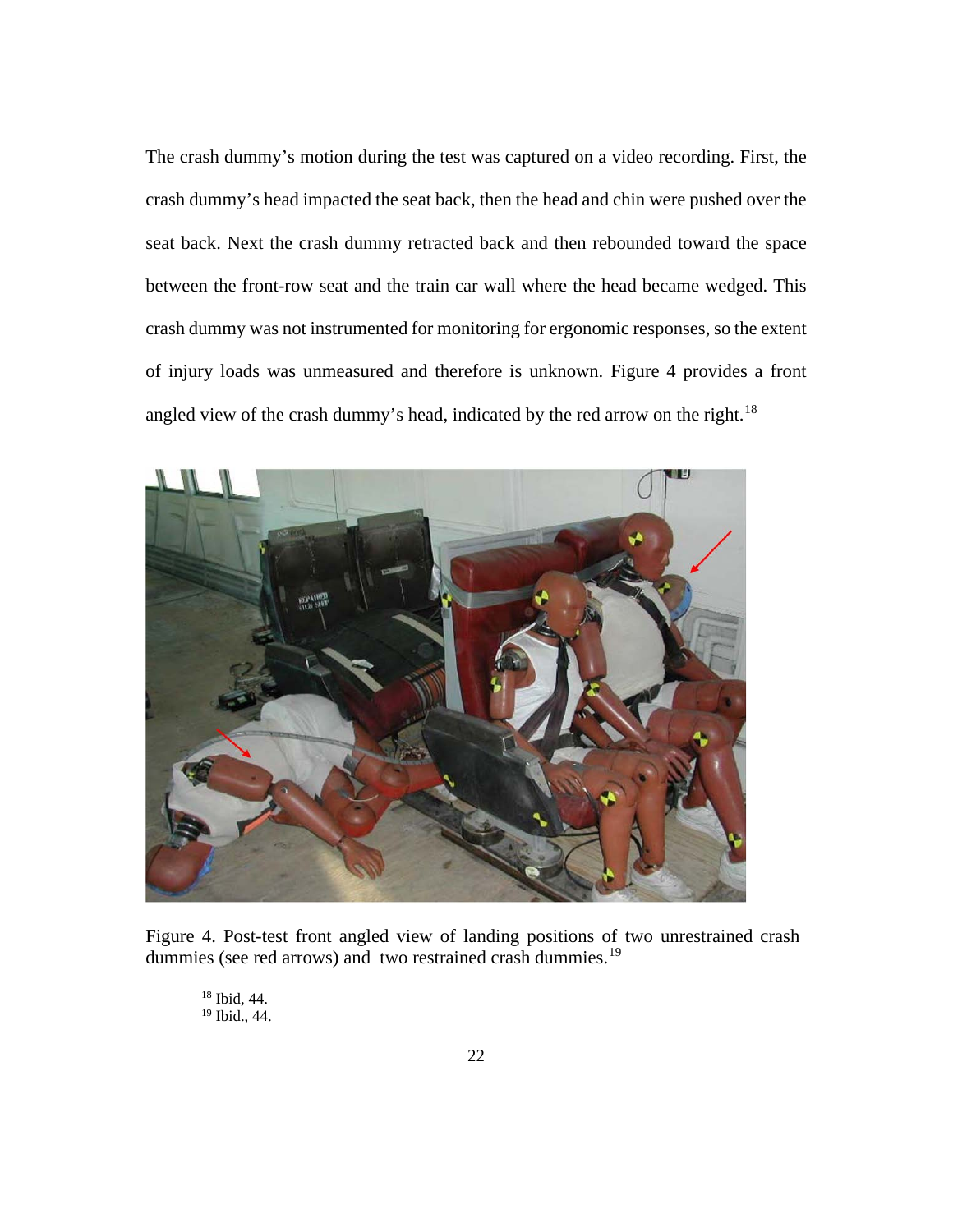A second crash dummy, also not seat-belted, was seated by the aisle. Its landing position on the aisle floor is indicated by the red arrow on the left in Figure 4. The aisleside crash dummy's motion during the test started with its head impacting the seat back in front of it. The body rose vertically, with its head still "planted' against the seat back. The knees then hit the seat back and the head rebounded off, then hit the seat back again. The crash dummy then rebounded off the seat back and landed head-first on the aisle floor. Of note are the third and forth crash dummies in Figure 4. They were seat belted in the two aft seats and remained in their seats throughout the test, although they leaned forward in response to the test's lateral forces.

Figure 5 provides a close-up view of the crash dummy's head wedged between the seat back of the aft seat and the rail car wall.<sup>[20](#page-30-0)</sup> In this photo, the crash dummy's head appears to be fully forward of the seat back, having passed through the gap between the seat back and the rail car wall. The extent of the similarities or differences between the configuration of these test seats and the configurations of the Amtrak seats in the Philadelphia and DuPont accidents was not stated by the FRA in their correspondence with the NTSB. However, if the configurations are identical, then this scenario was not measured and therefore not accounted for. And, if the configurations are dissimilar, then this scenario was not addressed and is therefore the impact is unknown.

<span id="page-30-0"></span> $20$  Ibid., 45.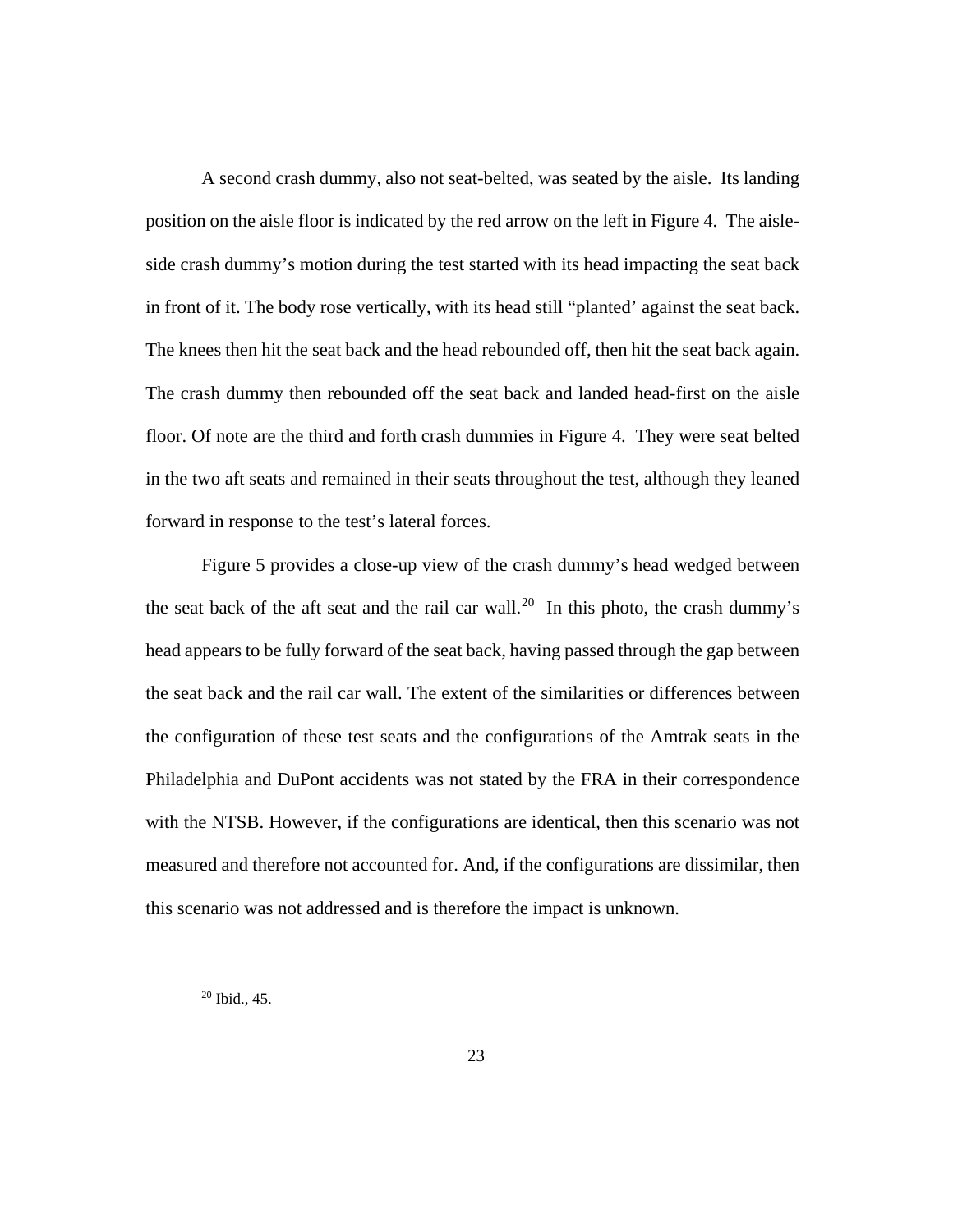

Figure 5. Close-up view of the head of an unrestrained crash dummy, wedged between the forward seat back and the train car wall (see red arrow). $21$ 

4) regarding representation of the crash dummies to the US population: the FRA research used crash dummies to represent the  $5<sup>th</sup>$  percentile of females and the  $50<sup>th</sup>$  and 95th percentile of males and to determine the extent of injuries that occurred during the testing scenarios.[22](#page-31-1) The FRA testing did not use devices to represent people who are

<sup>21</sup> Ibid., 45.

<span id="page-31-1"></span><span id="page-31-0"></span><sup>22</sup> FRA, *Passenger Rail Train-to-Train Impact Test Volume II: Summary of Occupant Protection Program;* Tyrell, David, Zolock, John, and Vaningen-Dunn, Caroline, 2002. "Train-to-Train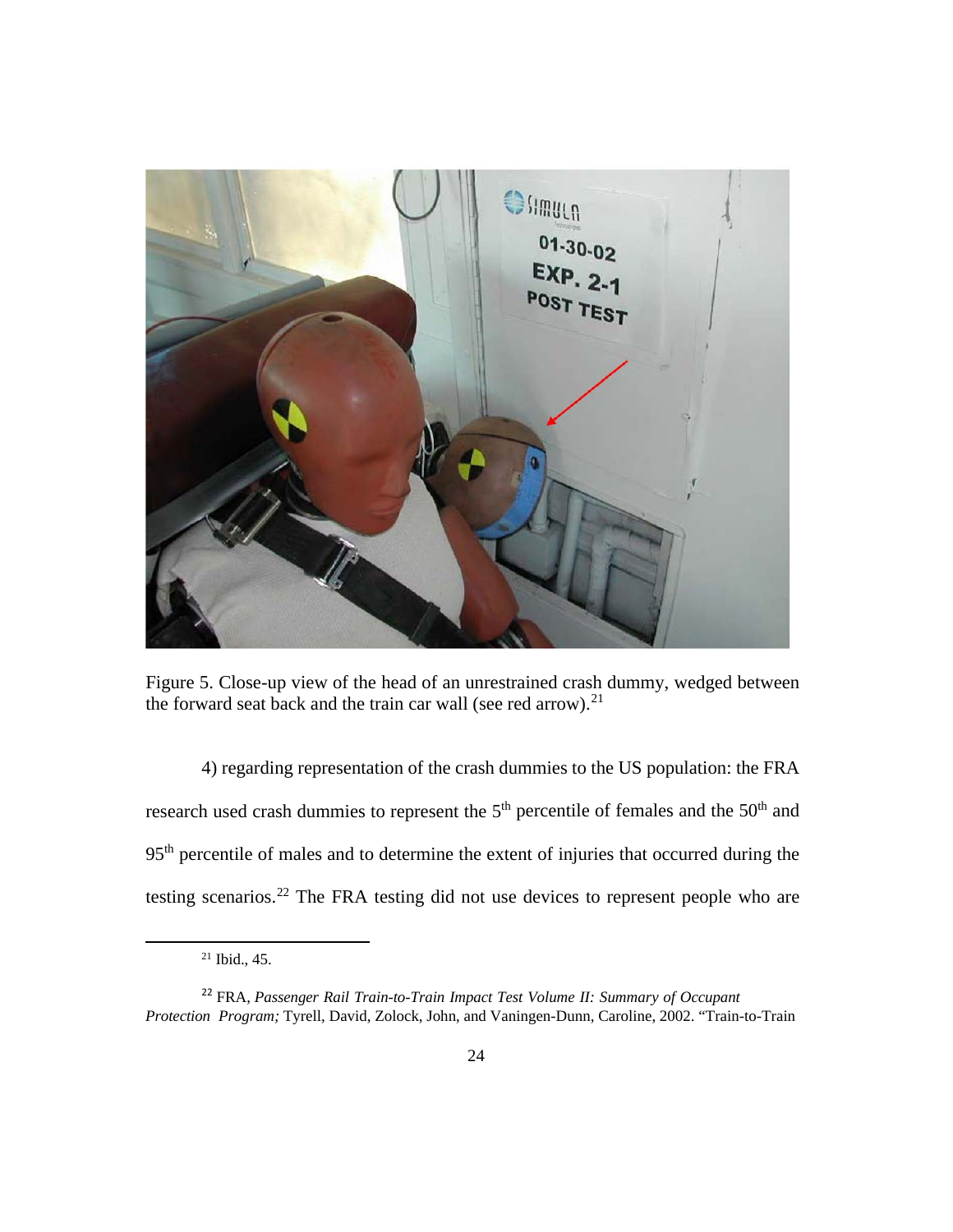taller than 6'1" or heavier than 222 lbs. (that is, above the  $95<sup>th</sup>$  percentile of males), or shorter than 5' or lighter than 110 lbs. (that is, below the  $5<sup>th</sup>$  percentile of females), including infants or small children, therefore the research conclusions are not relevant to mitigating harm to a significant percentage of rail passengers.

The question here is, why would a government agency continue to state reliance on research results to support its position in opposition to another government agency's safety recommendations, if that research is not targeted at either the conditions under which accidents with severe passenger injuries and fatalities occur, nor including all types of passengers, based on their physical characteristics? Why perpetuate an impasse when the epistemic foundation for it can be dismissed?

### **What Leads to a Safety Impasse?**

Setting aside decision-making motivated by political and industry considerations, a possible explanation is that the FRA responses to the NTSB stem from the type of agency that it is, and the particular lens through which it views safety issues. This is in contrast to the type of agency that the NTSB is, and the lens through which it views safety issues. Each agency's mission statement is a viable clue or starting place to determine what lens it uses. Parsing the mission statements may provide some insight into what lens each agency uses.

Impact Test: Occupant Protection Experiments," Paper presented at the 2002 ASME International Mechanical Engineering Congress & Exposition, New Orleans, LA, November 17-22, 2002.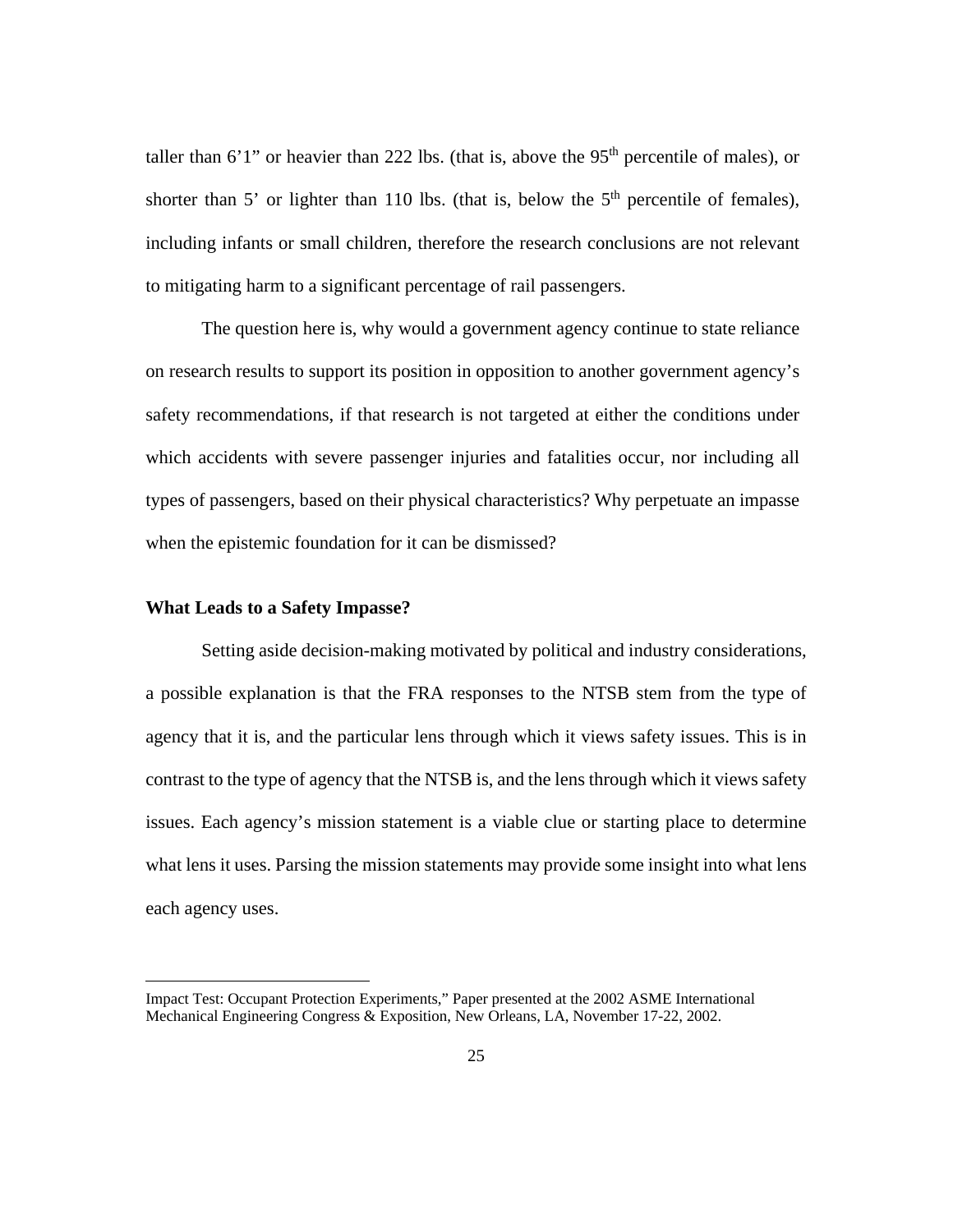The FRA's mission is to "enable the safe, reliable, and efficient movement of people and goods for a strong America, now and in the future."<sup>[23](#page-33-0)</sup> The FRA is responsible for promulgating and enforcing safety regulations on passenger and freight rail transportation. The underlying assumption is, if a railroad follows the regulations, then it will operate safely, and provide that people (passengers, employees, and the public writ large) will be safe from harm due to rail accidents.

In contrast, the NTSB's mission is, "Making transportation safer by conducting independent accident investigations, advocating safety improvements, and deciding and mariners' certification appeals."<sup>[24](#page-33-1)</sup> The NTSB does not approach an accident investigation by solely looking at what regulations were broken to determine the probable cause. A probable underlying assumption is that people make mistakes, and rules get broken, and allowing that, railroads still need to operate safely, so people (passengers, employees and the public writ large) will be safe from harm due to rail accidents.

The FRA's mission statement appears to place equal importance on the goals of safety, reliability, and efficiency. Although safety is mentioned first, there need not be an assumption of prioritization within the list, and the FRA does not offer any statement of prioritization. The FRA's mission statement is formatted as: Do X, to accomplish Y,

<span id="page-33-0"></span><sup>23</sup> FRA. n.d. "Program Offices Overview." About FRA. Accessed March 7, 2020. [https://railroads.dot.gov/about-fra/program-offices/program-offices-overview.](https://railroads.dot.gov/about-fra/program-offices/program-offices-overview)

<span id="page-33-1"></span><sup>24</sup> NTSB. n.d. "About the NTSB." NTSB. Accessed March 7, 2020. [https://www.ntsb.gov/about/Pages/default.aspx.](https://www.ntsb.gov/about/Pages/default.aspx)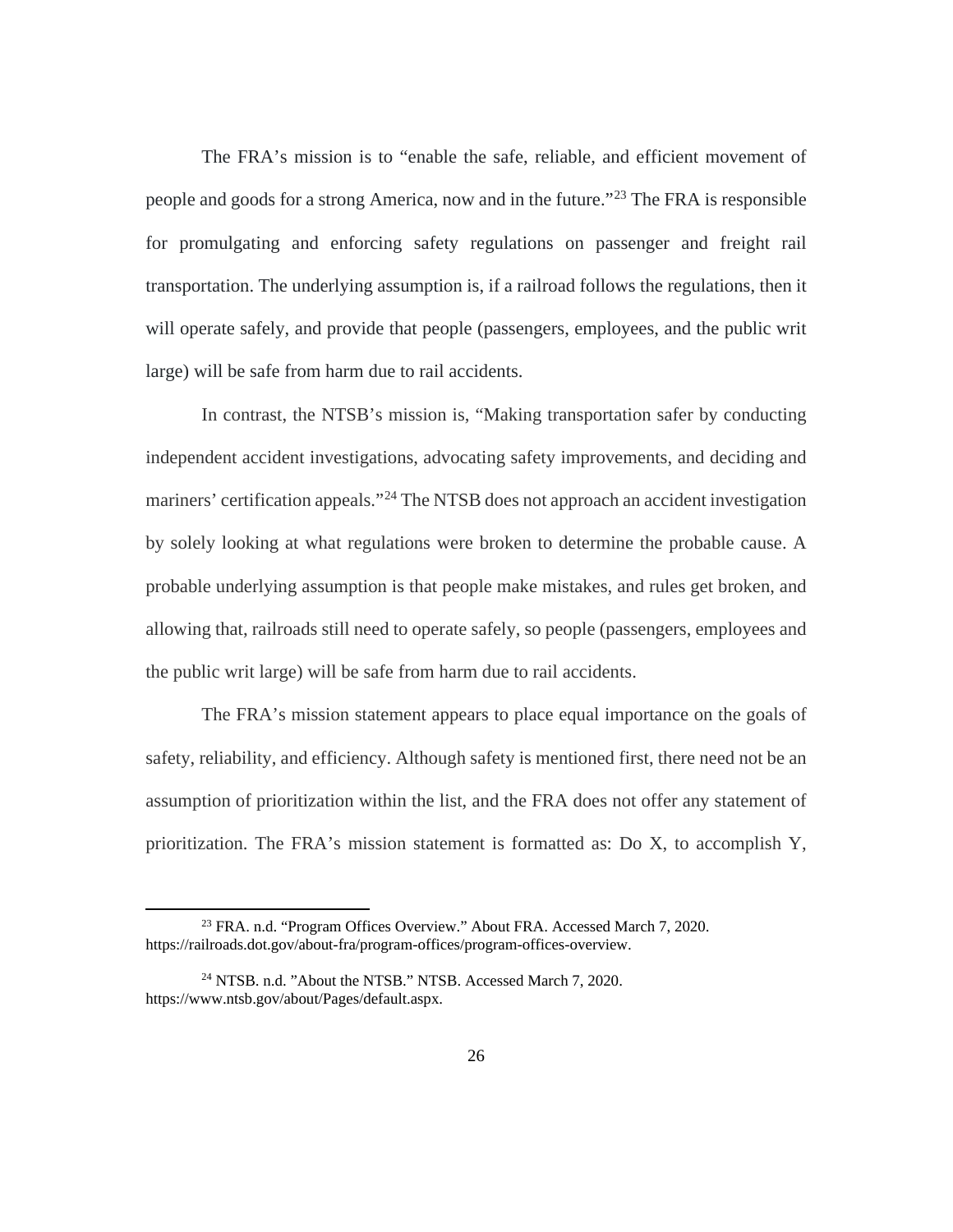where  $X$  is enabling safe, reliable, and efficient movement of people and goods, and  $Y$  is for a strong America, now and in the future.

The NTSB's mission statement begins with the goal, "making transportation safer," and follows it with methods to accomplish that. Safety, then, is the one and only goal. The mission statement is formatted as: Doing X. It then gives examples of X. Here, doing X is making transportation safer, and examples of X are conducting independent accident investigations, advocating safety improvements, and deciding pilots' and mariners' certification appeals.

Parsing the mission statement may appear too abstract or too subjective; it is a starting point for answering the question: What leads to an impasse, if it is not based on a comprehensive epistemic, evidence-based foundation? The answer is a non-epistemic, duty-based foundation. The differences between the two mission statements will be useful later in the next two chapters, which explore the application of a normative duty-based analysis to the problem of a safety impasse.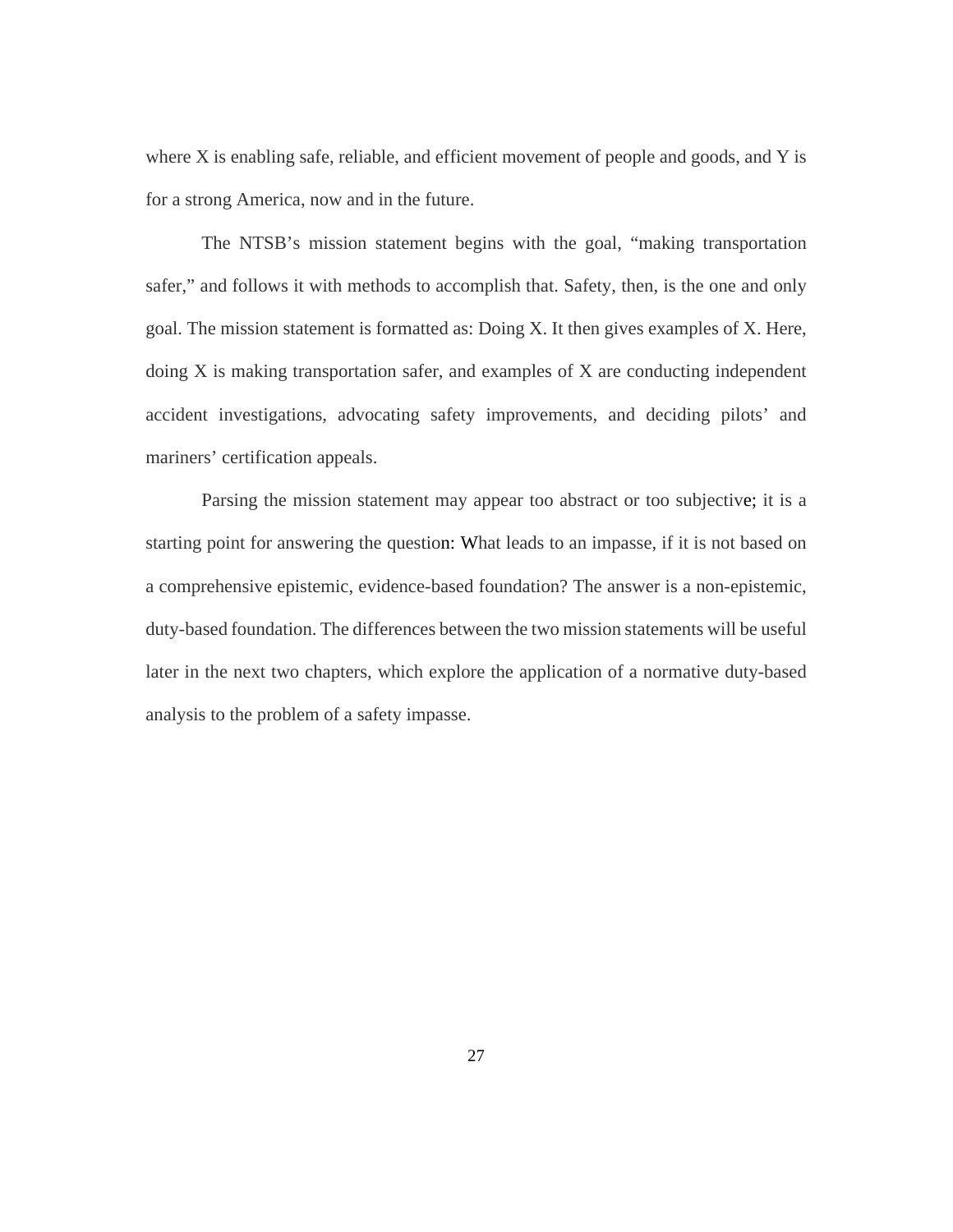#### **CHAPTER TWO**

# **A MORAL FRAMEWORK FOR INDENTIFYING FACTORS THAT LEAD TO AN IMPASSE**

The previous chapter discussed the safety impasse between the NTSB and the FRA regarding two passenger protection safety recommendations. This impasse was demonstrated in the official correspondence between the Chairman of the NTSB and the Administrator of the FRA regarding two fatal Amtrak accidents and two of the safety recommendations issued by the NTSB as a means to prevent future harm to passengers, employees and the general public. This safety impasse still exists today and may appear to be based on incommensurate differences in evidence-based safety conclusions between the two agencies whose missions and goals do not align.

This chapter uses a systems approach to offer a different method for viewing this safety impasse by providing the foundation for a duty-based approach in lieu of an evidence-based approach. This systems approach considers organizations such as the NTSB, the FRA, and Amtrak as integral subsystems responsible for establishing, monitoring, and maintaining the safety of the national passenger rail system. The systems approach considers all functional components or subsystems together in their role of providing a service, such as passenger transportation, as opposed to focusing on the subsystems alone and in isolation of one another. The systems approach provides a unique perspective for examining joint organizational patterns and synergies, as well as their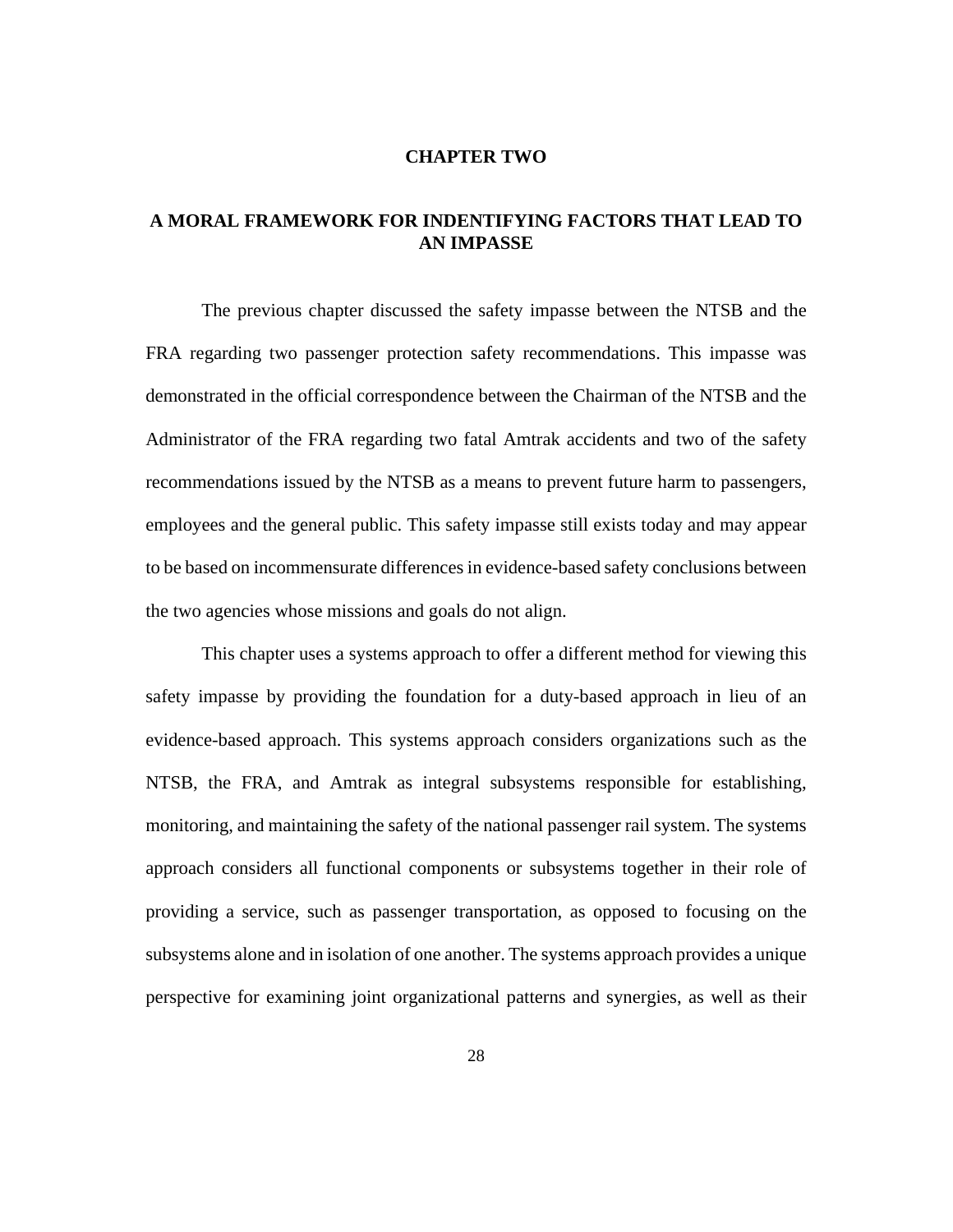tendency to seek equilibrium and resist new ideas; to resist change.<sup>[1](#page-36-0)</sup> Here, the role of moral argument is to influence organizational change, specifically when the foundational ethics of organizations conflict and the resulting decisions and actions reach an impasse and appear incommensurate.

First, a moral process framework is offered for duty-based decision-making. Next, this framework is used to work through an example that illustrates points where the two agencies align, where they appear to diverge within the moral framework, and where failure points in the moral process framework can be identified. This provides a path to discern factors that led to the safety impasse.

# **The Moral Process Framework**

A schema for the moral process by which decision-making that leads to a safety impasse is presented as a framework. The framework is not a method to determine universal moral truths, rather it illustrates how actions are grounded in moral reasoning that is founded on principles and values that, in turn, are based on a worldview. Within this framework, judgments and decisions illustrate moral reasoning, and a worldview is developed, over time, based on cultural norms and normative ethics. The latter, normative ethics, will be discussed in Chapter Three.

<span id="page-36-0"></span><sup>1</sup> Thomas Kuhn, *The Structure of Scientific Revolutions*. (Chicago: University of Chicago Press, 2012).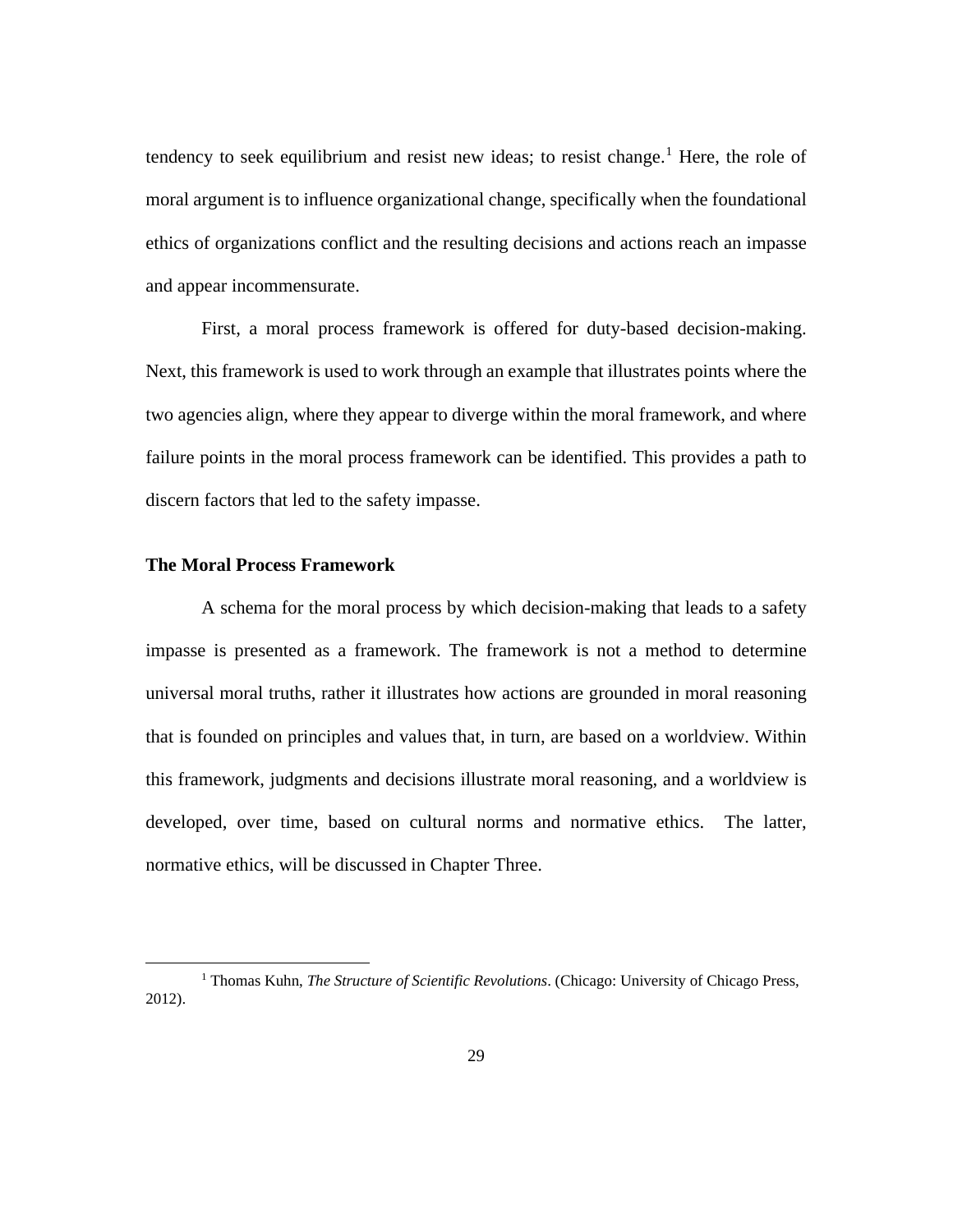Figure 6 illustrates the Moral Process Framework as having six stages or steps.<sup>[2](#page-37-0)</sup> The steps start with overarching worldviews and continue through to specific actions. For one worldview, there are multiple values, and for every value there can be multiple related principles, continuing onward through judgments, decisions, and actions.



Figure 6. The Moral Process Framework.

<span id="page-37-0"></span><sup>2</sup> Adapted from Pojman, Louis, *Ethics: Discovering Right and Wrong*. (Albany, NY: Thomas Wadsworth Publishing, 2006) 88.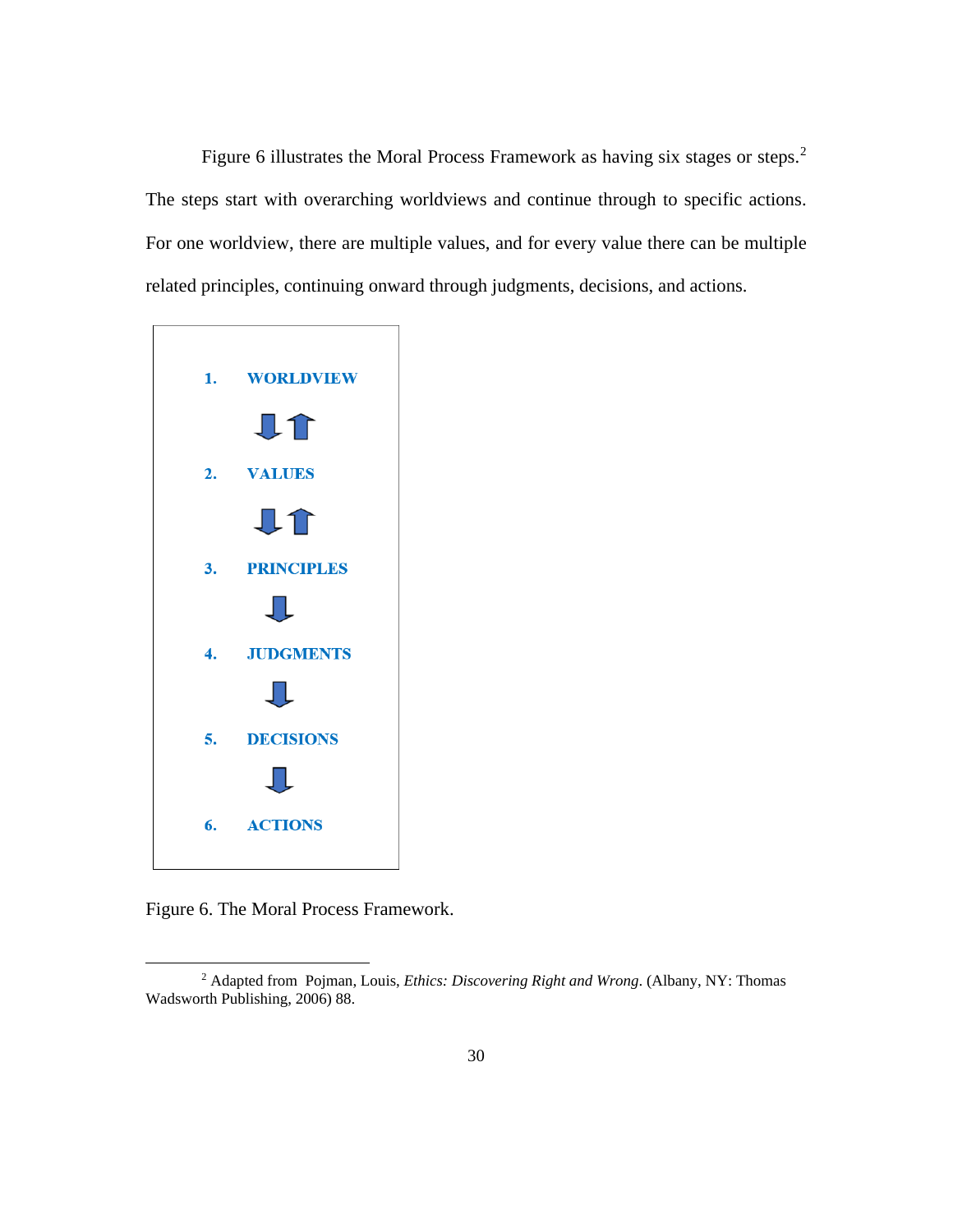Within the Moral Process Framework, values are viewed in a broad sense, where the opposite of values are facts, which are the foundation for empirical science. [3](#page-38-0) The values that are important to a person are based on their cultural norms and normative ethics and are the foundation for actions based on moral decision-making (which encompasses the steps of judgments and decisions). Values are important to all types of Agents, from an individual to a corporation or a federal agency. For a large organization, however, the arrows represent complex communications and deliberation processes. The values and principles of an organization are promulgated through many methods, to include mission statements, goals, and strategic plans that can be linked to employee performance.

The arrows in the Moral Process Framework indicate the direction of influence. These arrows could be placed in both directions for all six steps in the process, however, for this framework they go in both directions only between worldview and values and between values and principles in order to emphasize the areas that may best influence the formation and outcome of a safety impasse.

The two-way arrows indicate characteristics of values and principles; they need not be absolute. They are considered the correct moral guidance for actions, until proven otherwise. This occurs when two principles are being applied, but they contradict each

<span id="page-38-0"></span><sup>&</sup>lt;sup>3</sup> The broad sense is opposed to values in a narrow sense, where value is good, and the opposite is bad or not of value.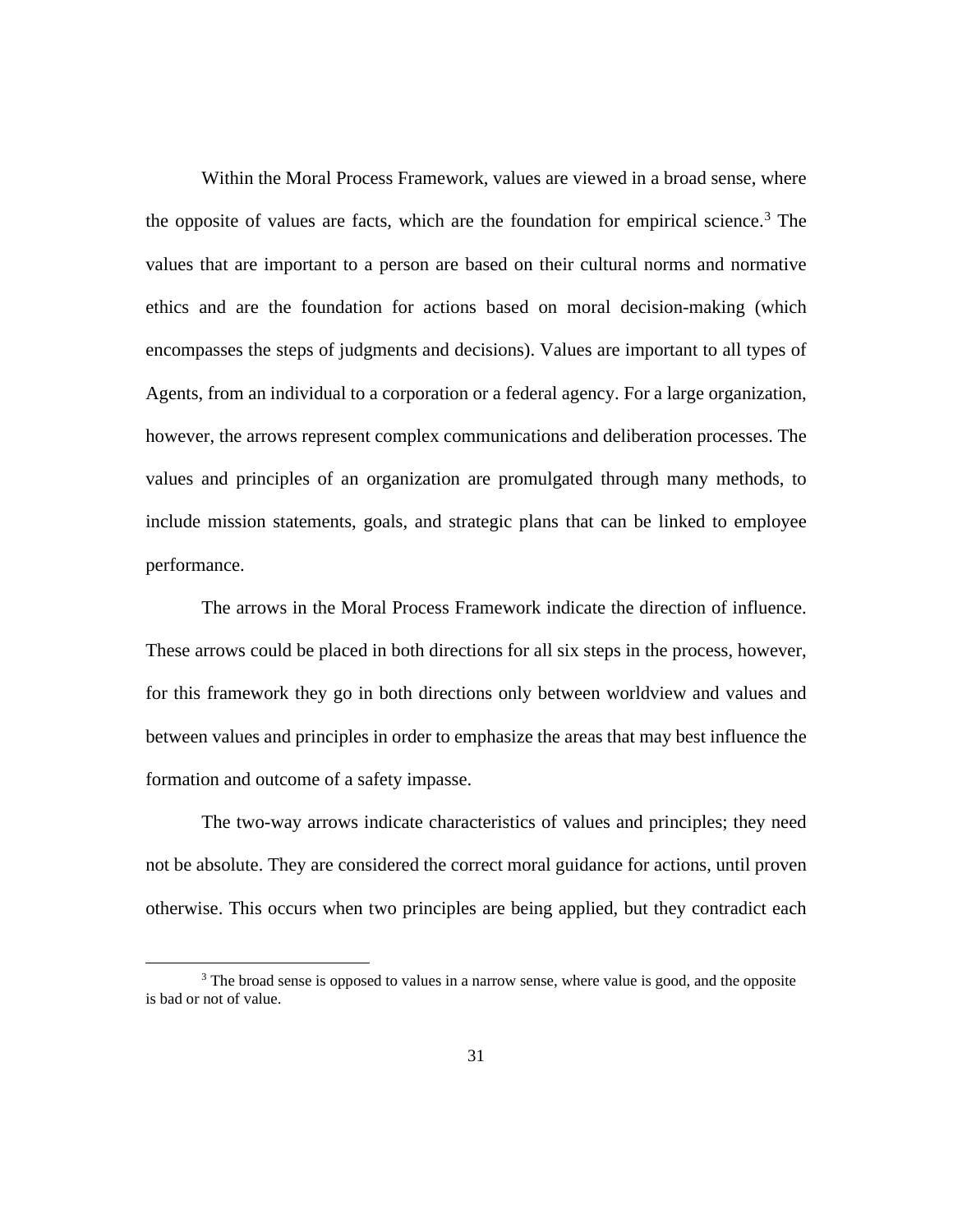other or appear to dispute each other. When this happens, a judgment must be made, to determine which principle takes precedence over the other. And so, although values and principles direct the decision-making process that determines our actions, they are considered prima facie, meaning they are accepted as correct until determined otherwise. This characteristic of being overridable, non-absolute, or relative to a situation, is important when two principles contradict each other, causing an impasse.

Principles are developed from and influenced by our values. They clarify our values and guide our judgments and actions. For example, the value "life" has many principles derived from it. Two of these principles are "protect life" and "do not kill". There can be a moral situation where these two principles are in conflict. For example, when a person is violently attacked and must decide to either protect themselves, to the point of killing the attacker in self-defense, or to adhere to the principle, "do not kill," and then be killed by the attacker. Should they not protect their own life in order in order to live?

Here, the person is faced with two principles that prescribe conflicting actions. By following the steps in the Moral Process Framework, when faced with conflicting principles, a judgement is made as to which is the determining principle to follow. This defines the person's duty; the morally correct act.<sup>[4](#page-39-0)</sup> However, knowing one's duty and performing one's duty are two different things. So, the next step in the process is to make

<span id="page-39-0"></span><sup>4</sup> Pojman, *Ethics: Discovering Right and Wrong,* 88.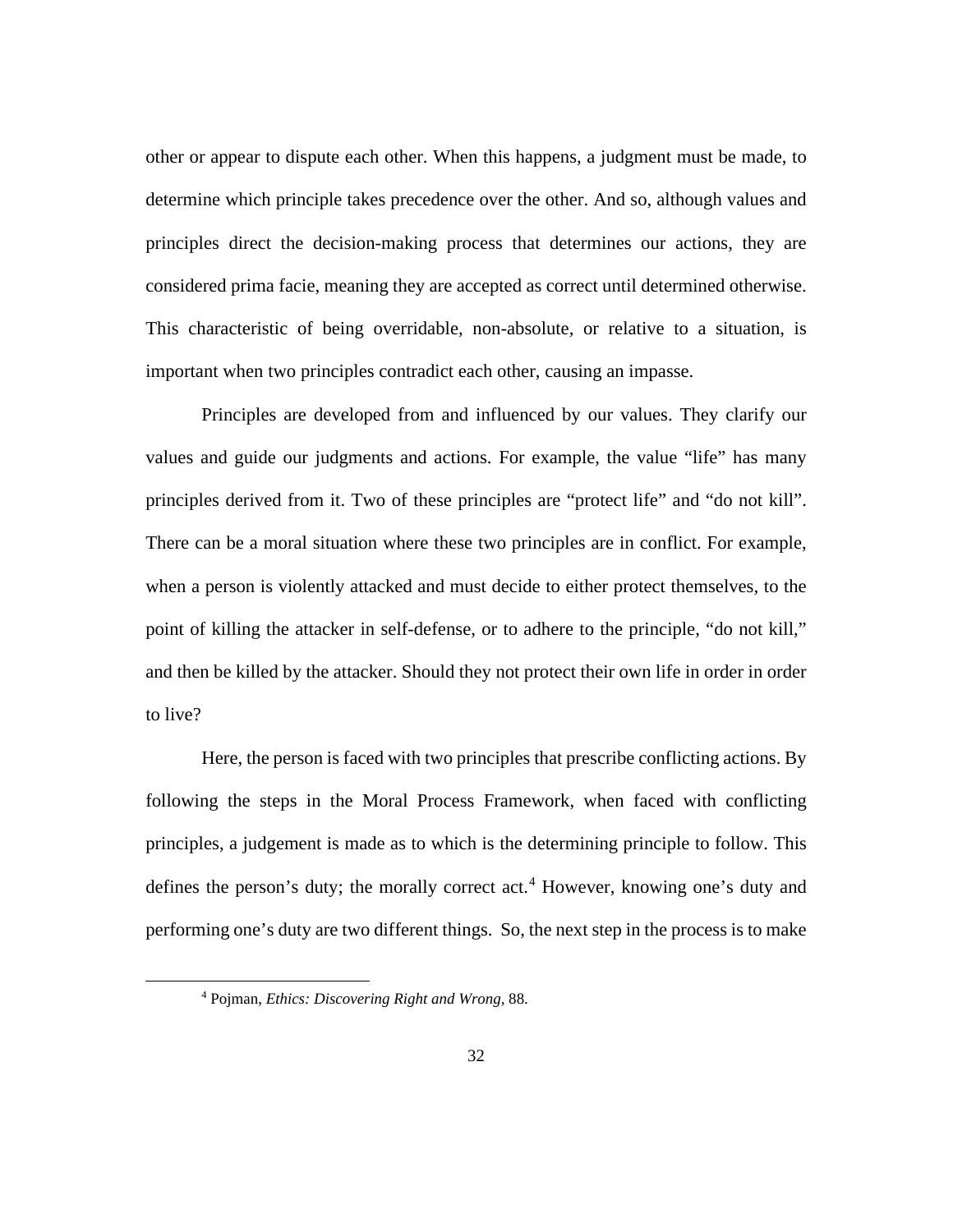the decision of what is the morally correct act, and the final step is to take that action and do the morally correct thing.

That is the ideal Moral Process. People, however, are fallible. There are two places in this process where, even when the judgement is made as to which is the determining moral principle, the person or organization (Agent) fails to follow through to action. The first failure point is when the correct decision is not made, even when it is judged to be correct. This is a *perverse will*. The second failure point is when the determining action is not made, even when it was correctly decided what the action should be. This is a *weakness of the will*; a weakness in not doing the right thing even when it is known and decided what the right thing is. This characteristic of Agency will be further developed in Chapter Three, within a broader discussion of one aspect of duty-based analysis, the Harm Assessment.

The next section will look at how the Moral Process Framework can be applied in an example in which two Agents (organizations), the NTSB and the FRA, have similarities and differences. These differences form the basis for a duty-based safety impasse which is a form of moral impasse.

## **An Example of a Moral Impasse Within the Moral Process Framework**

The previous section discussed how principles are derived from our values and guide our judgments and actions. One example of the relationship between a value and two related principles was provided: that is, from the value of "life" the principles,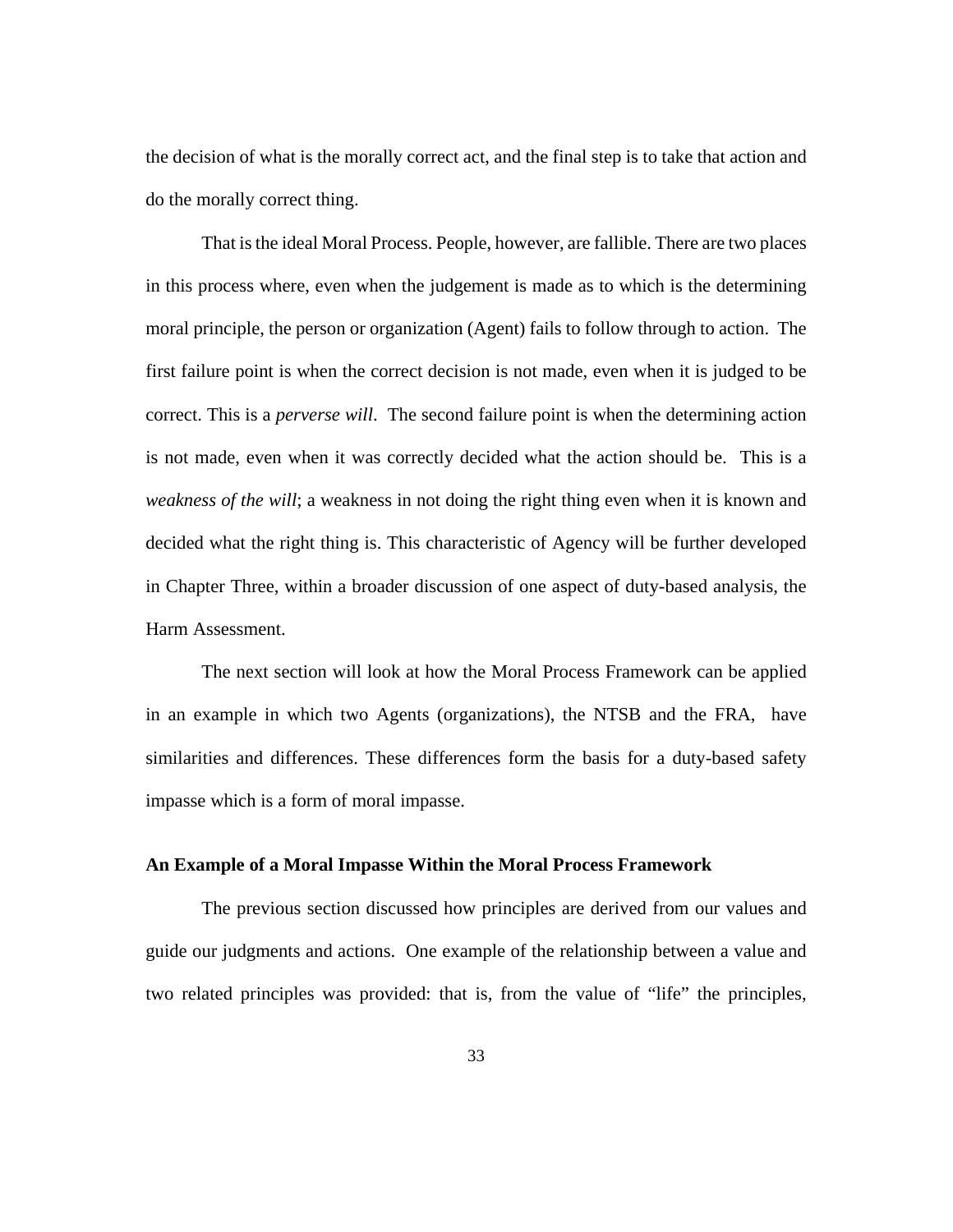"protect life" and "do not kill" are derived. Here are additional examples of values related to principles:

From the value of "safety" the principle of non-maleficence, or "do no harm" is derived.

From the value of "reliability" the principles of "be trustworthy" and "perform consistently" are derived.

From the value of "efficiency" the principles of "do not waste time" and "do not waste money" are derived.

These values of safety, reliability and efficiency are taken from the mission statements of the FRA and the NTSB, as stated in Chapter One. The FRA's mission is to "enable the safe, reliable, and efficient movement of people and goods for a strong America, now and in the future."<sup>[5](#page-41-0)</sup> The NTSB's mission is, "Making transportation safer by conducting independent accident investigations, advocating safety improvements, and deciding pilots' and mariners' certification appeals."[6](#page-41-1)

The NTSB's value of "safety" and the derived principle of non-maleficence, or "do no harm," is straightforward. The FRA's values of "safety," "reliability," and

<span id="page-41-0"></span><sup>5</sup> FRA. n.d. "Program Offices Overview." About FRA. Accessed March 7, 2020. [https://railroads.dot.gov/about-fra/program-offices/program-offices-overview.](https://railroads.dot.gov/about-fra/program-offices/program-offices-overview)

<span id="page-41-1"></span><sup>6</sup> NTSB. n.d. "About the NTSB." NTSB. Accessed March 7, 2020. [https://www.ntsb.gov/about/Pages/default.aspx.](https://www.ntsb.gov/about/Pages/default.aspx)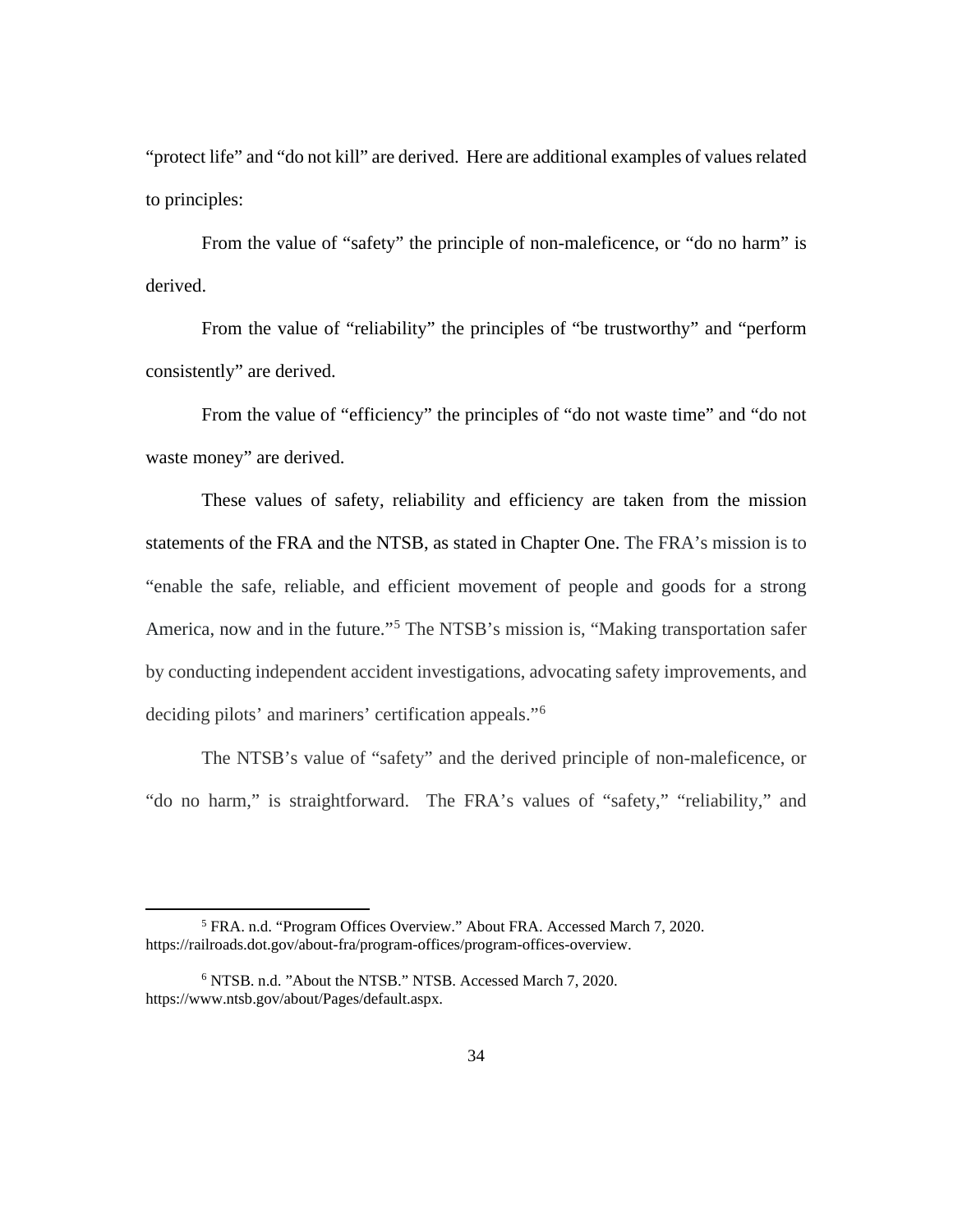"efficiency," and the derived principles are not as straightforward. The derived principles, as stated above, are:

Do no harm.

Be trustworthy.

Perform consistently.

Do not waste time.

Do not waste money.

The NTSB and the FRA are in alignment on the value of "safety," and in alignment with the derived principle of "do no harm." However, the other values in the FRA mission statement, "reliability" and "efficiency," indicate possible areas of divergence when applied to concrete situations.

To illustrate this, within the Moral Process Framework, the values, principles, judgments, decisions and actions that flow from the FRA's mission statement will be reviewed in light of the problem of the safety impasse described in Chapter One, to explore possible reasons for the impasse.

The two safety recommendations from Chapter One, that the NTSB made to the FRA, and that the FRA rejected, leading to the safety impasse are:

Conduct research to evaluate the causes of passenger injuries in passenger railcar derailments and overturns and evaluate potential methods for mitigating those injuries, such as installing seat belts in railcars and securing potential projectiles (Safety Recommendation number R-16-35).

When the research specified in Safety Recommendation R-16-35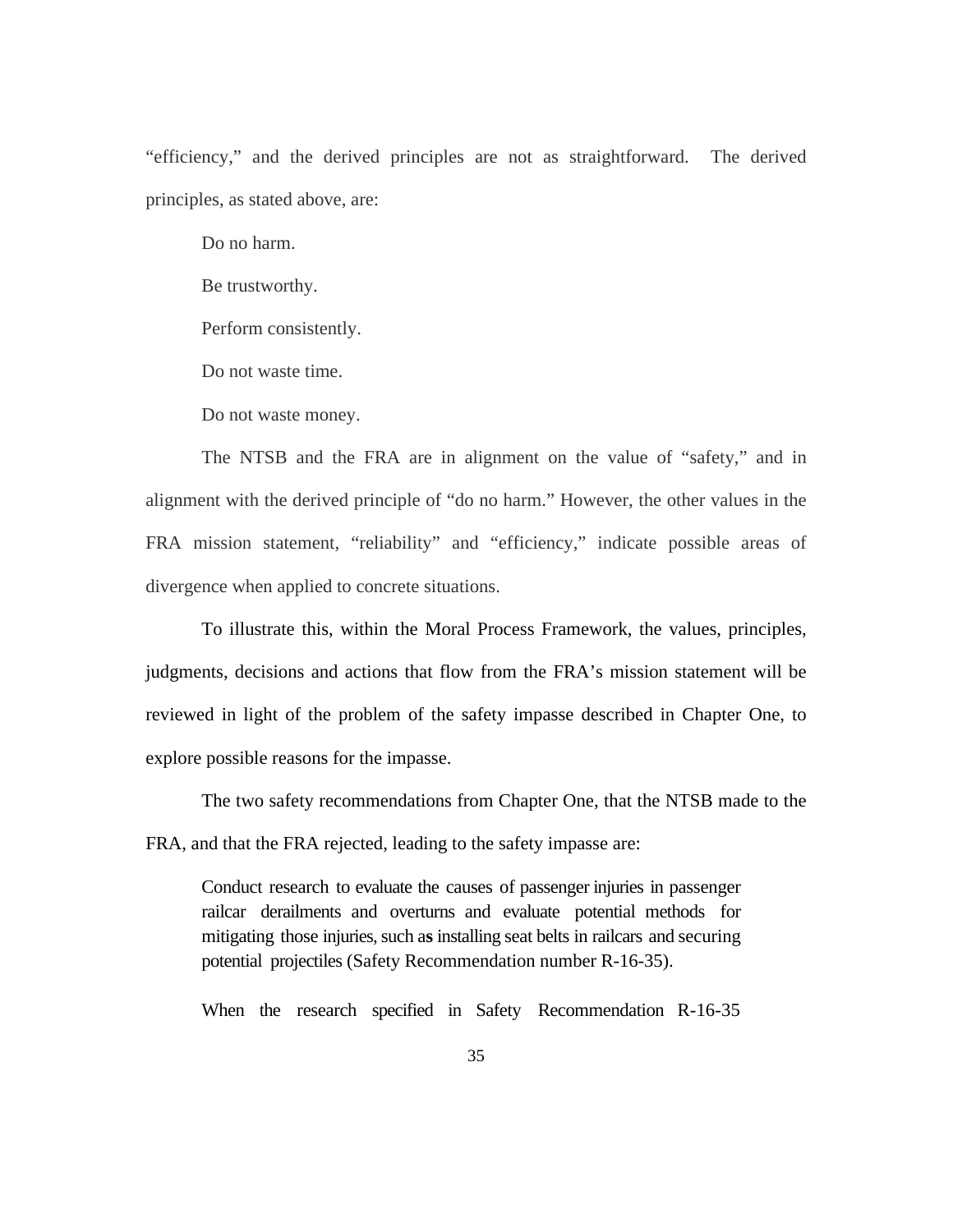identifies safety improvements, use the findings to develop occupant protection standards for passenger railcars that will mitigate passenger injuries likely to occur during derailments and overturns (Safety Recommendation number R-16-36). [7](#page-43-0)

Based on its mission statement, the FRA values safety, reliability, and efficiency, and the enabling of these values in the passenger rail system. The FRA has conducted several human factors research studies focused on improving passenger safety. However, as discussed in Chapter One, the research was performed with four methodological flaws that rendered the results not relevant to mitigating the safety risk factors that occurred during the two fatal derailments and rollovers at overspeed accidents. Thus, the FRA's research is determined to contradict the values and principles derived from the FRA's mission statement. It was wasteful of time and money. It also decreased the trustworthiness for overseeing reliable passenger rail service and decreased the safety of the passenger rail system, as evidenced by the two fatal accidents that occurred during the more than two and a half years between the fatal accident in Philadelphia, PA and the fatal accident in Cayce, SC.

By referring to the Moral Process Framework, the question arises, was this a failure in making the correct decision during step 5 (to conduct viable human factors safety research), meaning was it a perverse will? Or, was this a failure to do the right act at step 6 (conducting viable research), meaning was it a weakness of the will?

<span id="page-43-0"></span><sup>7</sup> NTSB, *Amtrak Train 501 Derailment, DuPont, Washington, December 18, 2017*, 128.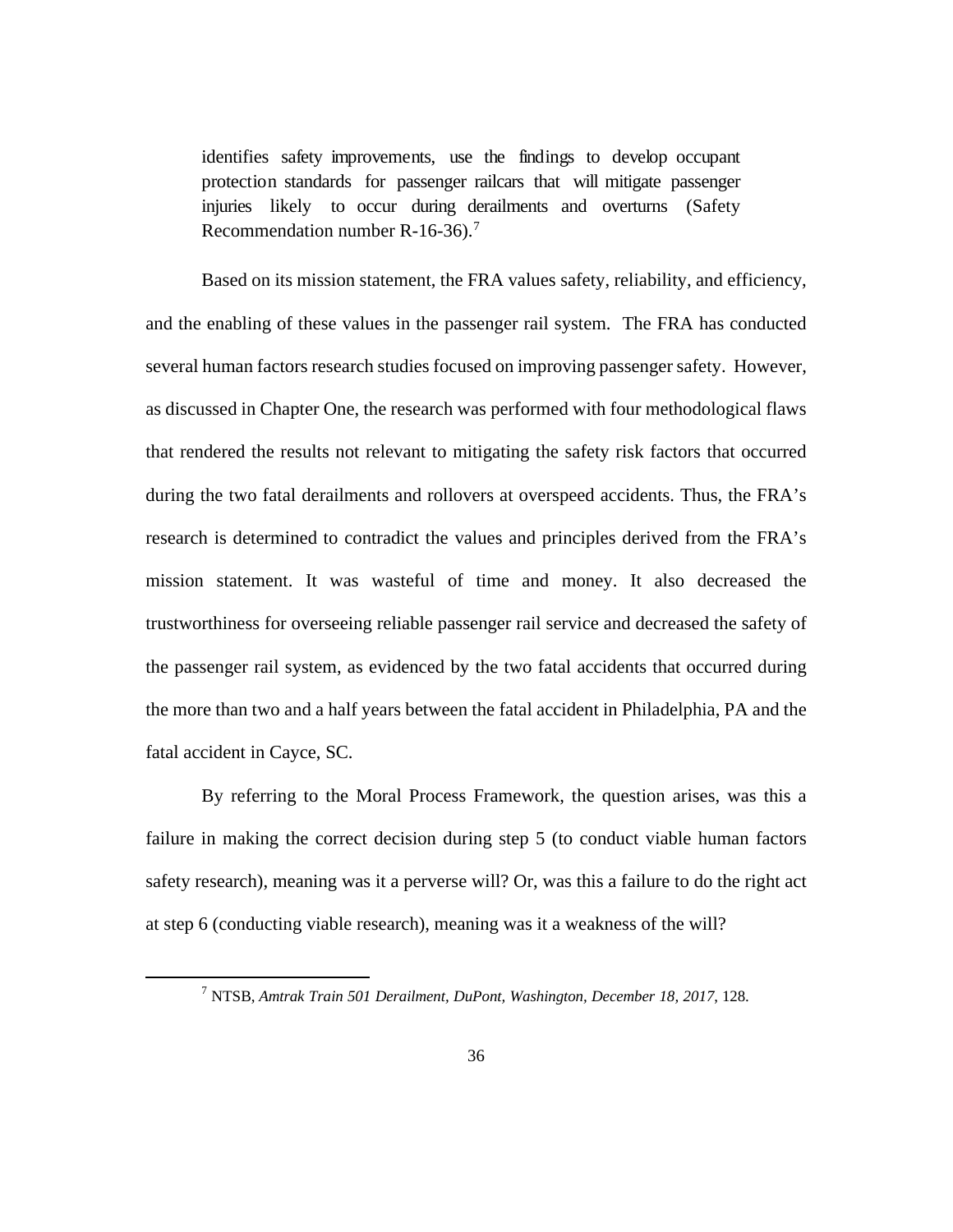This analysis of failure points in the Moral Process Framework can be useful to an organization as part of an after-action review following an accident, the ensuing investigation, and receiving safety recommendations from the NTSB. It can be brought down to the level of the decision-making team or individuals as part of a systems approach to safety improvement. This can occur without looking to cast blame for problems related to Agency, that is, a failure to act in carrying out a decision (weakness of the will) or for a failure to make the decision to act (problem of the will). In this way, it can be useful as a beginning point for resolving a Moral Impasse that is in the form of a safety impasse between two agencies.

The next chapter will build on aspects of the Moral Process Framework by looking at two areas of normative ethics, the teleological and the deontological, as examples of the first stage, "Worldview." It will examine how they relate to the missions of the FRA and the NTSB, the distinct lenses through which these agencies approach rail passenger safety, and considerations of how this might provide insight into the safety impasse, as factors of a Normative Assessment. Chapter Three will also continue to explore the concepts of Agency and Principles, developed in this chapter, as factors of a Harm Assessment. It concludes with the formation of the Kantian Safety Imperative, which is posited as a means to move toward a resolution of the safety impasse.

Chapter Three begins by mapping duty-based factors in an Ishikawa diagram. These factors fall into four categories of assessments, a Harm Assessment, a Normative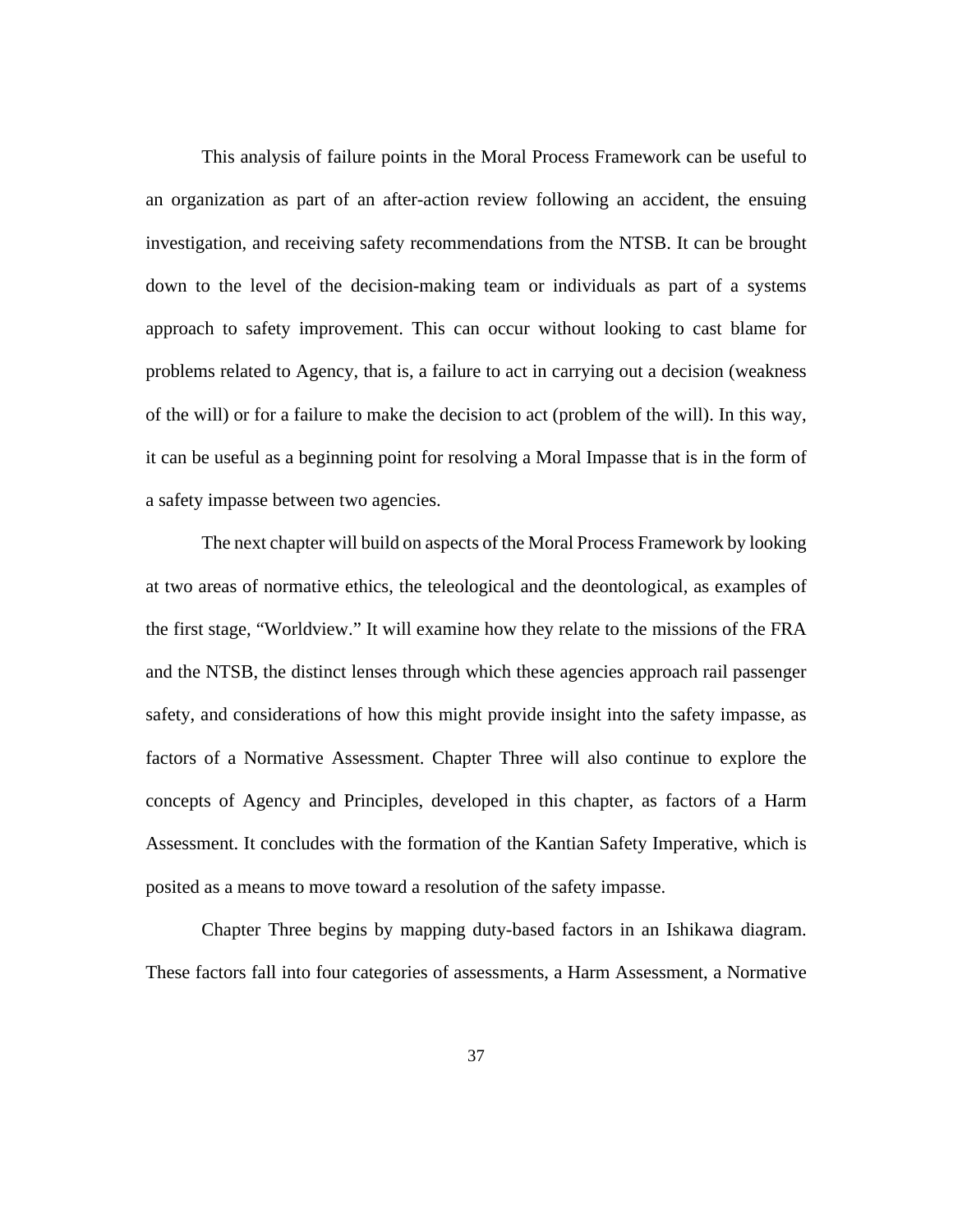Assessment, a Corporate Assessment and a Public Safety Assessment. The Ishikawa diagram provides both a visual representation of factors leading to the safety impasse and also offers an approach to strategically address safety issues from a broader perspective and across the population over time. The strategic approach to address safety issues is based on a Corporate Assessment and a Public Safety Assessment, which will be developed in the final chapter.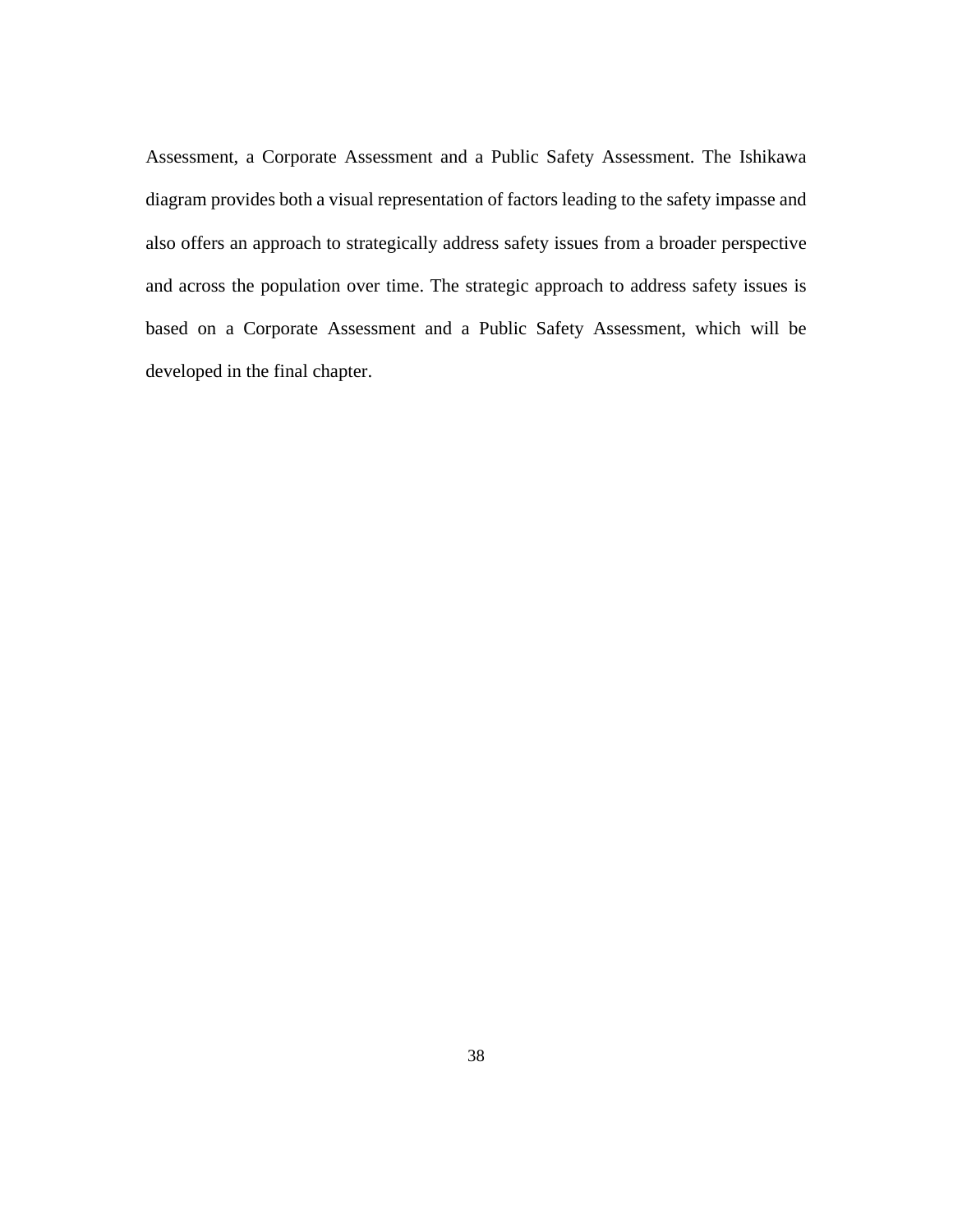#### **CHAPTER THREE**

## **TOWARD A DUTY-BASED ANALYSIS OF PASSENGER SAFETY**

The focus of this chapter is to examine the elements for developing a duty-based analysis that describes the points of failure leading to the safety impasse discussed previously. The duty-based analysis highlights a novel approach toward understanding the safety impasse and, perhaps, its future resolution leading to improved passenger rail safety.

The duty-based analysis is organized into four areas: Harm Assessment, Normative Assessment, Corporate Assessment, and Public Safety Assessment. This chapter describes the first two areas, the Harm Assessment and the Normative Assessment, and analyzes factors that may contribute to a safety impasse between two Agents, such as the NTSB and the FRA. The Harm Assessment applies two concepts from Chapter Two: Agency, which includes problems of the Will, and the Principle of Do No Harm or Non-Maleficence, which is based on the Moral Process Framework. The Normative Assessment applies two normative ethical theories, Deontology and Teleology, to the problem of a safety impasse. The next chapter introduces a broader definition of a safety impasse within the society and offers a Corporate Assessment and a Public Safety Assessment as strategic methods to address possible safety impasses on that larger level.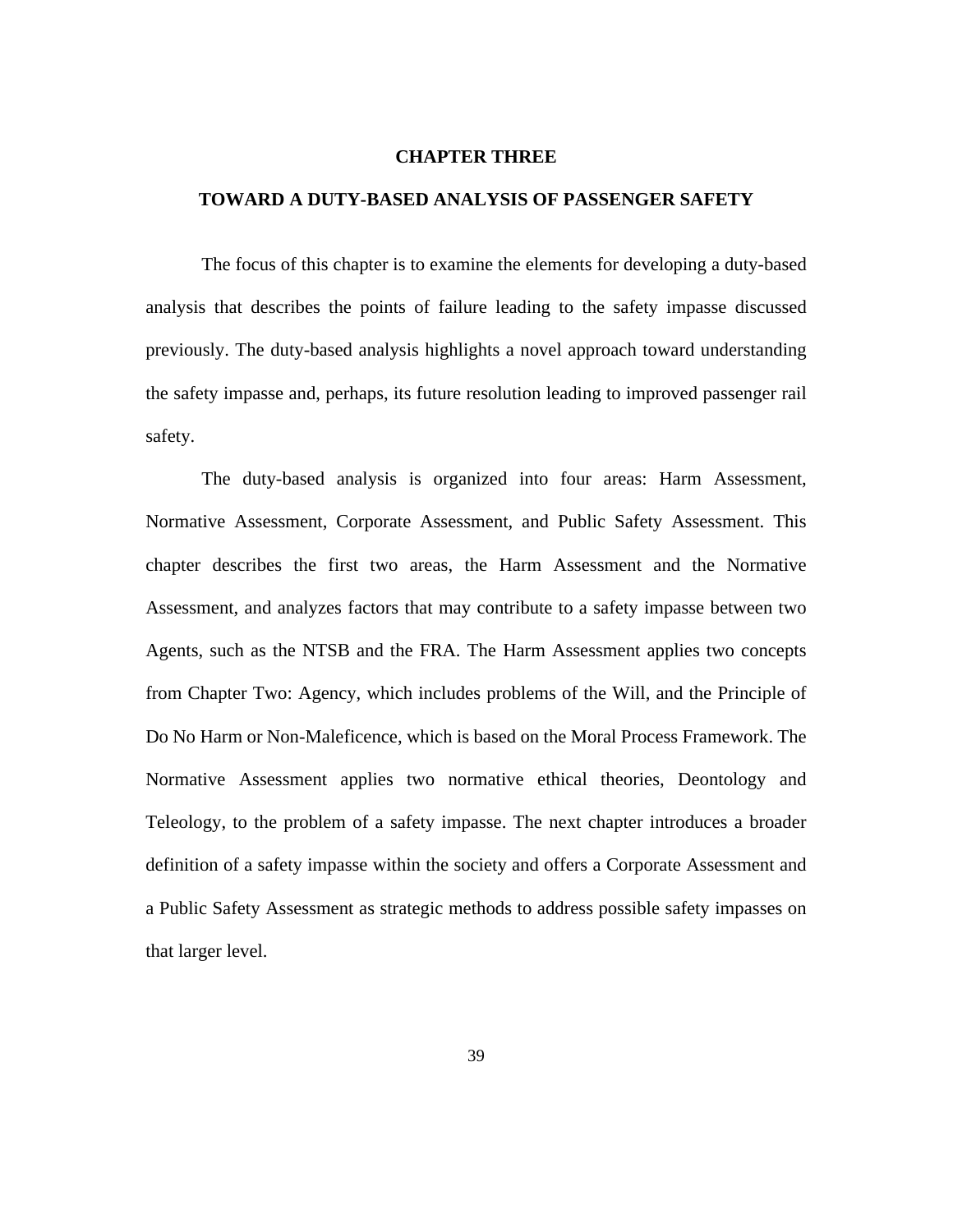The duty-based analysis of the safety impasse is visualized using an Ishikawa Diagram (also called a Fishbone Diagram). This provides a graphical representation of the four areas of assessment and their interrelationships (see Figure 7).



Figure 7. An Ishika Diagram representing potential factors of a safety impasse that may be included in a duty-based analysis.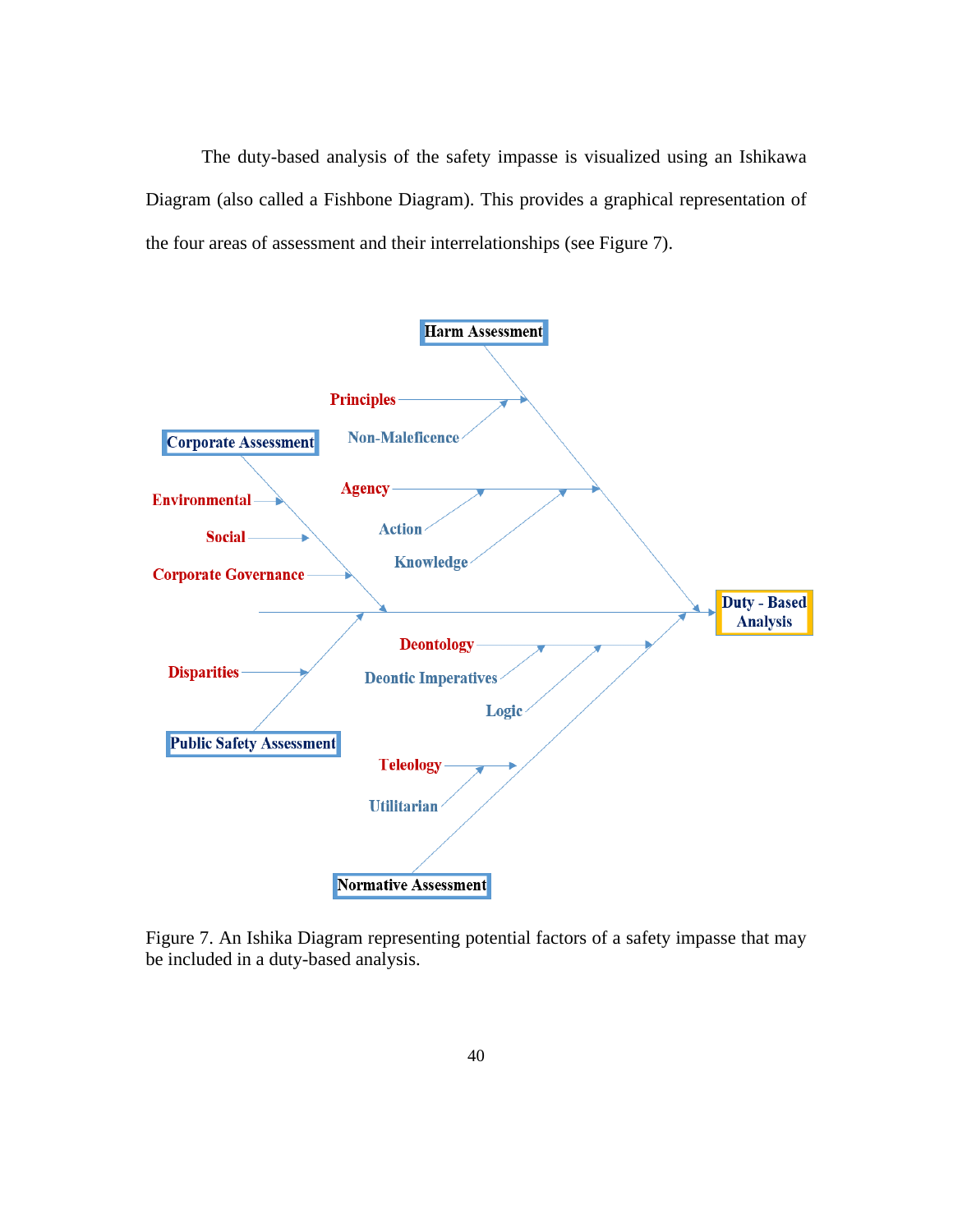The Ishikawa Diagram is often used to find and analyze root causes to difficult problems and to brainstorm and organize contributing factors and their relationships. It is used in Figure 7 to identify and organize the analysis factors deemed to contribute to a safety impasse and likely to be useful in developing a method or formalism for duty-based analyses in the passenger rail industry.

### **Harm Assessment**

The Harm Assessment is a series of questions formulated to determine intention and extent of harm, as it occurred in accidents that followed the creation of a safety impasse. An underlying assumption is that if a safety recommendation had been followed when first received, the later accidents and ensuing harm (injuries and fatalities) likely would have been avoided. It is not required for the Harm Assessment to prove that the harm would have been avoided; rather it is sufficient to establish the existence of safety recommendations aimed preemptively at preventing similar accidents in the future. The NTSB's congressional mandate to investigate accidents and develop safety recommendations to prevent accident reoccurrences, in part, meets the underlying assumption.

The Harm Assessment differs from safety risk assessments and risk mitigation strategies traditionally used in the discipline of safety science. A risk assessment is conducted to predict the likelihood of occurrence and degree of severity due to a safety risk; that is, a quantitative view of potential future harm. However, once an accident has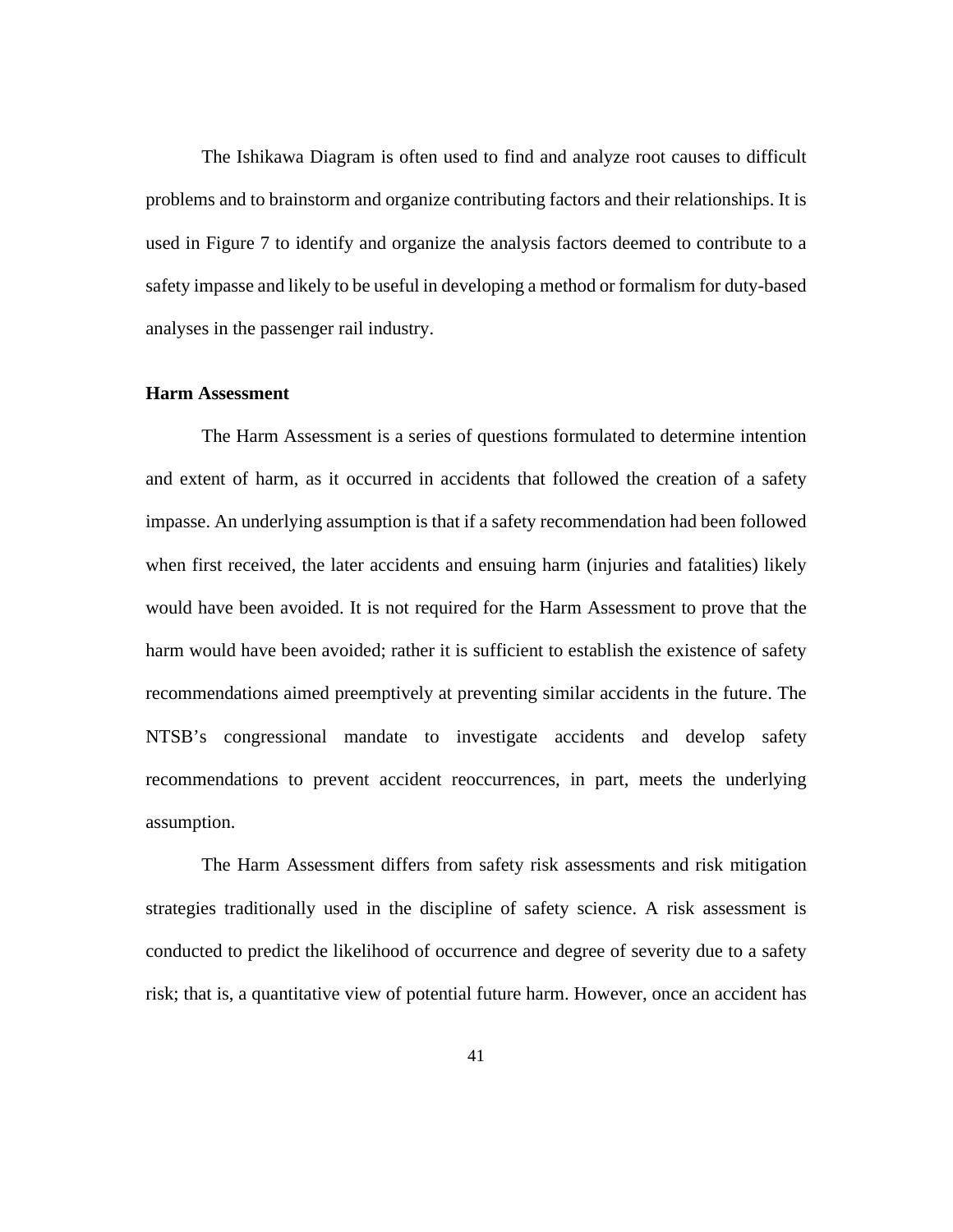occurred, the actual harm is known for a particular set of events. Thus, the risk assessment is no longer useful, unless the safety professional wants to assess its inherent accuracies and failures or wants to extend its scope for future hazard scenarios. The Harm Assessment, on the other hand, provides a structure to examine the accident from a retrospective point of view.

Likewise, the safety mitigation strategy discussed in the safety impasse revealed that the Agent (the FRA) had evidence-based knowledge, following the first fatal accident, that a train traveling on a curve at overspeed will derail and overturn, and cause fatal harm to passengers. It also had evidence-based knowledge that all the risk mitigations in place, as discussed in Chapter One, were not sufficient to prevent fatal harm to passengers. And, after receipt of safety recommendations to keep similar accidents from happening in the future, the FRA judged them unnecessary, decided to not act upon them, beyond sending the letter to the NTSB. The Harm Assessment, on the other hand, extends the analysis of factual evidence to the realm of identifying the responsibilities to manage and mitigate safety hazards and thereby, reducing or eliminating risks.

Assessing harm, from a duty-based perspective, within the context of the passenger rail safety impasse, has two steps: determining what happened and determining why it happened. The duty-based approach differs from the empirical approach, which examines principally the physics- and science-based aspects of the accident; a train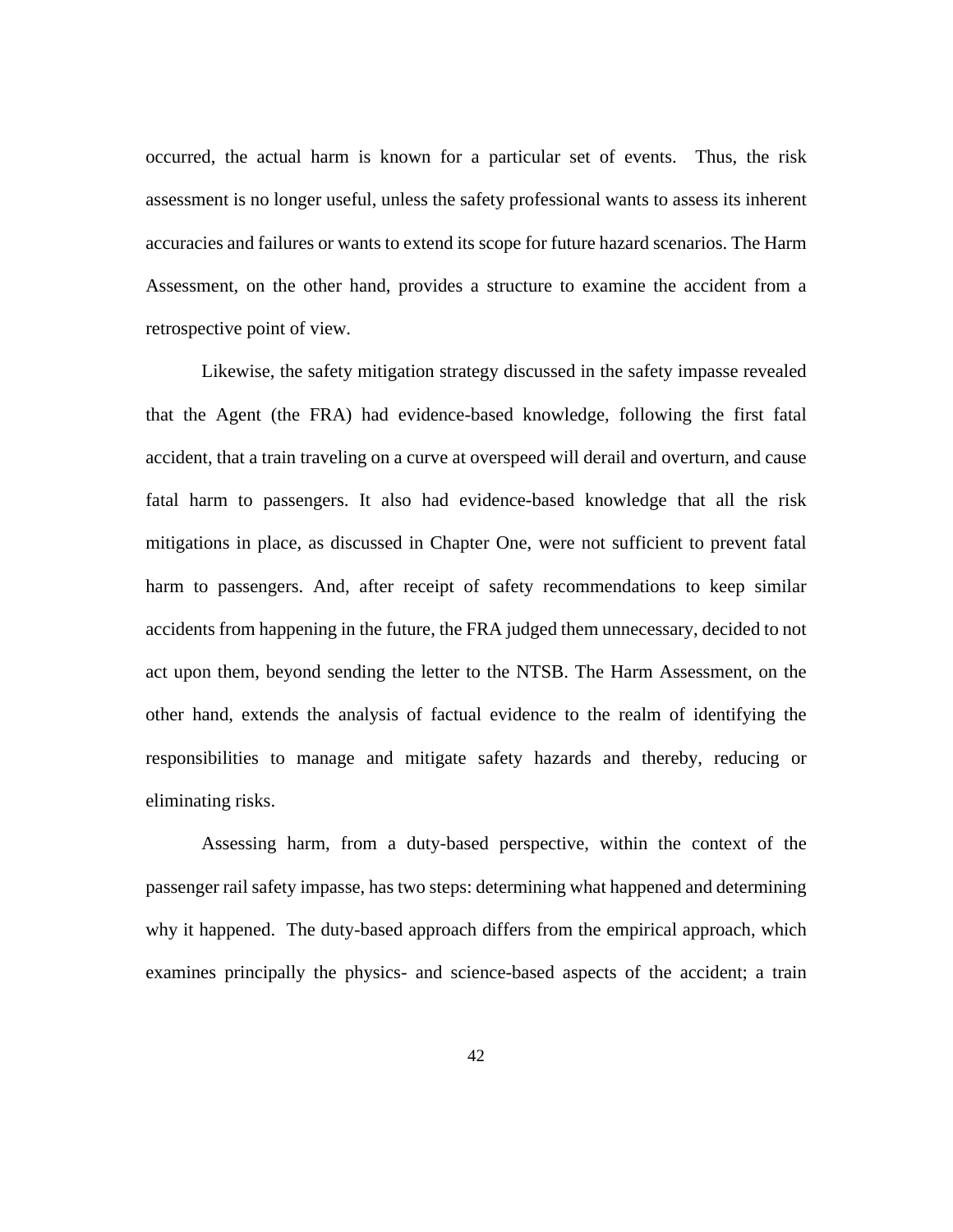derailing and overturning at overspeed. That is the domain of the NTSB's accident investigation process, which leads to safety recommendations and, in the example provided in Chapter One, a safety impasse.

The Harm Assessment examines two aspects of the safety impasse. First are Principles, as discussed in Chapter Two within the Moral Process Framework. Next is Agency which includes characteristics of who was harmed, who harmed them, what were the actions, and with what knowledge of possible harm.

The Harm Assessment is founded on the principle of Non-Maleficence. Applying Non-Maleficence to the problem of rail safety uses a process similar to that in the scientific and medical fields. Specifically, the Belmont Report, from the post-World War II National Commission for the Protection of Human Subjects of Biomedical and Behavioral Research, first articulated the ethical theory of Principlism. This was later developed into a framework of four moral principles for biomedical ethics that was derived from the common morality. [1](#page-50-0)

These four principles are:

1) Respect for autonomy (a person's right to make their own decisions, based on their own values, and their right to act on these values)

2) Non-Maleficence (to not inflict intentional harm)

<span id="page-50-0"></span><sup>1</sup> Beauchamp, T. L., and Childress, J. F., *Principles of Biomedical Ethics,* (New York: Oxford University Press, 2009), 13.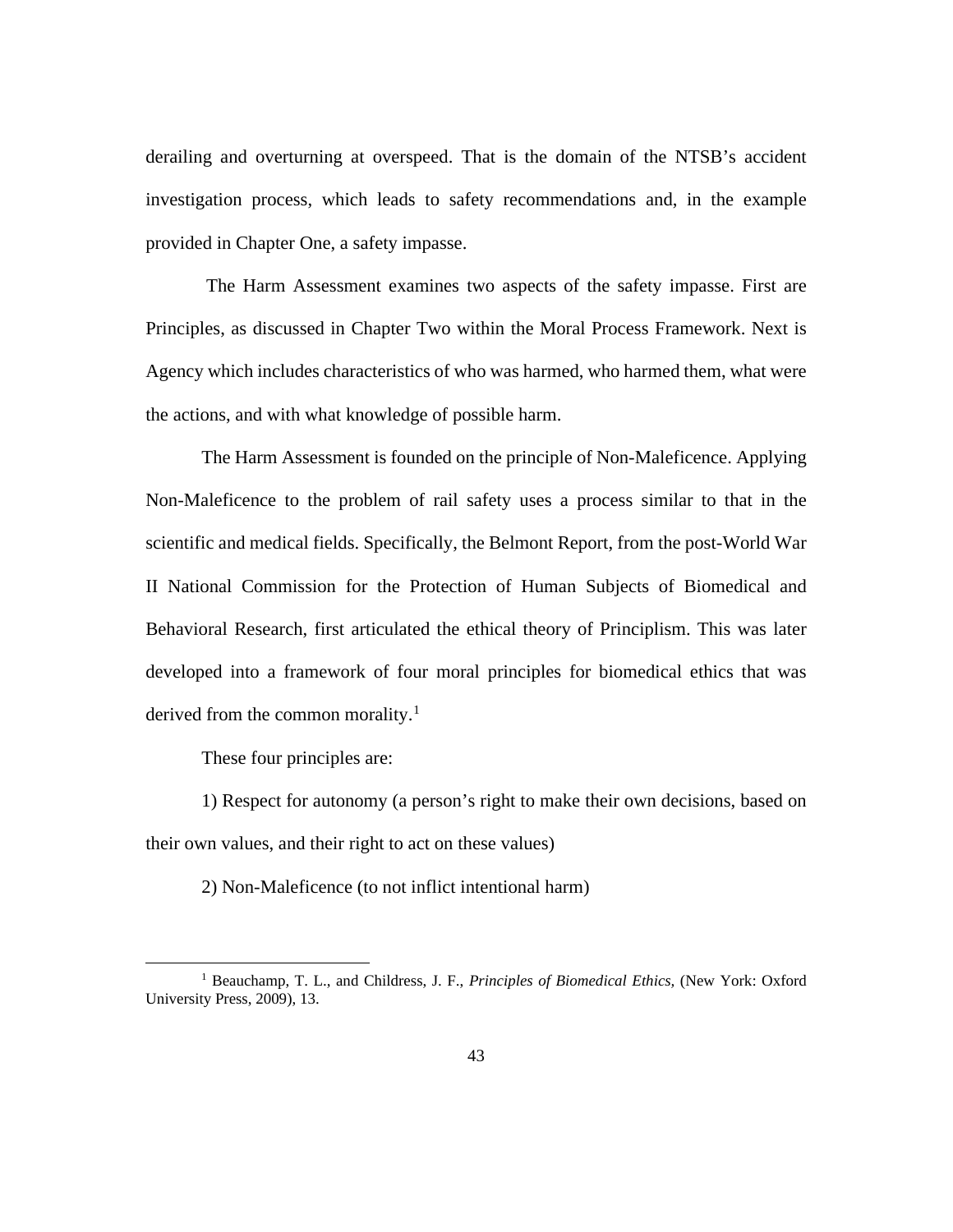3) Beneficence (to do good towards others, to act for the benefit of others; including minimal duty to do good through supererogatory acts)

4) Justice (equal treatment and fair distribution of benefits and burdens).

All four moral principles can be adapted from the biomedical application to address passenger rail safety; however, the principle of Non-maleficence is the focus for this example.

What is meant by Non-Maleficence? It is to do no harm, but what is meant by harm? This question does not concern the physical aspects of injuries and fatalities. Here, we address a continuum of harm to the wellness of civil people. This is defined by harm as actions regarding the infliction of harm. [2](#page-51-0)

This leads to Harm Assessment questions based on Agency:

Who imposes harm and who receives harm (victim)?

Who benefits from the risk of harm? The one imposing the risk of harm (agent),

or the one that risk of harm is imposed upon (victim)?

Harm Assessment questions regarding the victim of harm (the victims of the rail accidents) focus on knowledge, as seen in the following set of questions.

Was the victim a passenger, who purchased a ticket (a type of contract with the railroad for safe transportation from point A to point B), who boarded the train?

<span id="page-51-0"></span><sup>2</sup> Adapted from Pojman Louis, *Ethical Theory: Classical and Contemporary Readings* (Albany, NY: Wadsworth/Cengage Learning, 2011) 9-10.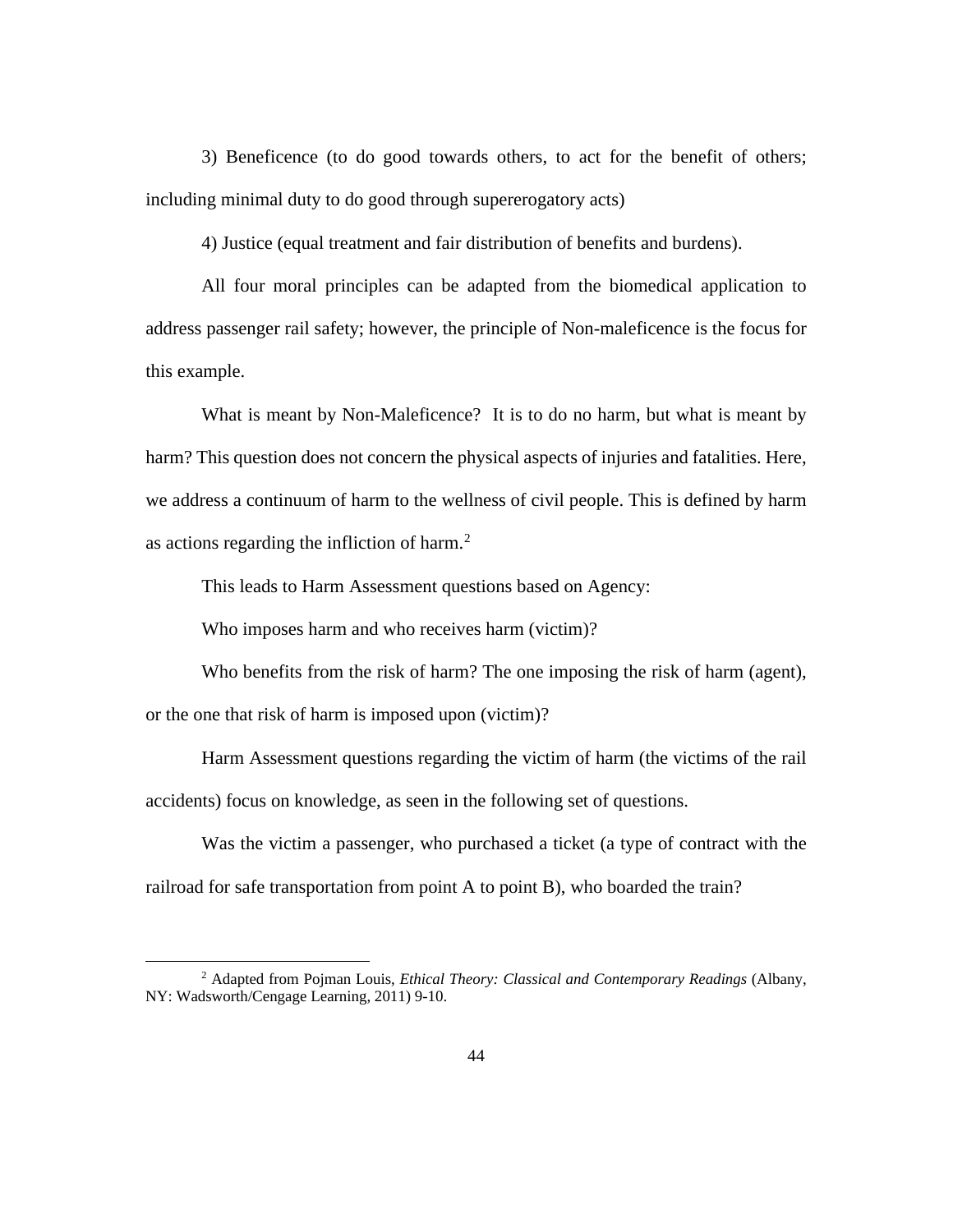Was the victim a bystander or non-participant (such as the people in their highway vehicles who were injured by the falling rail cars in DuPont, WA)?

Did the victim know the risk of harm?

Did the victim accept the risk of harm for themselves, or for another? Was this for a person with diminished or unformed Autonomy, such as a child?

Harm Assessment questions regarding the person or organization that was the Agent of harm to the victims (for example, the railroad or in this case, the FRA) address the type and level of harm. This is seen through the following set of questions.

Was the Agent aware of the risk of harm? Was the harm unintended? Was harm foreseen? Was harm foreseeable? Was harm allowed? Was there a failure to stop harm? Was harm preventable? Did the Agent act to prevent harm? Did the Agent fail to act to prevent harm?

Lastly, the Harm Assessment includes questions about the moral permissibility of actions**.** The assessment of an Agent's actions that result in harm is viewed two ways for the purpose of this example. Actions can be assessed as a matter of an agent's will, which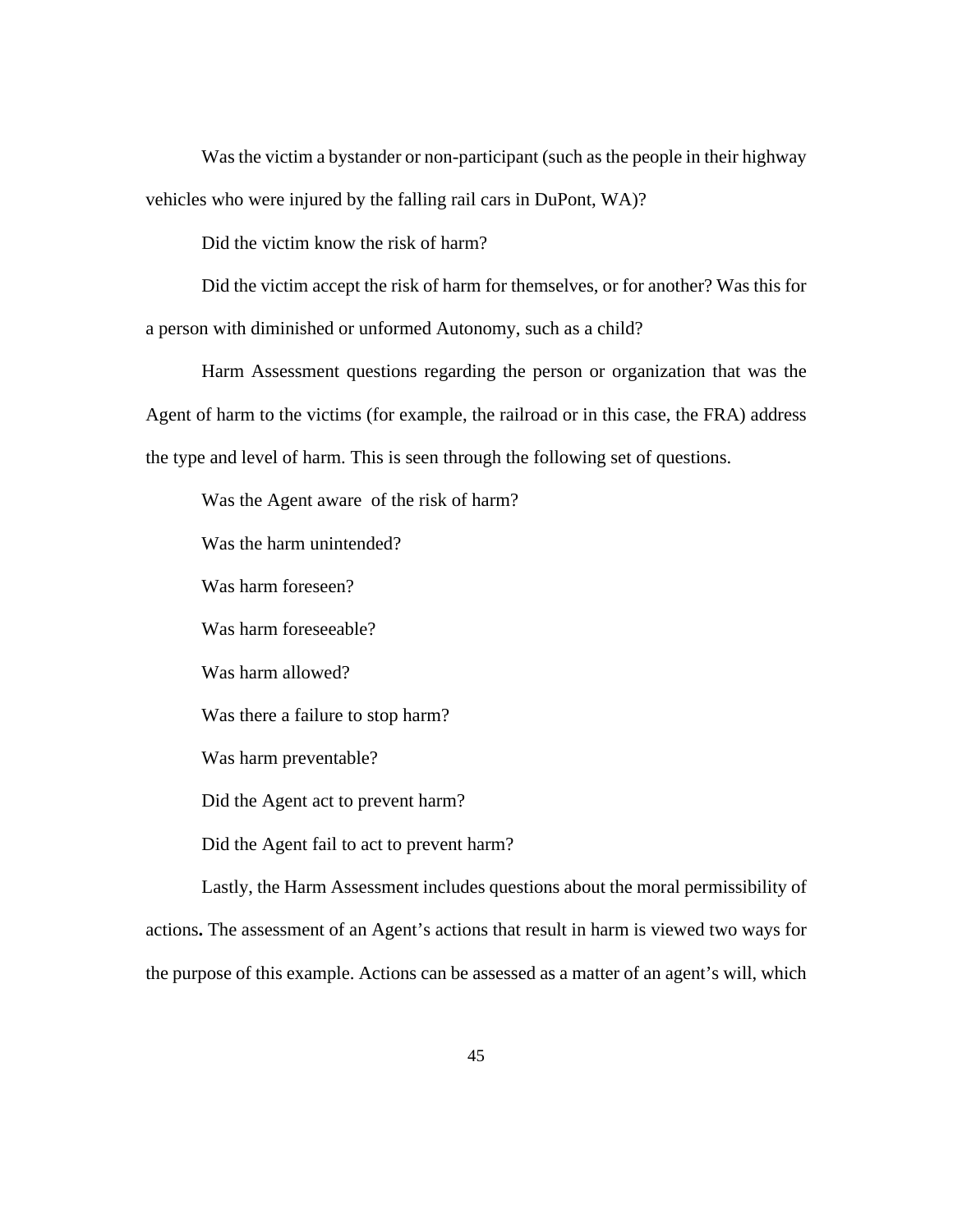was discussed in Chapter Two. The actions can also be assessed as to their moral permissibility within a logic-based analysis, which is discussed next.

Moral permissibility is broken down into five normative statuses of actions. These are: permissible, obligatory, optional, impermissible and omissible. The propositions are mutually exclusive classifications of actions, and are jointly exhaustive of all classifications of actions. These are represented in Figure 8, which demonstrates that an action that is permissible can be obligatory or optional, but not both.<sup>[3](#page-53-0)</sup> Omissible is a term for the opposite of permissible, but rarely used outside of a logic system. Here, it represents actions that are either optional or impermissible, but not both.



Figure 8. The logic-based threefold classification of propositions, to guage actions.<sup>[4](#page-53-1)</sup>

<span id="page-53-1"></span><span id="page-53-0"></span><sup>&</sup>lt;sup>3</sup> Adapted from McNamara, Paul. 2010 "Deontic Logic." The Stanford Encyclopedia of Philosophy, Stanford University, April 21, 2010. [https://plato.stanford.edu/entries/logic-deontic/.](https://plato.stanford.edu/entries/logic-deontic/)

<sup>4</sup> Ibid., 1.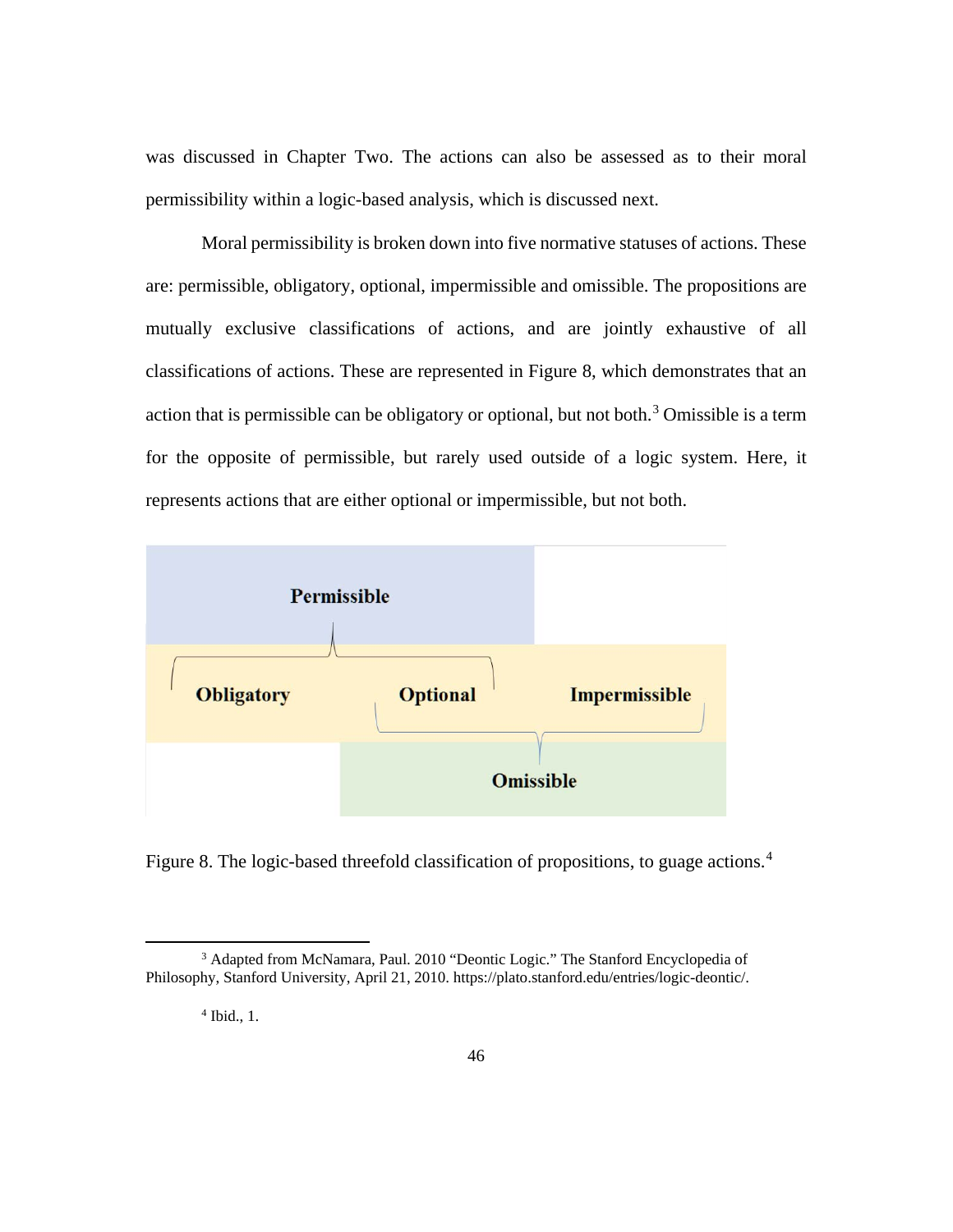In summary, a Harm Assessment is a temporal extension of the usual safety/risk assessments. It is founded on the principle of Non-Maleficence and provides a retrospective look at factors that contributed to a safety impasse. The Agency portion of a Harm Assessment examines the factors of knowledge, action, and the moral permissibility of an action. This is beneficial in determining if the causal factors for a safety impasse arise from an Agent's actions/inactions that are problems of the Will (within the lower levels of the Moral Process), or are morally impermissible. The Harm Assessment is also beneficial in that it is likely to reveal additional dimensions for safety recommendations, as well as additional recipients. Most importantly, answers to the Harm Assessment are not likely obtained by investigators through singular interview; instead, repetative interviews likely will be needed to focus the subjective narrative evidence on particular points of interest. Through theses efforts, a new dimension of insight on the casualty, and the responsibility for the causality, of the accident are likely to be revealed, at least in a normative manner.

## **Normative Assessment**

The next area of assessment in the duty-based analysis examines the safety impasse from the highest level of the Moral Process by looking at differences in worldviews. Two people or organizations can hold the same values and principles but approach them through different lenses, or worldviews.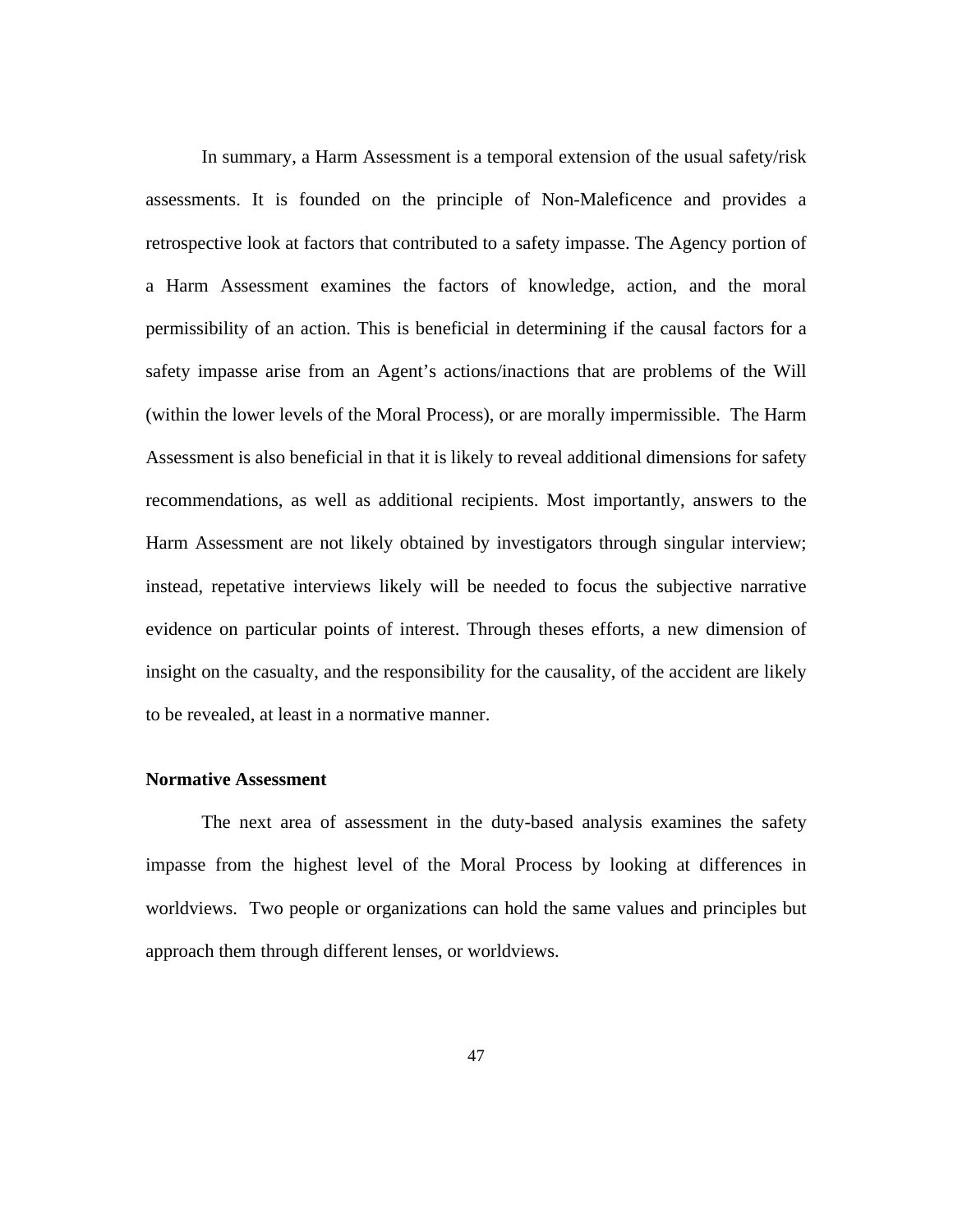Using our continued example of the safety impasse, the NTSB and the FRA both hold the value, "safety" and the corresponding principle, "do no harm." There are differences, however, in carrying out the principle of "do no harm," each with differing underlying reasons and influences. These were previously discussed as failures during the Moral Process involving problems of the Will; either a perverse will or a weak will (of an individual or an organization). These failures of the Will can explain why the FRA's human factors research was conducted with flawed methodologies. Other causal factors, such as political environments, are relevant here but are beyond the scope of this thesis.

This leads to the next level of ethical analysis, regarding normative ethical theories. The two types of normative ethics that are examined for this assessment are teleological (from the Greek word for goal) and deontological (from the Greek work for duty). Teleology focuses on consequences, foreseeable or not foreseeable, in looking to the goal or end result of action. [5](#page-55-0)

The teleological theory of Utilitarianism deals with moral decision-making – deciding right from wrong.<sup>[6](#page-55-1)</sup> Utilitarianism views moral obligations of an action in terms of its effect on the greatest happiness of the most people. Utilitarianism is seen as using

<sup>5</sup> Pojman, *Ethical Theory: Classical and Contemporary Readings*, 9-10.

<span id="page-55-1"></span><span id="page-55-0"></span><sup>6</sup> Mill, John Stewart, *Utilitarianism*, (Indianapolis: Bobbs-Merrill, 1957); Bentham, Jeremy, *An Introduction to the Principles of Morals and Legislation*, (Birmingham, AL: Legal Classics Library, 1986).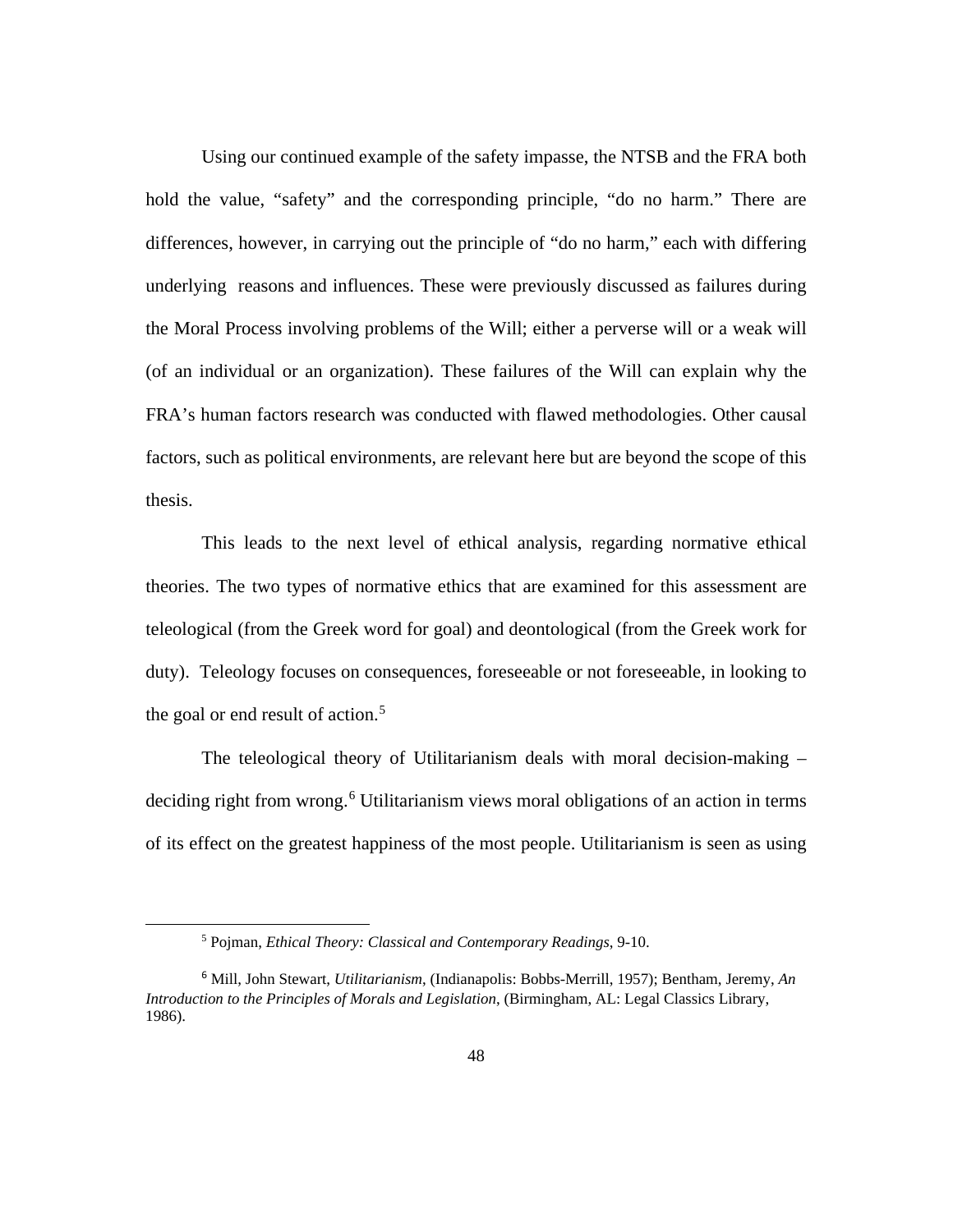others as a means to one's own purposes or ends. It is results-based. An example of a Utilitarian organization is one that provides a service, such as passenger transportation, in exchange for a fee. In this way, Amtrak is viewed as a Utilitarian organization, as they can be seen as having passengers as a means to an end. This offers an answer to the unasked question; Why doesn't Amtrak follow the two NTSB safety recommendations on their own, at their own expense, without regulatory requirements from the FRA? If Amtrak were instead a Deontological organization, as most government agencies are, perhaps they would have performed in keeping with the two safety recommendations on their own initiative. As a Utilitarian organization, to do so would be considered a supererogatory action, beyond the call of duty, which typically is not approved by an organization's governing body. The Chapter Four provides thoughts for future work that might make this possible.

The second type of normative ethics is Deontology, based on duty or obligations. Deontology focuses on actions as morally right or wrong in themselves, and as the basis for duty.<sup>[7](#page-56-0)</sup> Moral rules apply regardless of the consequences, which can provide a level of protection for an individual. The supreme principle of morality is seen as the autonomy of the Will, which is predicated on Freedom.

<span id="page-56-0"></span><sup>7</sup> Pojman, *Ethical Theory: Classical and Contemporary Readings*, 12.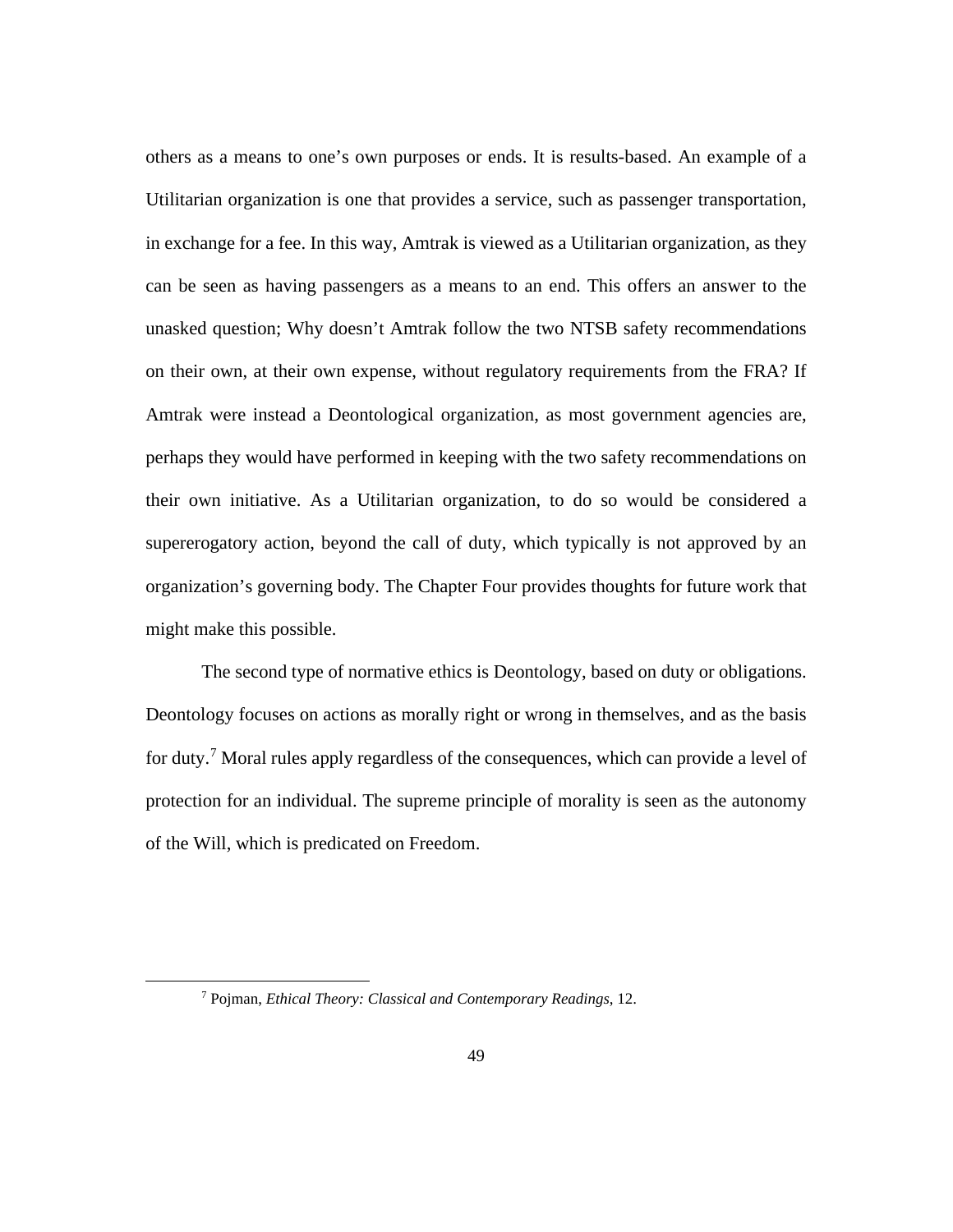Immanuel Kant is a founder of Deontology. He proposed that perfect duties are duties that we are always obligated to follow.<sup>[8](#page-57-0)</sup> In this regard, the most perfect duty is to protect the life of each individual. Derived from this is the duty to not cause injury to other individuals, through action or through inaction. The application of this ethical theory to society then affirms that it is society's duty to protect the lives of individuals.

Perfect duties are Imperatives and Kant parsed out two types of Imperatives. One is hypothetical or conditional and takes the form, if you want X outcome, do Y action. In this way, hypothetical Imperatives are viewed as rule-based.

The other type of Imperative is categorical, which is not conditional. There is always an obligation to follow categorical Imperatives. They take the form, "Do X!". Categorical Imperatives are considered universal (applying to all, at all times) and not subjective.

Referring back to Chapter One, the parsing of the mission statements showed that the FRA's mission statement, formulated as "Do X, to accomplish Y", reflects the same format as the conditional Imperative, "If you want X outcome, do Y action". This is a rules-based formula, and that is consistent with the FRA's work to promulgate and enforce regulations (rules).

<span id="page-57-0"></span>The NTSB's mission statement takes the form of, "Doing X", which is the same format as the Categorical Imperative, "Do X!". It is not conditioned on following rules

<sup>8</sup> Kant, *Foundations of the Metaphysics of Moral*s, 33.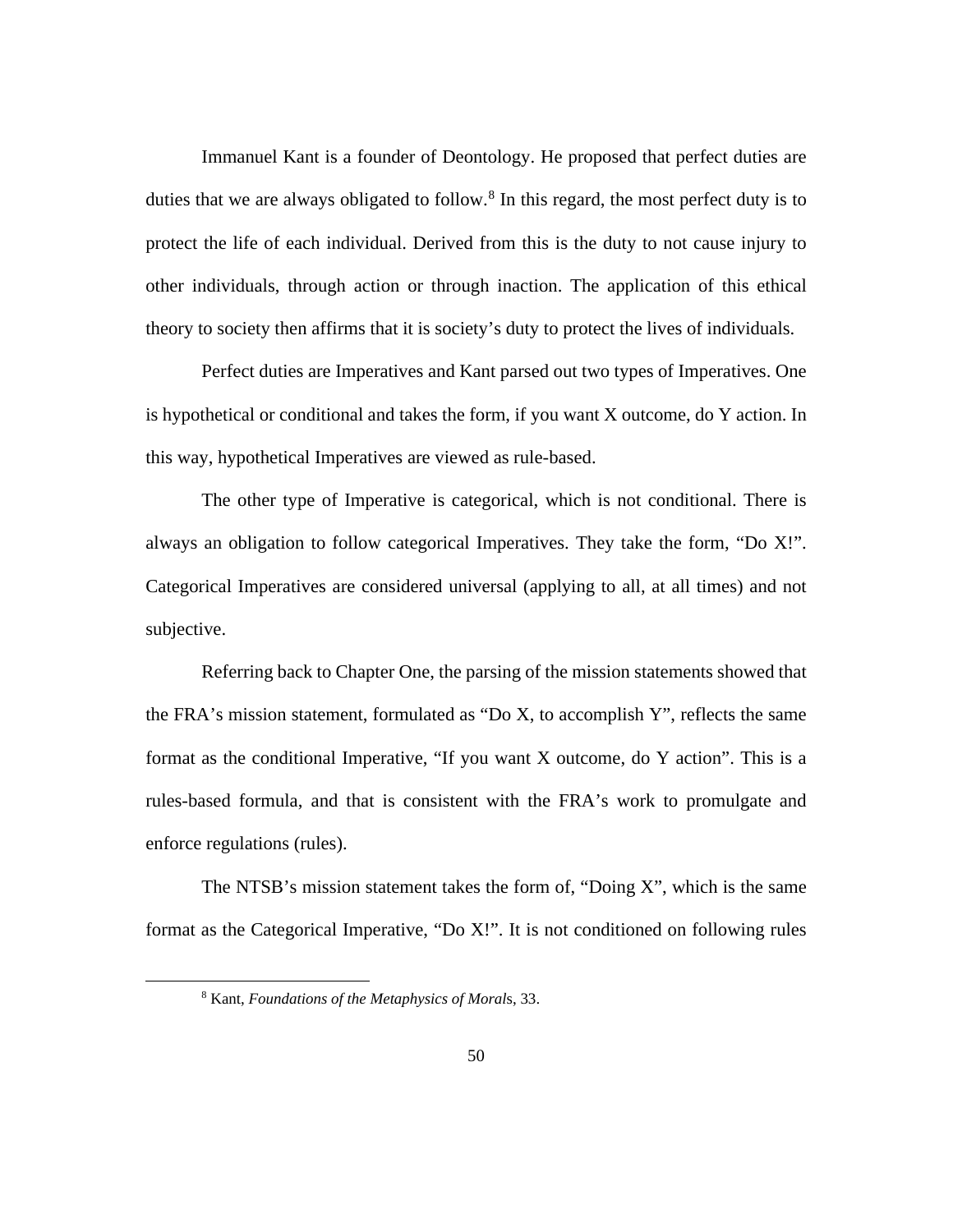(Y), in order to accomplish X. This is consistent with the NTSB's focus, to be safe. There are various methods to accomplish safety, but the one goal is to be safe. This is seen as a Kantian categorical Imperative, and as such, it is posited as a Safety Imperative.

From this discussion, the safety impasse is viewed as not formed from a clash between normative ethical views of Teleology (Utilitarianism) and Deontology, but rather from a deeper place within applied Deontology. A safety impasse between federal agency perspectives is based on a clash between the normative perspectives of conditional safety Imperatives (the FRA) versus categorical safety Imperatives (the NTSB).

Overcoming a safety impasse is not seen as a matter of taking actions above and beyond one's duty (supererogatory actions) but rather by focusing on the commonality in the normative ethical approach, which is duty-based (deontology); it is to keep passengers, employees and the public safe. This is the Safety Imperative: Be Safe!

Resolving the safety impasse can be accomplished by the FRA re-examining its mission, as Be Safe!, Do X!, and give examples of X, instead of rules  $(Y)$  to follow to accomplish X. This shift in wording, and shift in emphasis, are actions that can be accomplished following the steps upward through the Moral Process Framework. This can lead the way towards an organizational shift within worldviews, from deontological conditional safety Imperatives to deontological categorical Imperatives; that is, to an agency philosophy driven by a Categorical Safety Imperative: Be Safe!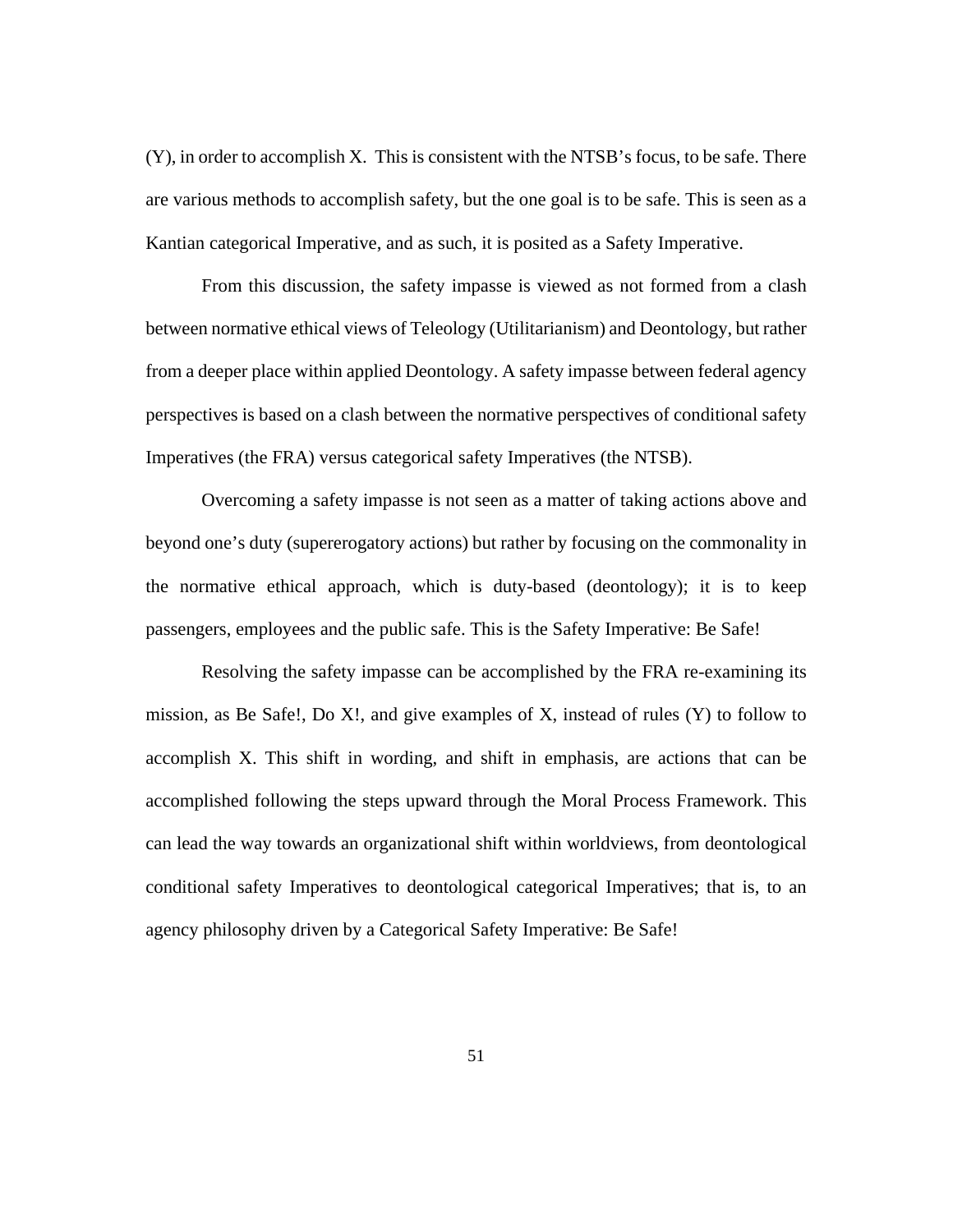#### **CHAPTER FOUR**

## **CONCLUSION AND FUTURE WORK**

This chapter begins by discussing areas for future work that are based on the last two areas of the duty-based analysis on the Ishikawa Diagram: The Corporate Assessment and the Public Safety Assessment. This is followed by a brief review of the first three chapters and conclusions drawn from them.

## **Future Work**

Additional future areas of work remain and are shown on the Ishikawa Diagram as the last two types of assessments within the framework of a duty-based analysis. Those are a Corporate Assessment of passenger rail corporations and a Public Safety Assessment of passenger rail safety disparities.

The former examines corporate stakeholders' actions and plans using environmental, social and governance criteria (ESG). A Corporate Assessment would ask questions of an organization, such as Amtrak, looking at how their operations contribute, or impede, efforts to improve the organization's ESG aspects. This may offer alternate reasons for Amtrak to address the safety recommendations issued to the FRA, and to research and put in place additional passenger protections, such as seat belts. Thus, the ESG criteria may offer alternate reasons that compel action by the FRA or Amtrak on the NTSB's recommendations described in Chapter One. This would enable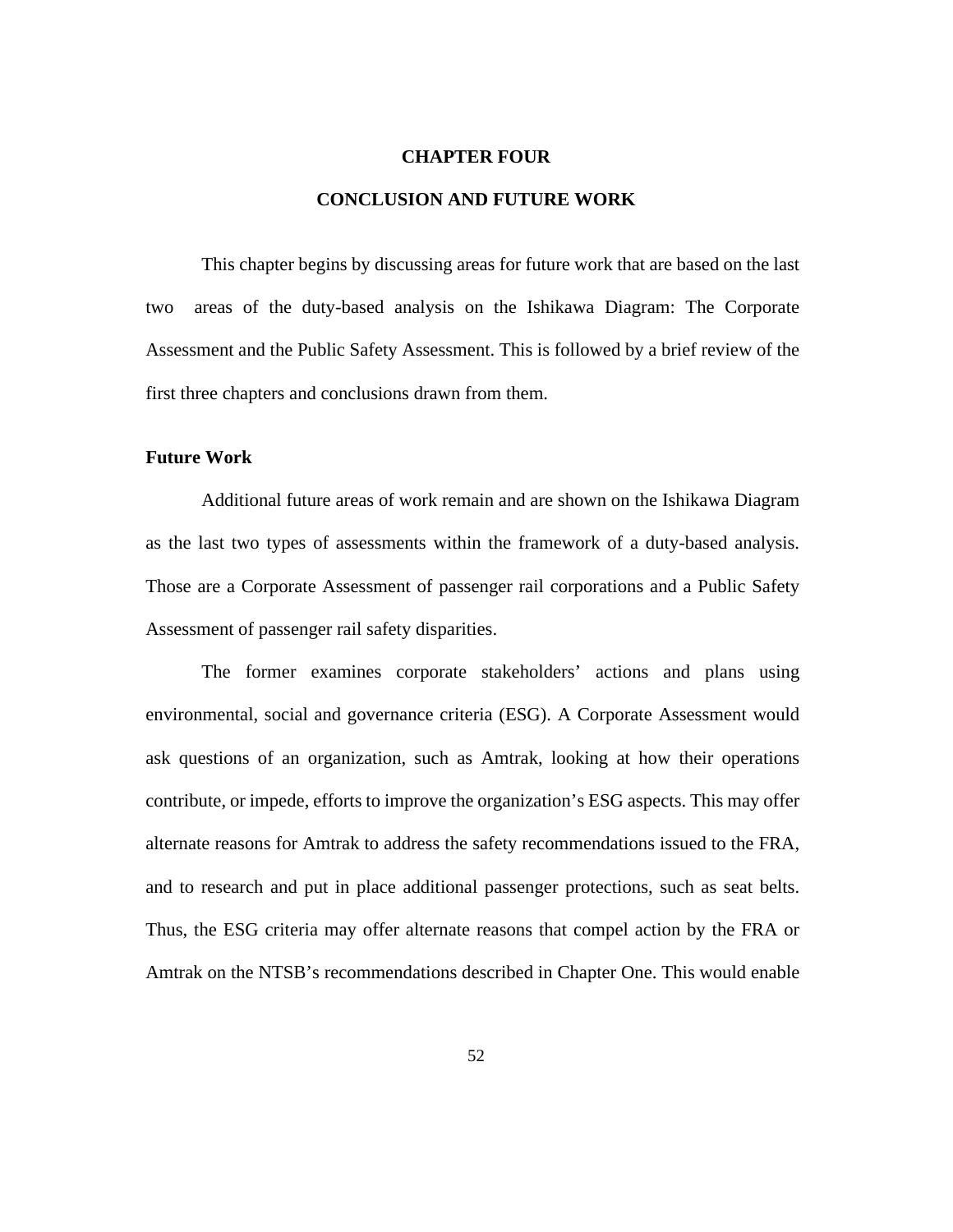the resolution of the safety impasse. Addressing ESG aspects would no longer be viewed as a supererogatory action but would be in keeping with achieving a new level of corporate and organizational ethos.

The latter, a Public Safety Assessment, would ask questions aimed at determining if actions or inactions led to disparities of harm inflicted on passengers in rail transportation. Here, harm can be an unintended consequence of actions or inactions, or a known or intended consequence of actions or inactions. The first purpose is to determine if the current levels of safety, as measured in people harmed, differ across demographic factors of gender, age, race, ethnicity, and socio-economic and geographic areas. However, the concept of passenger harm is not confined to victims of rail accidents.

A second area of interest is public safety and health issues associated with the COVID-19 plague. These require additional measures to ensure that the portion of the population who rely on mass public transportation are kept safe from biological and environmental harm during their transportation. Rail passengers who commute to work tend to not be in the highest socio-economic percentiles of the population, and they live or work in the higher population areas. Today, there is a heightened awareness of risk in high density areas, which cannot always be fully mitigated by social distancing or wearing Personal Protection Equipment (PPE). For example, across the passenger rail industry, there are multitudes of surfaces that are touched and need cleaning, which can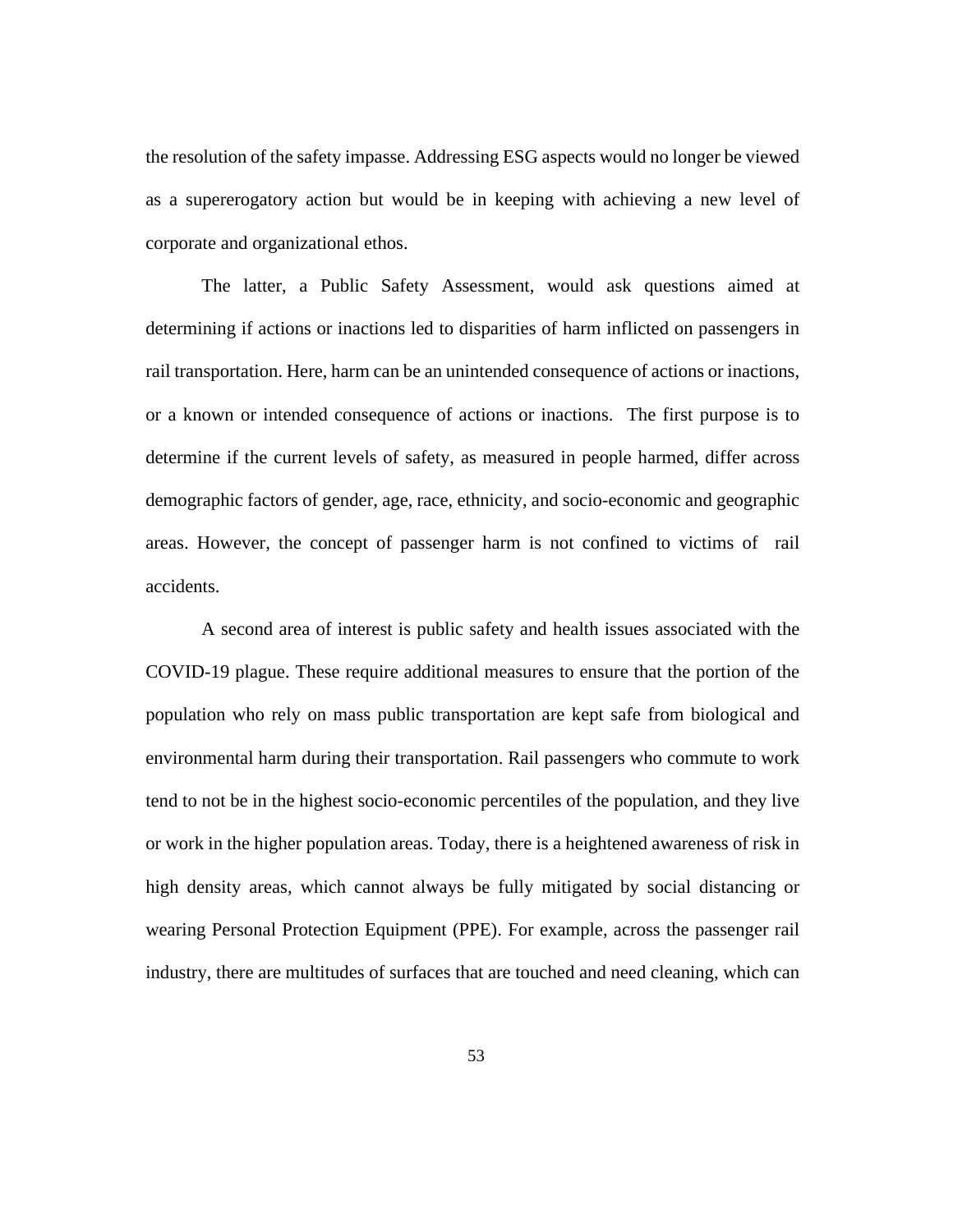foster the transmission of a novel virus. Also, the rate of ventilation and air purification or sterilization is limited in confined areas such as rail cars. New and more creative risk mitigation measures are needed, to include more frequent and thorough cleaning of rail cars and terminals, mandatory PPE, social distancing of passengers and crew, redesigning rail cars, platforms and terminals to allow more protective barriers between people, and potentially fewer people using mass transportation systems such as rail.

This area of harm disparity research has been important and active in the medical field for several decades.<sup>[1](#page-61-0)</sup> There has been some research done in this area, of safety disparities in rail trespasser fatalities, funded by the Federal Transportation Administration (FTA). However, there were methodological flaws that rendered it inconclusive, as with the FRA's human factors research described in Chapter Two.

A deeper look at the FRA's human factors research is actually a good starting point for understanding harm disparity, as it has a fifth methodological flaw that was not discussed in Chapter One. It is a problem with the population percentile ranks that the crash dummies represent. Data reports from the Department of Health and Human Services Centers for Disease Control and Prevention indicate significant variations in

<span id="page-61-0"></span> $<sup>1</sup>$  An example is a research study conducted by the Center for International Blood and Marrow</sup> Transplant Research (CIMBTR) which investigated causal factors for inferior access to medical care based on age and income levels. As a member of the research team, I worked on the methodology of the research protocols. For more information, see Paulson, K., et. al., "Inferior Access to Allogeneic Transplant in Disadvantaged Populations: A CIBMTR Analysis," in *Biology of Blood and Marrow Transplantation*, 25, no. 10 (October 2019): 2086-2090.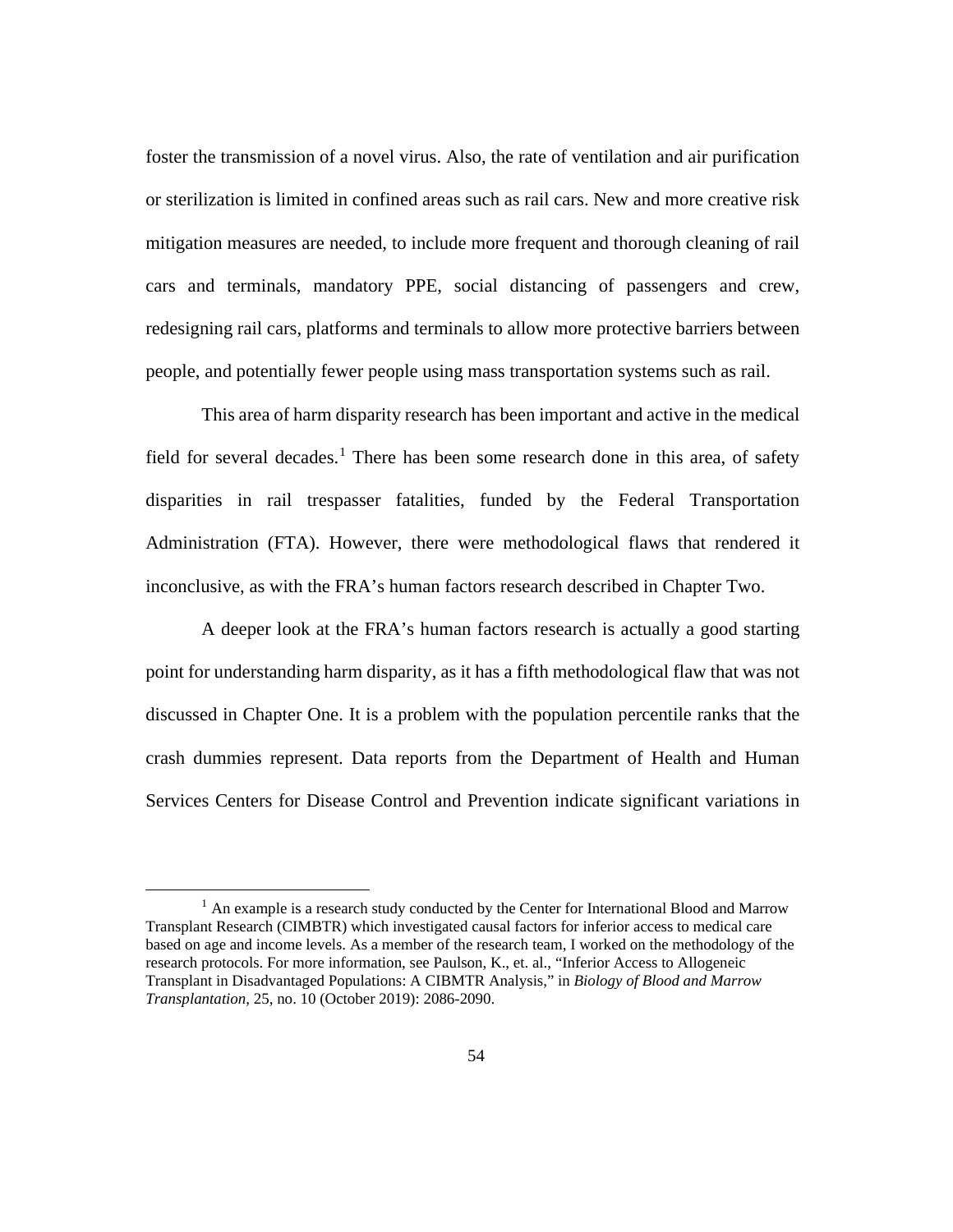height and weight percentile ranks, based on gender, age, race and ethnicity.<sup>[2](#page-62-0)</sup> Therefore, the results from the FRA research tests utilizing crash dummies at the  $5<sup>th</sup>$  and  $95<sup>th</sup>$ percentiles represent differing percentages of subsets of the population depending on age, gender, race and ethnicity, which may indicate a safety disparity. This highlights a need for a multivariate approach to anthropometry to account for different degrees of variance in the height and weight of the rail transportation user population.

This type of Public Safety Assessment would be beneficial to ensure that when moving the safety needle forward, it moves commensurably forward across all people equitably.

It is not enough to state the simple Categorical Imperatives; Be Safe! Do not Kill! Today's heightened risks to passenger safety calls for a clear, unequivocal understanding of safety for all people, of all demographic and socioeconomic sectors of the population. This must begin in the methodological protocols for passenger safety research and translate through to rail passengers on trains and platforms. In the medical field, the translational aspect is from bench to bedside. We must determine a parallel translational aspect in rail transportation safety, from the safety research "bench" to passenger platforms, terminals, and rail cars across the country.

<span id="page-62-0"></span> $2$  Fryar, Cheryl D., Kruszon-Moran, Deanna, Gu, Qiuping, and Ogden, Cynthia, "Body Mass" Index Among Adults: United States, 1999-2000 Through 2015-2016," in *National Health Statistics Reports*, 122, (December 20, 2018): 12-16.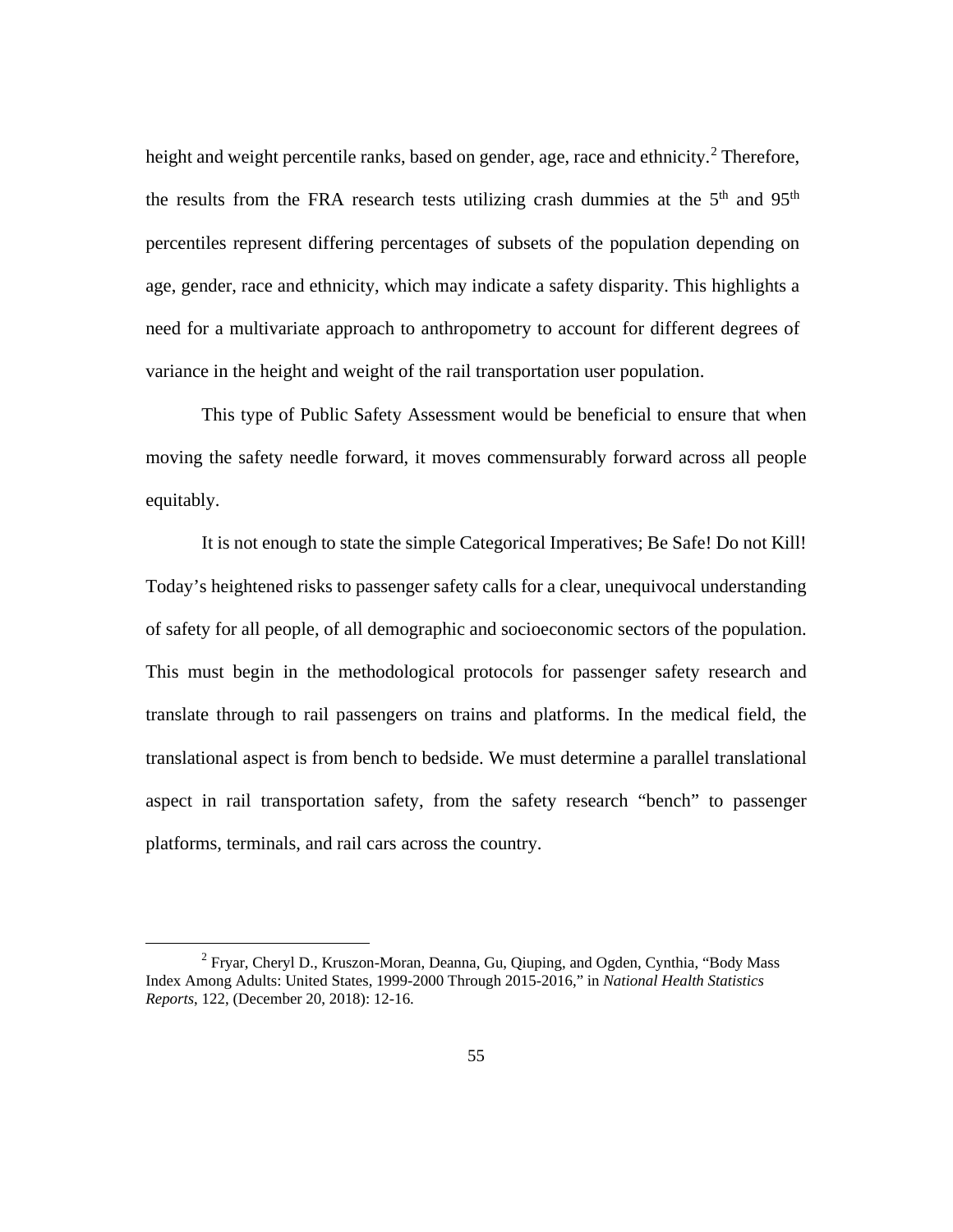This, for society, is the Translational Categorical Safety Imperative: to ensure that rail transportation safety measures, developed through research and analysis, or through the safety recommendation process, are translated to rail applications that achieve the same safety goals for all people, across all sectors of society, regardless of socio-economic and demographic factors.<sup>[3](#page-63-0)</sup> This may be achieved through safety equity.

A three-step process for safety equity is posited:

1) develop and implement a data-driven process to determine the existence, and extent, of transportation safety disparities.

2) develop and implement an evidence-based methodology to measure future safety equity outcomes in terms of injuries and fatalities.

3) revise safety management systems to identify and resolve transportation safety disparities and ensure transportation safety equity for all people.

## **Conclusion**

A Moral Framework for improving passenger rail safety has been presented in the preceding three chapters. Chapter One provided examples of two passenger rail

<span id="page-63-0"></span><sup>3</sup> Garcia, Anne. L. and James Giordano, "Bioethical Trends in Transitioning from Basic Hematopoietic Stem Cell Research thru the Translational Research Cycle (T1-T4)." *Experimental Hematology: Journal for Hematology, Stem Cell Biology and Transplantation*, 41, no. 4 (August 2013): 914-17; Garcia, Anne L., G. Palchik, and James Giordano. "Toward a Neuroethically-grounded Translational Imperative for Neuroscience: From BRAIN to Bench - to Bedside." Paper presented at the International Neuroethics Society Conference, San Diego, CA, November 10, 2013. These two references are examples of my work in bioethics, toward determining the Translational Imperative within the medical field.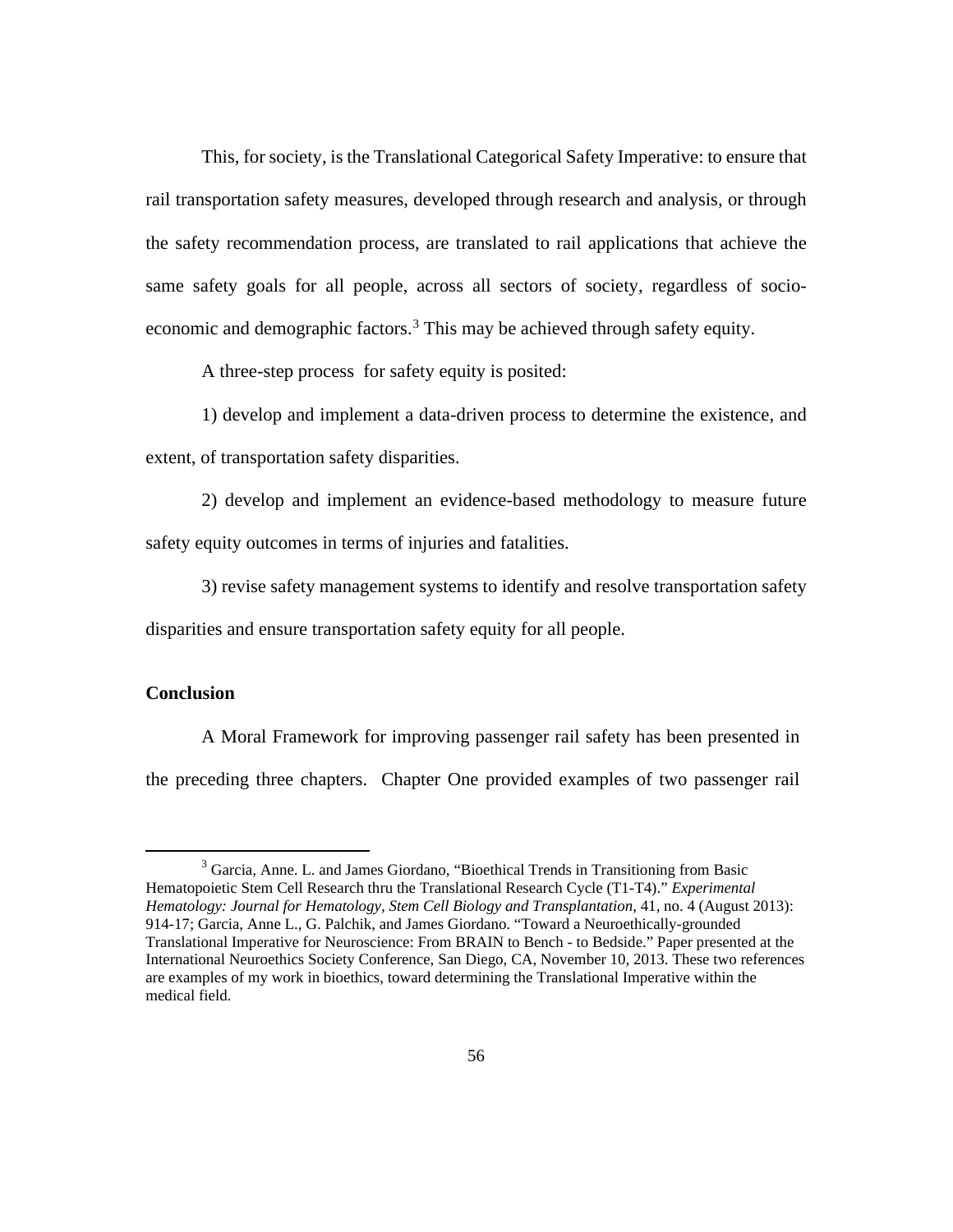accidents, described the safety recommendations and explained the resulting safety impasse between the NTSB and the FRA.

Possible reasons for the safety impasse were examined. The first focused on evidence-based issues and reviewed the FRA's approach to human factors research on rail passenger protection. Methodological flaws in the human factors research were reviewed, and based on this, the differences in evidence-based conclusions were rejected as the basis for a safety impasse. By examining the Moral Process, the safety impasse is seen as a moral impasse and the investigation of the underlying cause of a moral safety impasse shifted from an evidence-based approach to a duty-based approach. A dutybased analysis was constructed, founded on the Moral Process, and consisting of a Harm Assessment and a Normative Assessment.

From there, a second possible reason for the safety impasse was examined, based on human flaws, that is, problems with the Will that lead to inaction. This was coupled with the issue of fore-knowledge and formed the basis for a Harm Assessment.

A third possible cause for the impasse was examined through a Normative Assessment and is based on clashing worldviews; the Teleological and the Deontological. Within the Deontological, the differences between the Kantian Categorical Imperative and Kantian Conditional Imperative form the basis for the safety impasse between the FRA and the NTSB, as demonstrated in the rail accident examples from Chapter One.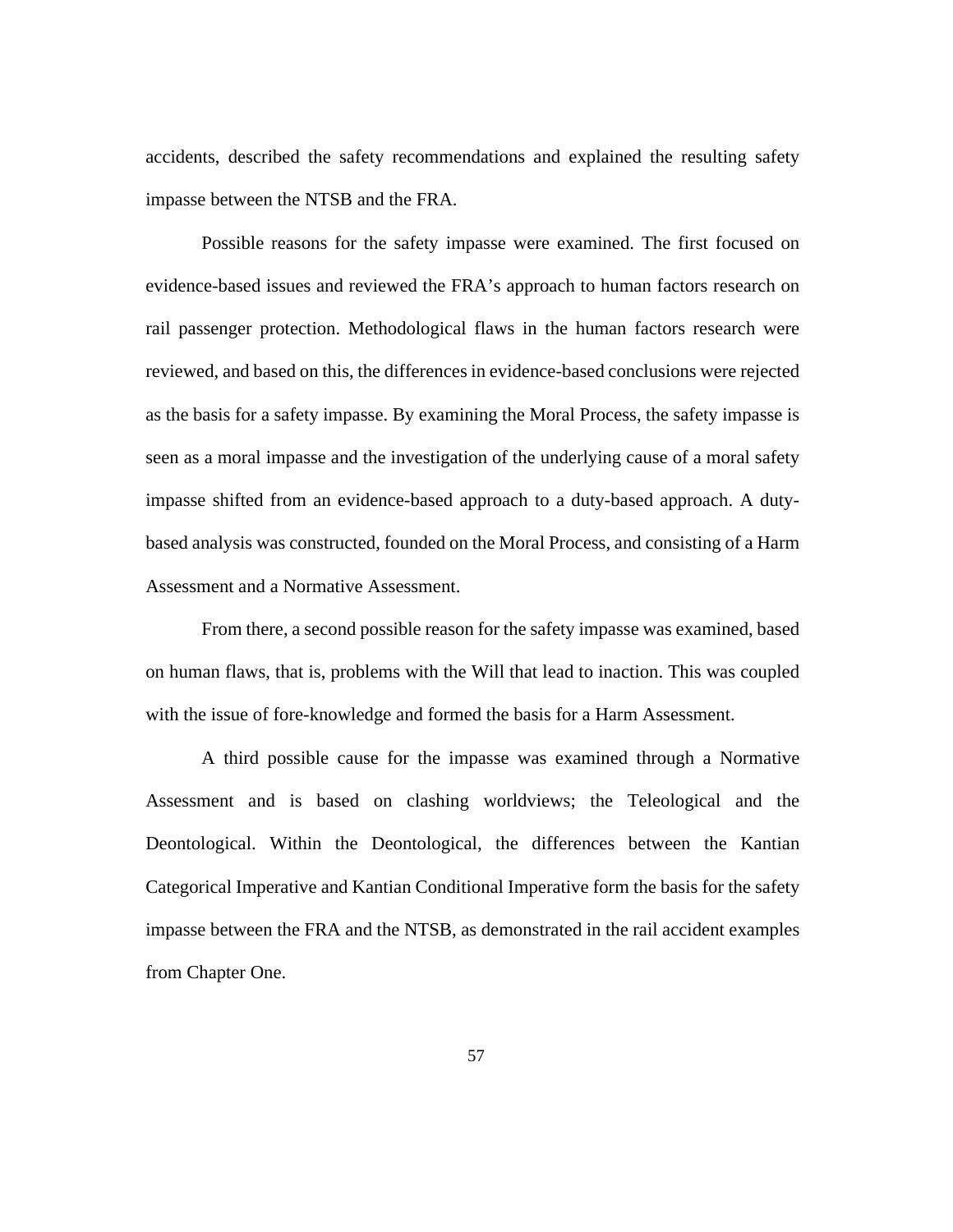The moral framework proffered here for understanding safety impasses and moving toward a resolution is extensible and can be useful for understanding and hopefully, resolving older safety impasses. They can be treated as cold-case investigations through a new lens of inquiry, and by resolving them, effectively moving the safety needle forward, toward a passenger rail system with zero fatalities and injuries to the passengers, employees, and the public writ large. If this occurs, ethics will have another cornerstone in influencing practical and significant public problems.

Thus, the duty-based analysis, developed to determine the cause of a safety impasse and identify areas to be examined, is aimed at resolving current safety impasses and preventing safety impasses in the future. The outcome of the duty-based analysis is presented as a movement towards the formation of a societal Safety Imperative, as an instance of a Kantian Categorical Imperative, which may serve as a guide for resolving safety impasses.

This final chapter looked towards future work; less at tactical responses to rail accidents and more toward strategic planning to impact imminent concerns for rail passenger safety. Two areas of assessment were offered. First, a Corporate Assessment may examine environmental, social and corporate governance areas.

Next, a Public Safety Assessment may examine actions and plans of public safety stakeholders using safety criteria applied across societal groups relying on public rail transportation systems. Two examples were provided. The first concerns lessons learned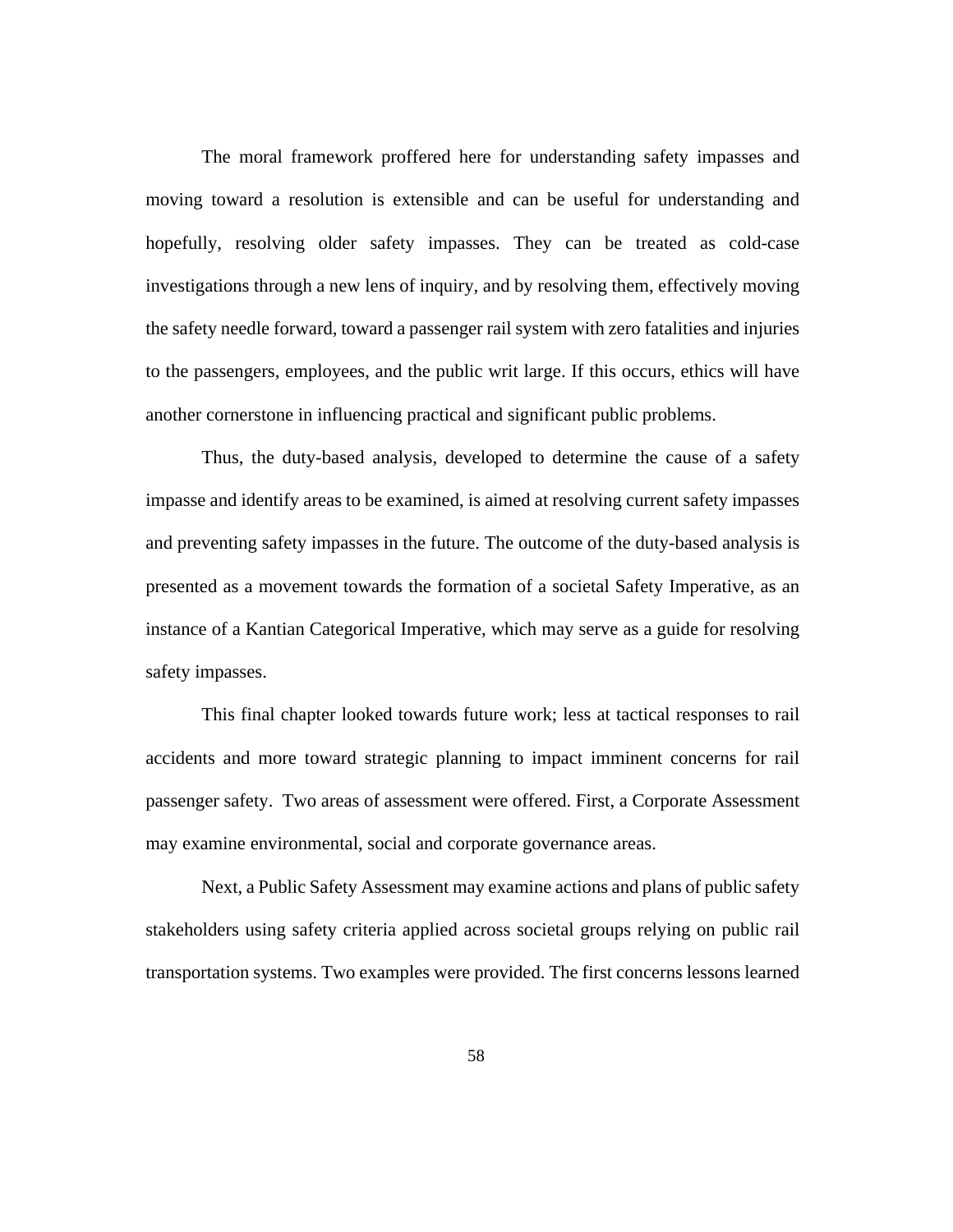in determining and maintaining safe and healthy rail transportation environments for passengers through the development of new rail transportation sanitization protocols and procedures during the COVID-19 global pandemic. The second is ensuring that rail transportation safety measures, whether developed through research and analysis, or through the safety recommendation process, are effectively and equitably translated and implemented to achieve the same safety outcomes for all people, across all sectors of society, regardless of socio-economic and demographic factors. This is the Translational Categorical Safety Imperative for transportation. This is the moral high bar that must be achieved to successfully improve rail passenger safety for all.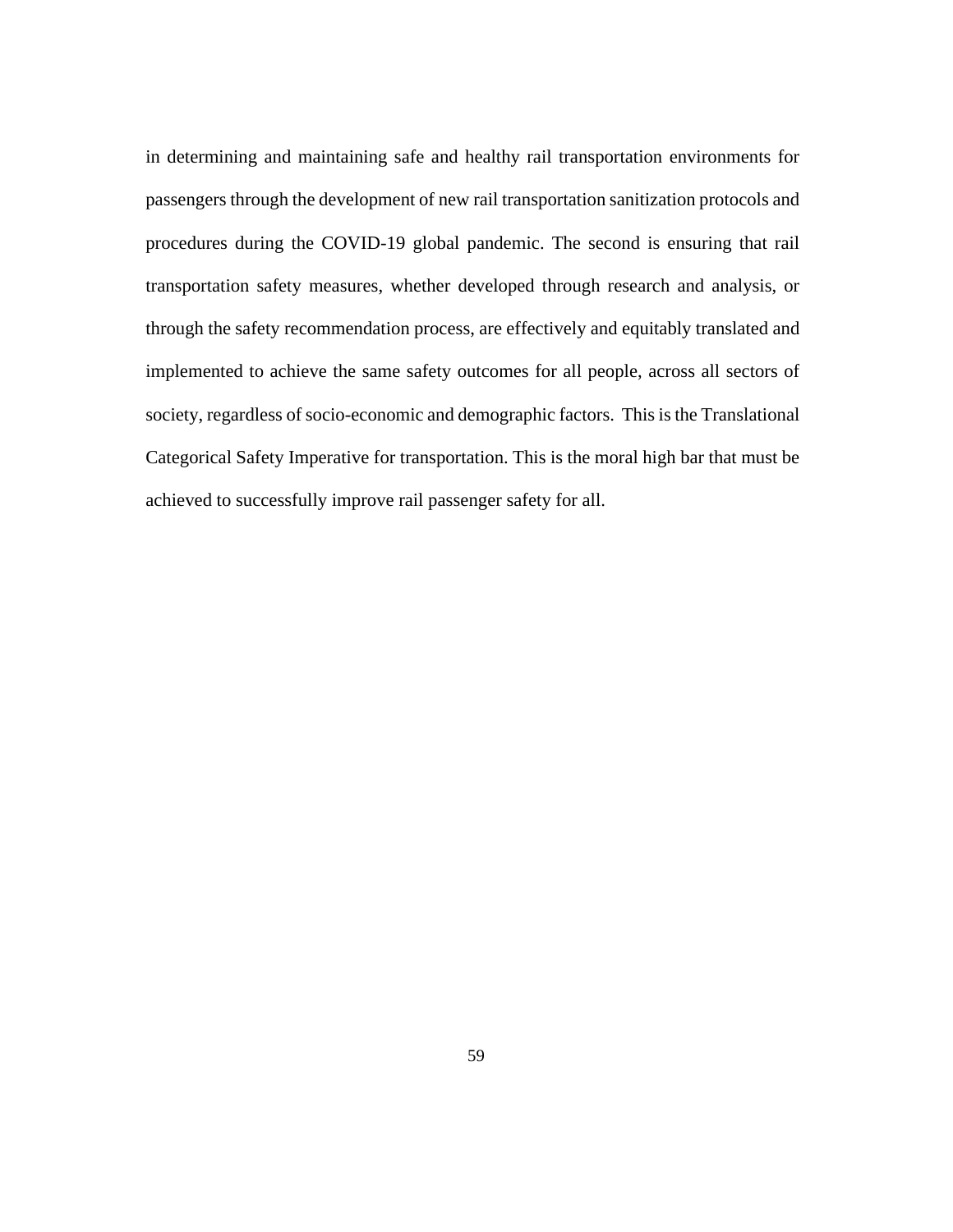### **BIBLIOGRAPHY**

- American Academy of Pediatrics. "Policy Statement: Restraint Use on Aircraft." *Proceedings of the Committee on Injury and Poison Prevention, Pediatrics* 108, no.5 (November 2001): 1218-22.
- Arnold, Denis G., Tom Beauchamp, and Norman Bowie, eds. *Ethical Theory and Business.* Cambridge: Cambridge University, 2019.
- Aristotle. *Nicomachean Ethics.* Edited and translated by R. Crisp. Cambridge: Cambridge University Press, 2002.
- Beauchamp, Tom. *The Principles Approach.* Washington, DC: Hastings Center Report, 1993.
- Beauchamp, Tom. "The Regulation of Hazard and Hazardous Behaviors." *Health Education Monographs* 6, (1978): 242-57.
- Beauchamp, Tom, and James F. Childress. *Principles of Biomedical Ethics*. Oxford: Oxford University Press, 2009.
- Becker, Ernest. *The Denial of Death*. New York: Simon & Schuster, 1973.
- Bentham, Jeremy. *An Introduction to the Principles of Morals and Legislation*. Birmingham, Alabama: Legal Classics Library, 1986.
- Cook, T., and D. Campbell. *Quasi-Experimentation: Design and Analysis Issues for Field Settings*. Chicago: Rand McNally College Publishing Company, 1979.
- Cranor, C. "The Normative Nature of Risk Assessment: Features and Possibilities." *Health, Safety & Environment,* no. 8 (1997): 123-36.
- Department of Transportation, Federal Railroad Administration.. *Occupant Protection Experiments in Support of a Full-Scale Train-to-Train Crash Energy Management Equipment Collision Test*. DOT/FRA/ORD-09/14, July 2009

\_\_\_\_\_\_. *Passenger Rail Train-to-Train Impact Test Volume II: Summary of Occupant Protection Program.* DOT/FRA/ORD-03/17.II, July 2003.

\_\_\_\_\_\_. *Passenger Rail Two-Car Impact Test Volume I: Overview and Selected*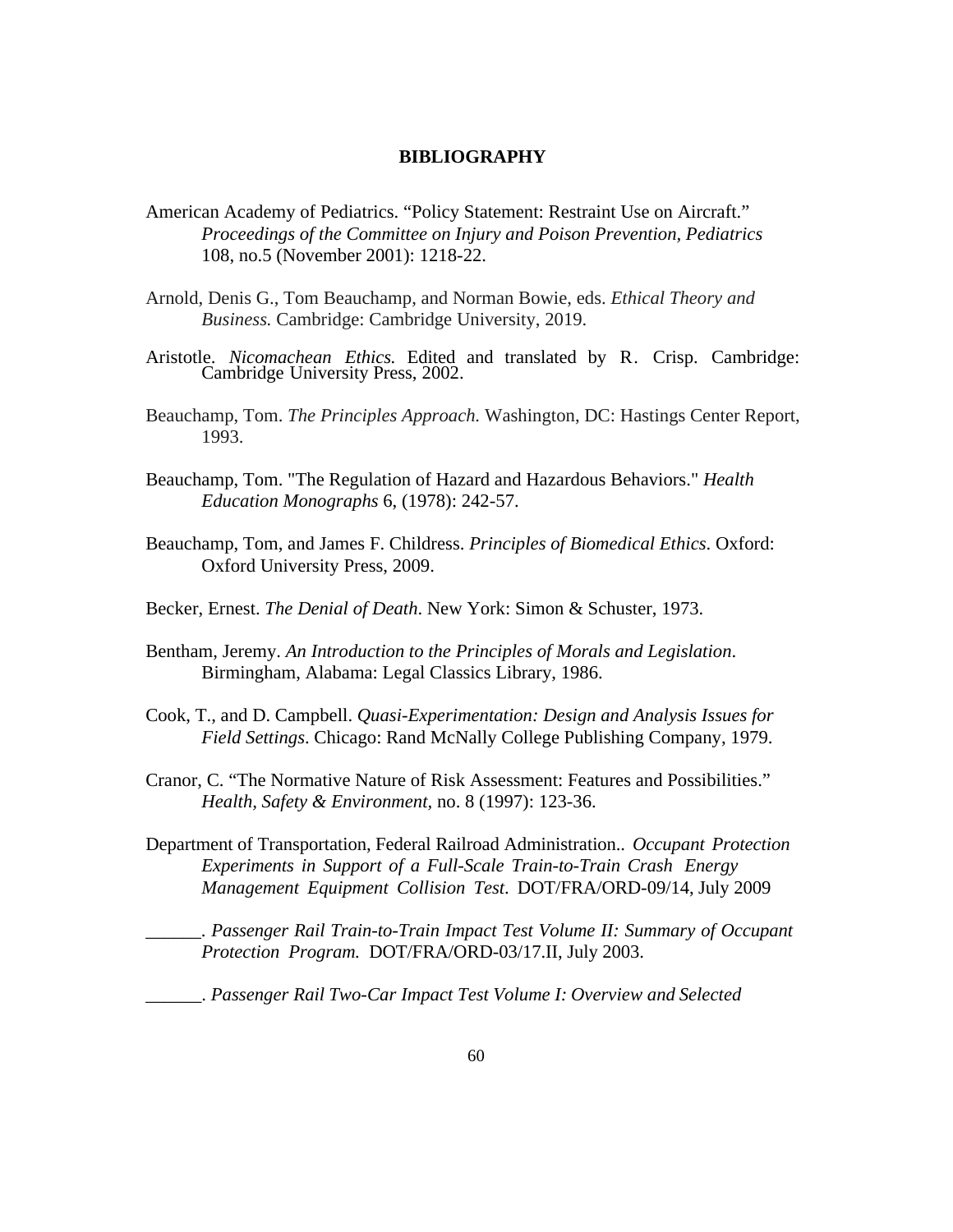*Results*. DOT/FRNORD-00/22.1, January 2002.

*\_\_\_\_\_\_. Passenger Rail Two-Car Impact Test, Volume II: Summary of Occupant Protection Program.* DOT/FRA/ORD-01/22.II, January 2002.

\_\_\_\_\_\_. *Passenger Rail Two-Car Impact Test Volume III: Test Procedures, Instrumentation, andData.* DOT/FRNORD-01/22.3, January 2002.

\_\_\_\_\_\_. *SinglePassengerRailCarImpactTest-Volume I: Overview and Selected Results*. DOT/FRNORD-00/02.1, March 2000.

\_\_\_\_\_\_. *Single Passenger Rail Car Impact Test -Volume II: Summary of Occupant Protection Program*. DOT/FRNORD-00/2.2, March 2000.

- Fryar, Cheryl D., Deanna Kruszon-Moran, Qiuping Gu, and Cynthia Ogden. "Body Mass Index Among Adults: United States, 1999-2000 Through 2015-2016," *National Health Statistics Reports* 122, (December 20, 2018).
- Garcia, Anne L. "Neuroethical Aspects of Induced Pluripotent Stem Cell Research: Values, Benefits and Risks." *Experimental Hematology: Journal for Hematology, Stem Cell Biology and Transplantation,* 42, no. 8 (August 2014): 123-126.
- \_\_\_\_\_\_. "A Preliminary Review: Bioethical implications for using cord blood biobanks and bioinformatics to address health disparities in hematopoietic stem cell transplantation." Paper presented at the Innovation Center for Biomedical Informatics Symposium, Washington, DC, October 12, 2012.
- Garcia, Anne. L. and James Giordano, "Bioethical Trends in Transitioning from Basic Hematopoietic Stem Cell Research thru the Translational Research Cycle (T1- T4)." *Experimental Hematology: Journal for Hematology, Stem Cell Biology and Transplantation*, 41, no. 4 (August 2013): 914-17.
- Garcia, Anne L., G. Palchik, and James Giordano. "Toward a Neuroethically-grounded Translational Imperative for Neuroscience: From BRAIN to Bench - to Bedside." Paper presented at the International Neuroethics Society Conference, San Diego, CA, November 10, 2013.
- Gilligan, Carol. *In a Different Voice: Psychological Theory and Women's Development.* Cambridge, MA: Harvard University Press, 1993.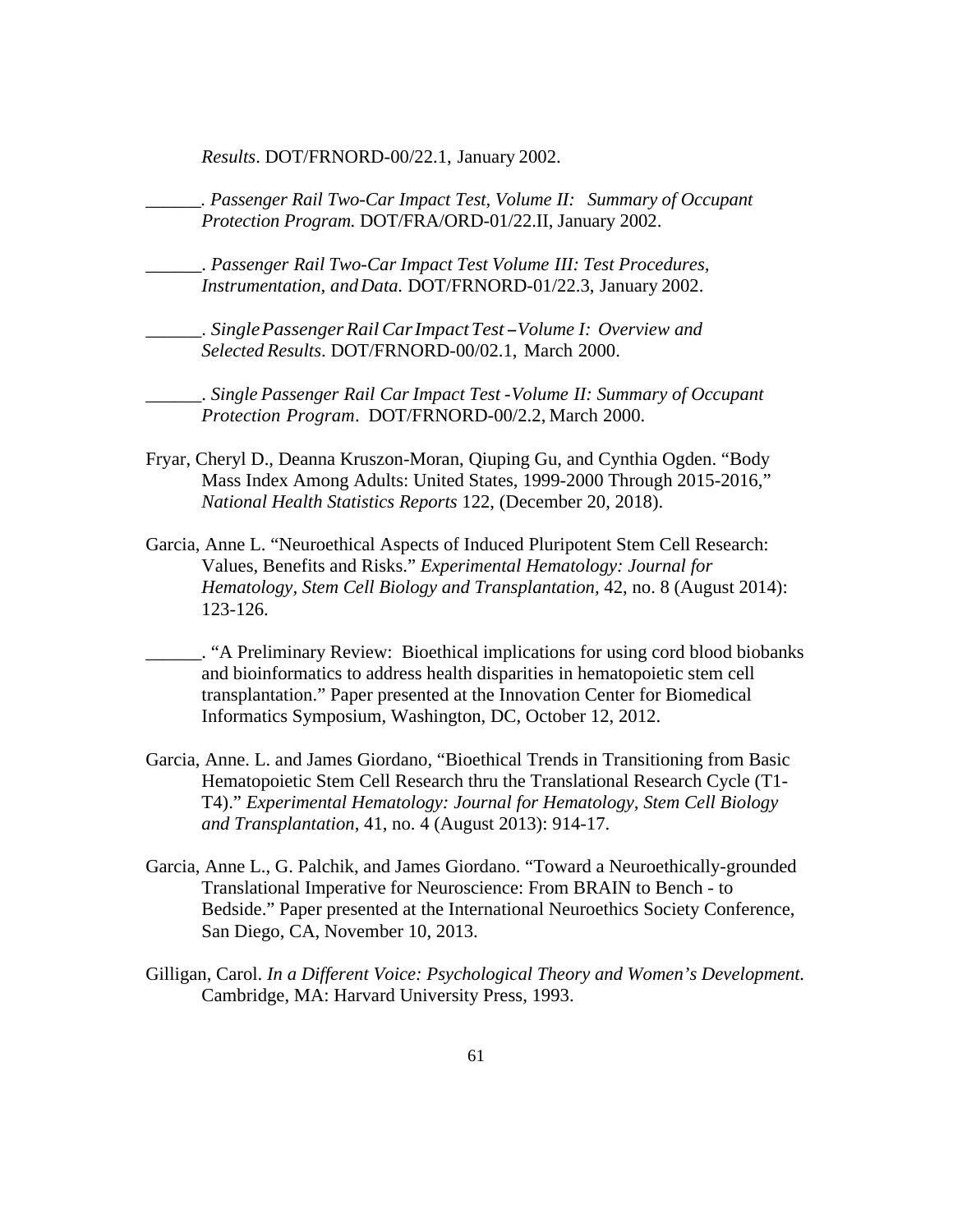- Hansson, Sven. "The False Promises of Risk Analysis." *Ration: An International Journal of Analytic Philosophy*, 6, no. 1, (1993): 16-26.
- Hansson, Sven. *Setting the Limit: Occupational Health Standards and the Limits of Science.* Oxford: Oxford University Press, 1998.
- Health and Safety Executive. *Reducing Risks, Protecting People, HSE's Decision-Making Process.* 2001 (United Kingdom).
- Heidegger, Martin. *An Introduction to Metaphysics*. Translated by Gregory Fried and Richard Polt. New York, NY: Doubleday Anchor, 1961.
- Husserl, Edmund. *The Idea of Phenomenology*. Translated by George Nakhnikian and William P. Alson. The Hague: Mratinus Nijhoff, 1964.
- Kant, Immanuel. *Foundations of the Metaphysics of Morals.* Translated by L. W. Beck. Indianapolis, IN: Bobbs Merrill, 1959.
- Kuhn, Thomas. *The Structure of Scientific Revolutions.* Chicago, IL: University of Chicago Press, 2012.
- Kuhn, Thomas. "Theory-change as structure-change: Comments on the Sneed Formalism." *Erkenntnis*, 10, no. 4 (1976) 179-99.
- Maienschein, J., M. Sunderland, R. Ankeny, and J. Robert. "The Ethos and Ethics of Translational Research." *The American Journal of Bioethics,* 8, no. 3 (Fall 2008): 43-51.
- Mill, John Stewart. *Utilitarianism*, Indianapolis, IN: Bobbs-Merrill, 1957.
- Nahum, Alan M. and John W. Melvin, eds. *Accidental Injury: Biomechanics and Prevention.* New York, NY: Springer-Verlag, 1993.
- National Commission for the Protection of Human subjects of Biomedical and Behavioral Research. *The Belmont Report: Ethical Principles and Guidelines for the Protection of Human Subjects of Research*. Bethesda, MD: The Commission, 1978.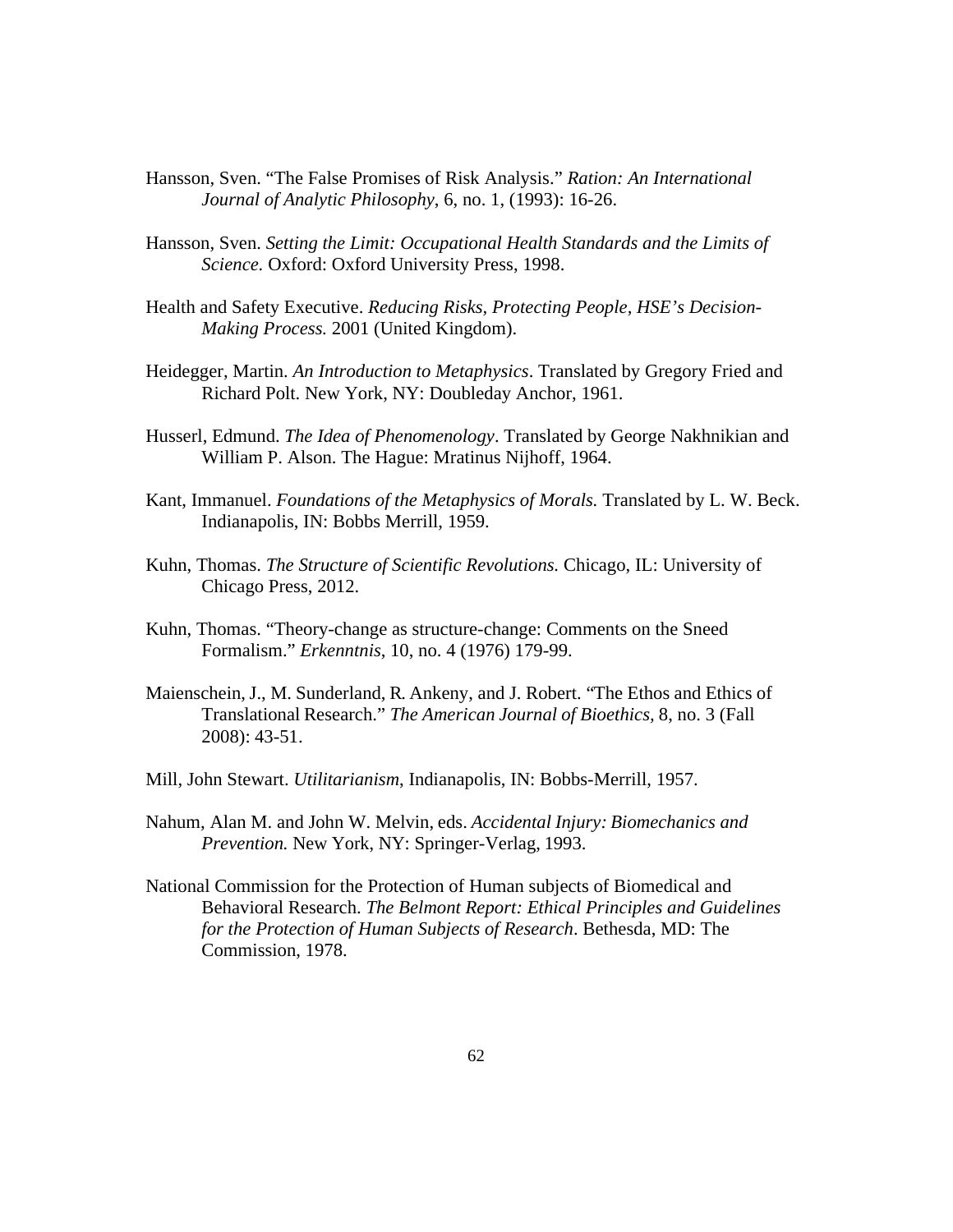- National Research Council. *Risk Assessment in the Federal Government: Managing the Process*. Washington, DC: National Academy Press, 1983.
- National Transportation Safety Board. *Amtrak Passenger Train Head-on Collision with Stationary CSX Freight Train, Cayce, South Carolina, February 4, 2018.* RAR-19/02, 2019.
	- \_\_\_\_\_\_. *Amtrak Train 501 Derailment, DuPont, Washington, December 18, 2017*. RAR-19/01, 2019.
- \_\_\_\_\_\_. *Amtrak Train Derailment on BNSF Railway Tracks, Cimarron, KS.* RAB-17/11, 2017
- \_\_\_\_\_\_. D*erailment of Amtrak Passenger Train 188, Philadelphia, Pennsylvania, May 12, 2015.* RAR-16/02, 2016.
- \_\_\_\_\_\_. *Long Island Rail Road Passenger Train Strikes Platform in Atlantic Terminal, Brooklyn, New York*. NTSB/RAB-18/02, 2018.
- \_\_\_\_\_\_. *New Jersey Transit Train Strikes Wall in Hoboken Terminal*. NTSB/RAB-18/01, 2018.
- \_\_\_\_\_\_. *Safety Alert, Child Passenger Safety on Aircraft: Parents urged to use child restraint systems when traveling with children.* SA-015, April 2010, revised December 2015.
- \_\_\_\_\_\_. *School Bus and Truck Collision at Intersection Near Chesterfield, New Jersey, February 16, 2012.* HAR-13/01, 2013.
	- \_\_\_\_\_\_. *Selective Issues in School Bus Transportation Safety: Crashes in Baltimore, Maryland, and Chattanooga, Tennessee*. NTSB/SIR-18/02, May 22, 2018.

\_\_\_\_\_\_. *Southeastern Pennsylvania Transportation Authority Light Rail Collisions, Upper Darby, Pennsylvania*. NTSB/RAB-18/05, 2018.

Paulson, K., Ruta Brazauskas, Nandita Khera, Naya He, Navneet Majhail, Gorgun Akpek, Mahmoud Aljurf, David Buchbinder, Linda Burns, Sara Beattie, Cesar Freytes, Anne Garcia, James Gajewski, Theresa Hahn, Jennifer Knight, Charles LeMaistre, Hillard Lazarus, David Szwajcer, Matthew Seftel, Baldeep Work, William Wood, and Wael Saber. "Inferior Access to Allogeneic Transplant in Disadvantaged Populations: A Center for International Blood and Marrow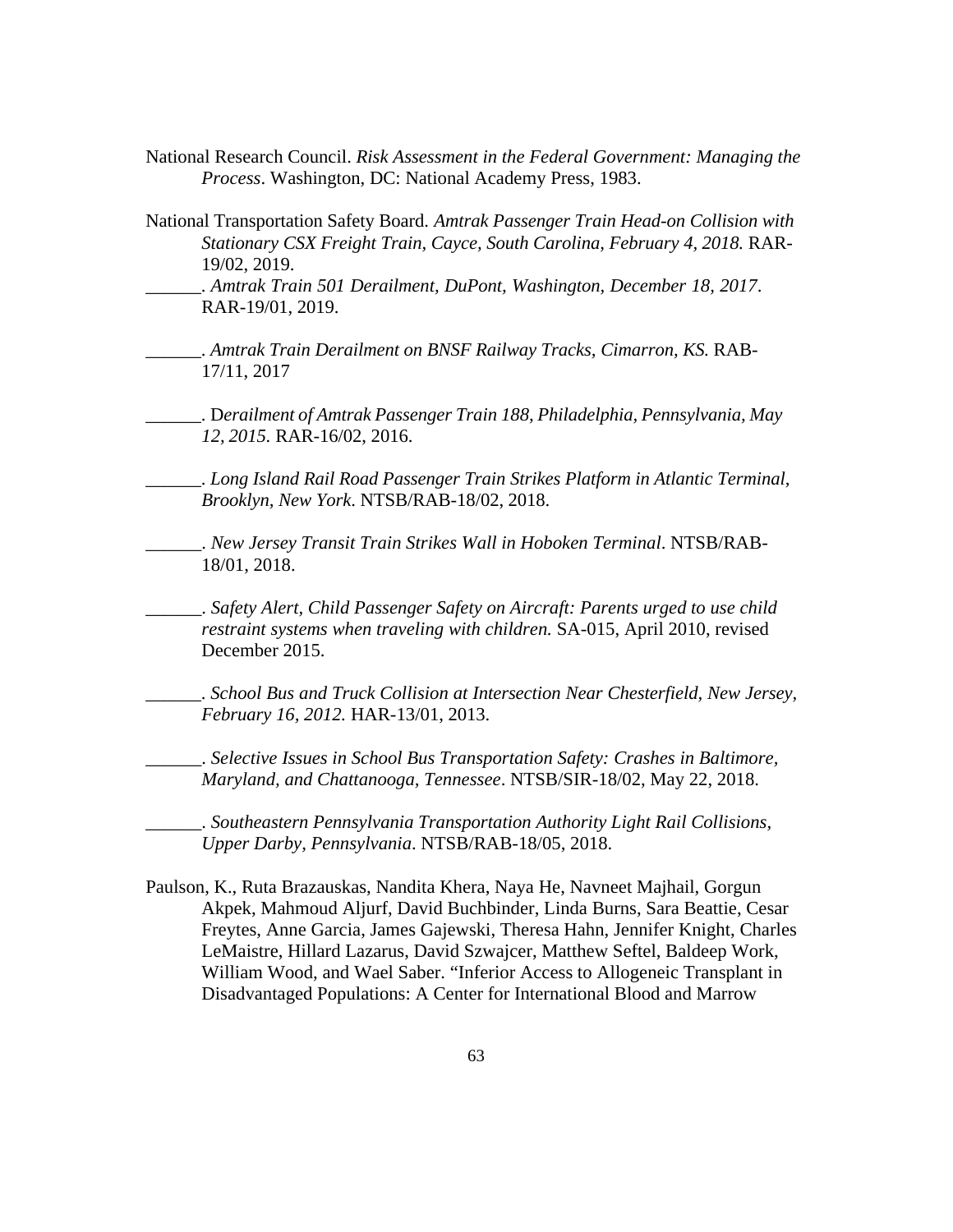Transplant Research Analysis." *Biology of Blood and Marrow Transplantation*, 25, no. 10, (October 2019) 1076-85.

- Pojman, Louis, ed. *Ethical Theory: Classical and Contemporary Readings.* Albany, NY: Wadsworth/Cengage Learning, 2011.
- Pojman, Louis, *Ethics: Discovering Right and Wrong.* Albany, NY: Thomas Wadsworth Publishing Company, 2006.
- Popper, K. R. *The Logic of scientific discovery.* New York: Basic Books, 1959.
- Rail Safety and Standards Board. *Passenger Containment, A Review of Research Carried out by RSSB on Behalf of the Rail Industry and Core Recommendations*. London: Evergreen House, 2007.

\_\_\_\_\_\_. *Report on Improvements in the Safety of Passengers and Staff Involved in Train Accidents.* London: Evergreen House, 2009.

\_\_\_\_\_\_. *Research Brief: Review of Interior Crashworthiness Research 1989 – 2009, T910.* London: Evergreen House, 2012.

- Randall, Lisa. *Knocking on Heaven's Door: How Physics and Scientific Thinking Illuminate the Universe and the Modern World.* New York, NY: Ecco, 2011.
- Raue, M., E. Lermer, and B. Streicher, eds. *Psychological Perspectives on Risk and Risk Analysis:Theory, Models, and Applications.* New York, NY: Springer, 2018.
- Reason, James. *Human Error*. London: Cambridge University Press, 1990.
- Reason, James. *Managing the Risks of Organizational Accidents.* London: Ashgate Publishing Limited, 1997.
- Shaw, W. H. *Contemporary Ethics: Taking Account of Utilitarianism.* Oxford: Blackwell Publishers, 1999.
- Shrader-Frechette, K. *Risk and Rationality: Philosophical Foundations for Populist Reforms.* Berkeley: University of California Press, 1991.